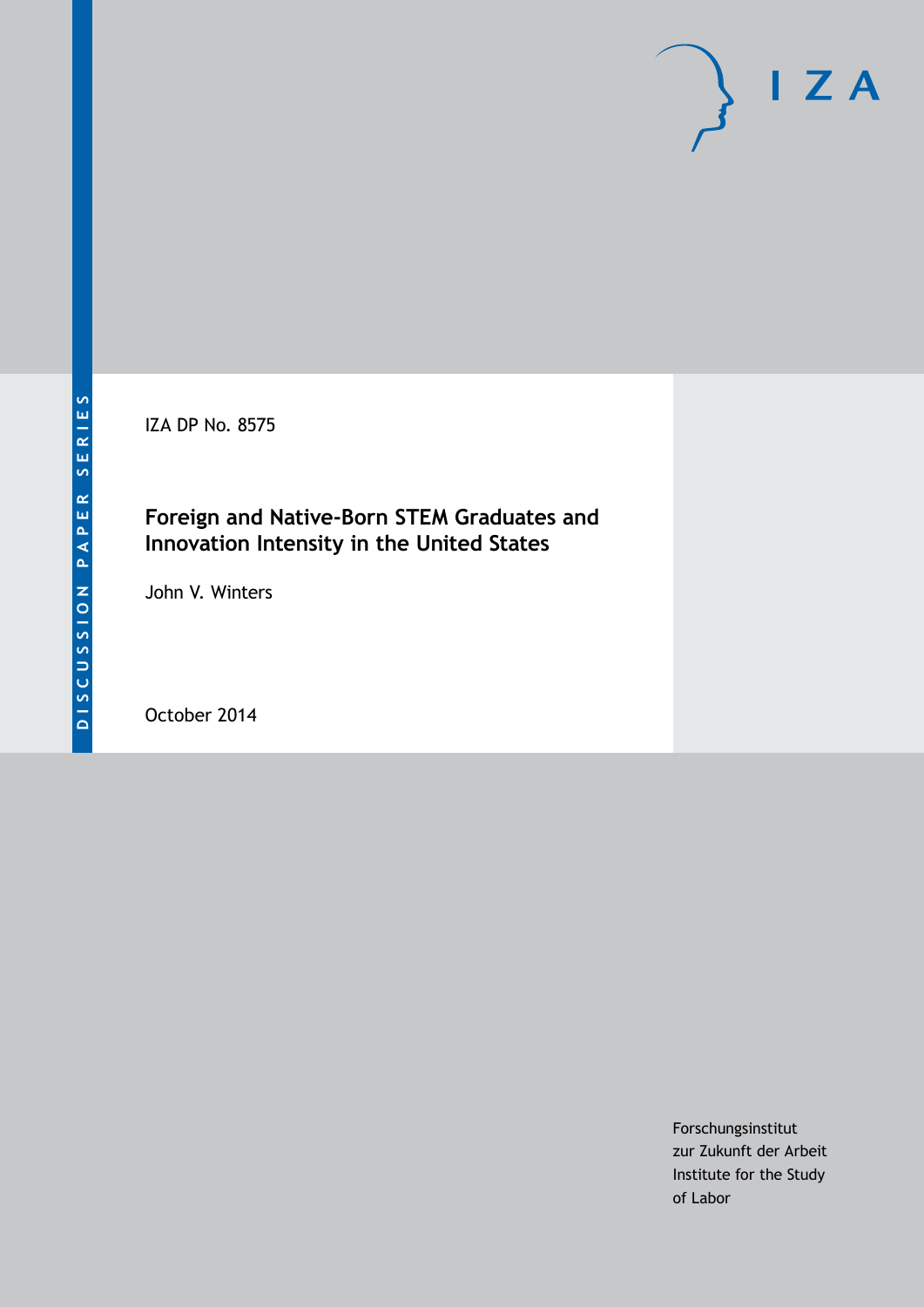# **Foreign and Native-Born STEM Graduates and Innovation Intensity in the United States**

**John V. Winters**

*Oklahoma State University and IZA*

Discussion Paper No. 8575 October 2014

IZA

P.O. Box 7240 53072 Bonn **Germany** 

Phone: +49-228-3894-0 Fax: +49-228-3894-180 E-mail: [iza@iza.org](mailto:iza@iza.org)

Any opinions expressed here are those of the author(s) and not those of IZA. Research published in this series may include views on policy, but the institute itself takes no institutional policy positions. The IZA research network is committed to the IZA Guiding Principles of Research Integrity.

The Institute for the Study of Labor (IZA) in Bonn is a local and virtual international research center and a place of communication between science, politics and business. IZA is an independent nonprofit organization supported by Deutsche Post Foundation. The center is associated with the University of Bonn and offers a stimulating research environment through its international network, workshops and conferences, data service, project support, research visits and doctoral program. IZA engages in (i) original and internationally competitive research in all fields of labor economics, (ii) development of policy concepts, and (iii) dissemination of research results and concepts to the interested public.

IZA Discussion Papers often represent preliminary work and are circulated to encourage discussion. Citation of such a paper should account for its provisional character. A revised version may be available directly from the author.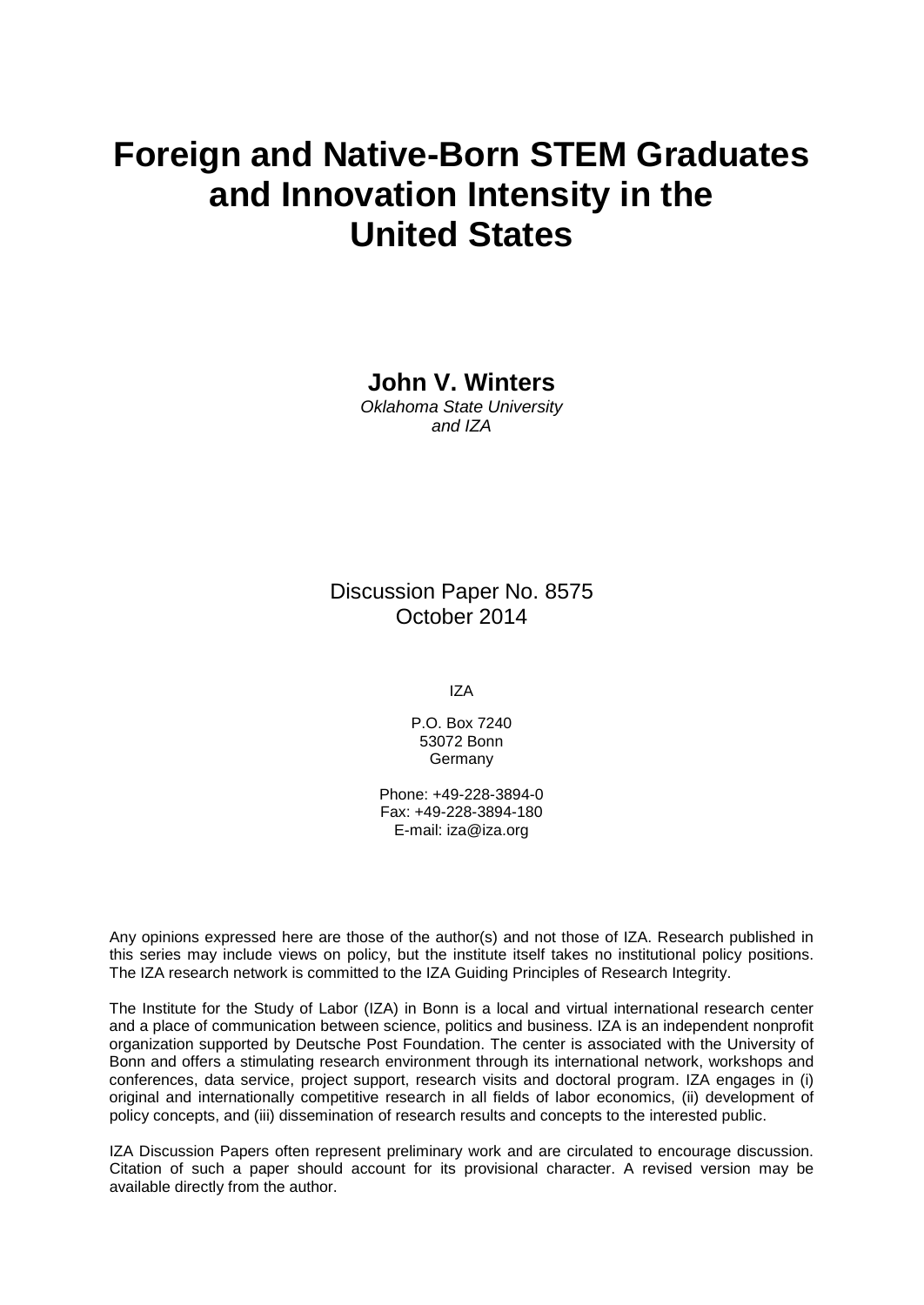IZA Discussion Paper No. 8575 October 2014

# **ABSTRACT**

# **Foreign and Native-Born STEM Graduates and Innovation Intensity in the United States**

This paper examines the effects of foreign- and native-born STEM graduates and non-STEM graduates on patent intensity in U.S. metropolitan areas. I find that both native and foreignborn STEM graduates significantly increase metropolitan area patent intensity, but college graduates in non-STEM fields have a smaller and statistically insignificant effect on patenting. These findings hold for both cross-sectional OLS and 2SLS regressions. I also use timedifferenced 2SLS regressions to estimate the effects of STEM-driven increases in native and foreign college graduate shares and again find that both native and foreign STEM graduates have statistically significant and economically large effects on innovation. Together these results suggest that policies that increase the stocks of both foreign and native STEM graduates increase innovation and provide considerable economic benefits to regions and nations.

JEL Classification: I25, J24, J61, O31, R12

Keywords: STEM, innovation, patents, human capital, higher education

Corresponding author:

John V. Winters Oklahoma State University 331 Business Building Stillwater, OK 74078-4011 USA E-mail: [jvwinte@okstate.edu](mailto:jvwinte@okstate.edu)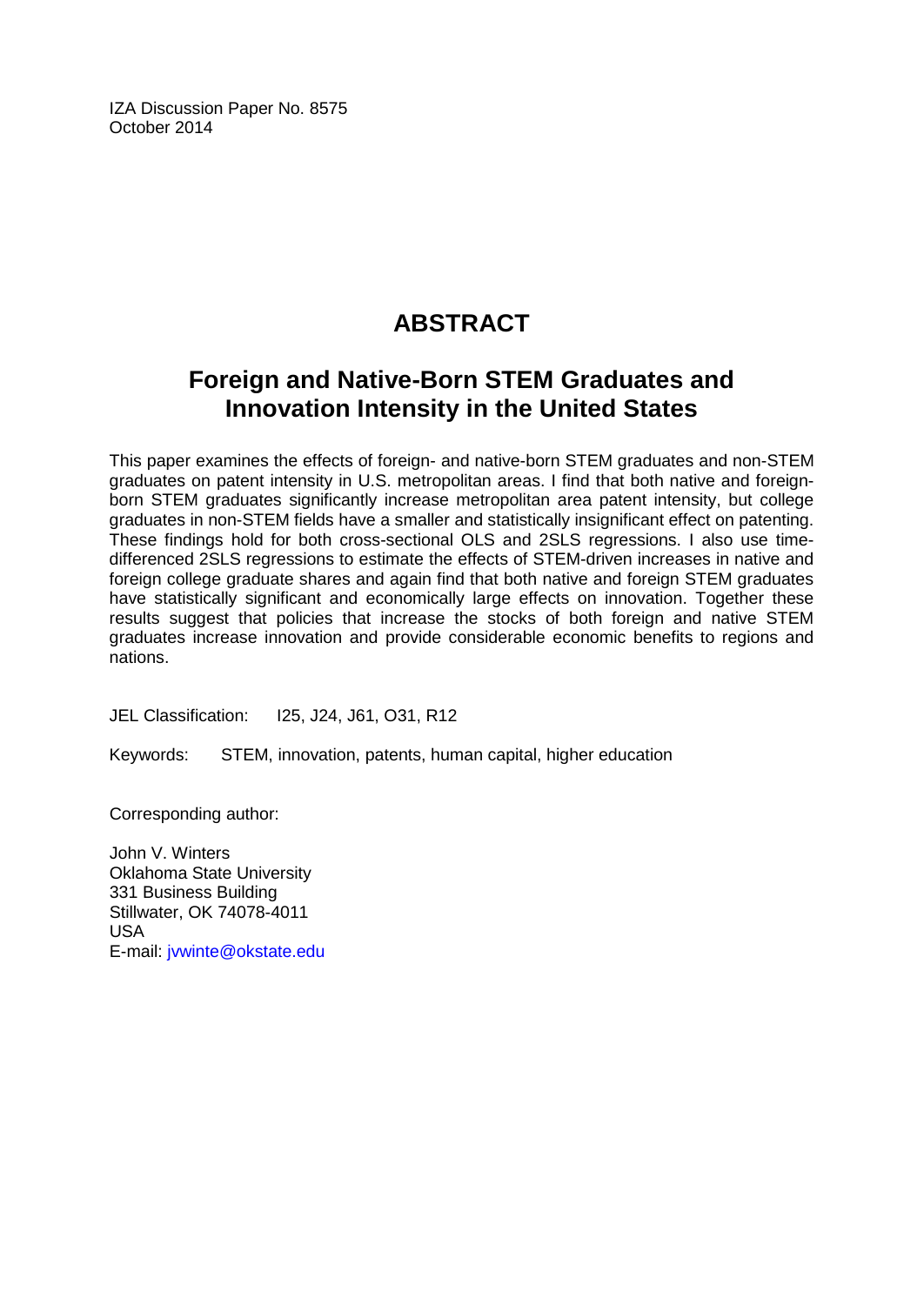## **1. Introduction**

 $\overline{a}$ 

Technological innovation is critical for economic growth and development, and many nations and regions are very interested in how they can increase innovation. Skilled labor is widely recognized as an important ingredient in the innovation process (Carlino, Chatterjee, and Hunt 2007), and workers in science, engineering, technology and math (STEM) fields are believed to especially important (Atkinson and Mayo 2010). Therefore, many researchers, policymakers, and businesses support various public policies to increase the stock of skilled labor both locally and nationally (Moretti 2013).<sup>1</sup> One way to increase the stock of skilled labor is by increasing human capital levels of the existing population, and there are numerous policy efforts intended to so. However, it is unclear if natives are sufficiently responsive to human capital policies, and many employers and policymakers in advanced economies claim that there is a shortage of skilled workers especially in STEM fields (National Academies 2010). Areas can also increase human capital stocks via in-migration of persons who acquired the needed skills elsewhere. This latter option has led to considerable debate on high-skilled immigration policy in advanced economies such as the United States.<sup>2</sup> However, there is still much that is unknown about how high-skilled immigration affects receiving areas.<sup>3</sup> Surveying the research

 $1$  The local stock of high skilled workers in an area has been shown to increase wages and employment rates for both high and low skilled persons (Moretti 2004; Winters 2013) and increase future employment and population growth (Simon 1998; Simon and Nardinelli 2002; Shapiro 2006).

<sup>2</sup> Much of the debate in the U.S. is centered around the H-1B visa program, which allows employers to apply for temporary visas for skilled foreigners working in specialty occupations. The program began in 1990 and the annual quota has varied considerably since inception. Various stakeholders argue that the quota should be increased, decreased or even reduced to zero. Kerr and Lincoln (2010) provide additional details.

<sup>&</sup>lt;sup>3</sup> A major concern raised by critics of increased skilled immigration is how such actions affect natives. Traditional models of supply and demand suggest that increasing the supply of skilled labor through in-migration will lower wages for natives, and there is some empirical evidence to support this contention (Borjas 2003, 2006). There is also some evidence that increased immigration partially "crowds out" natives in areas receiving large immigrant inflows by encouraging them to migrate to areas receiving smaller immigrant shocks (Borjas 2006; Ali, Partridge and Rickman 2012) and by encouraging them to work in occupations less affected by immigrant labor supply shocks (Levin et al. 2004; Peri and Sparber 2011). However, researchers have also suggested that foreign and native workers may experience considerable complementarities, and some have found wage effects of immigrants on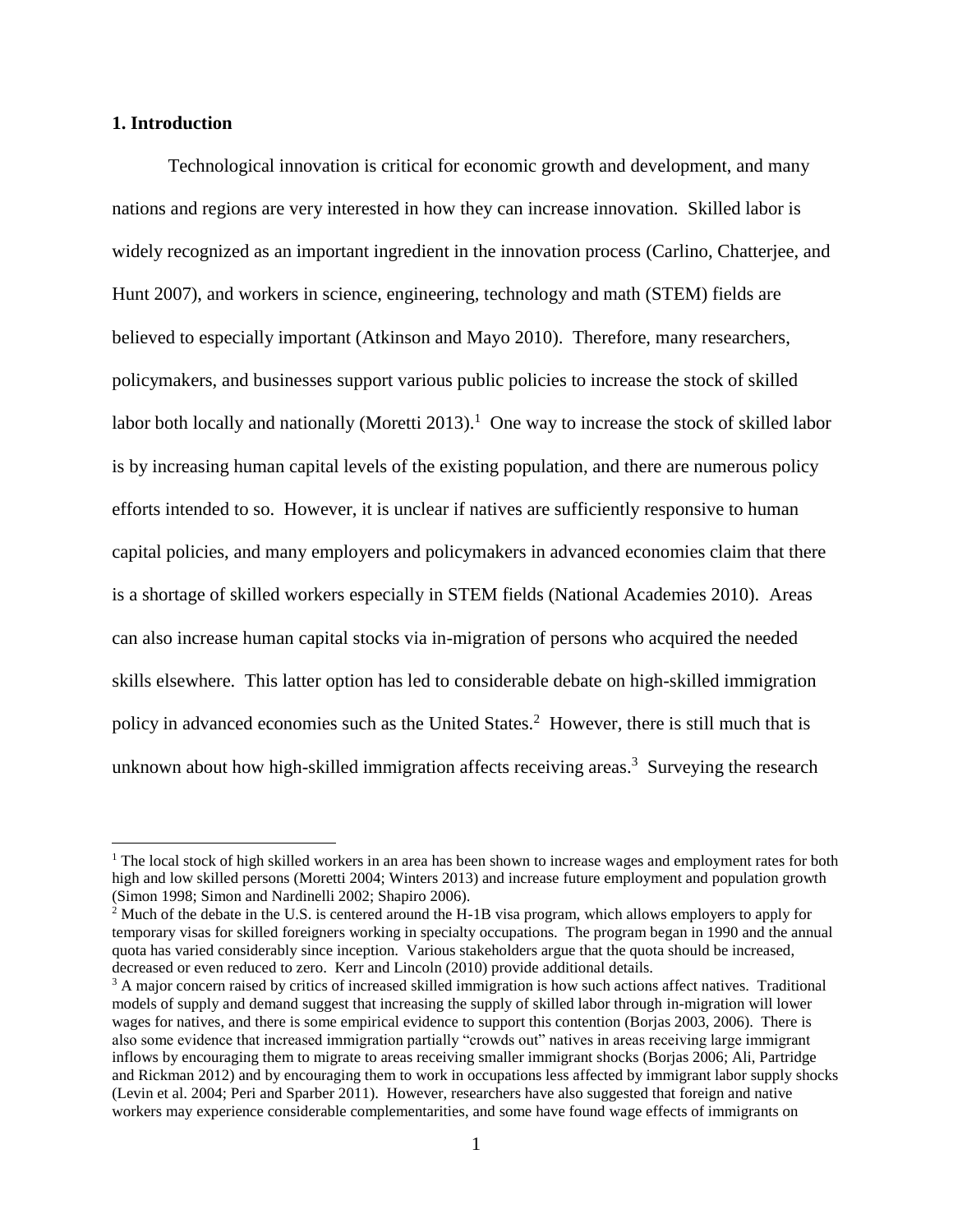literature, Kerr (2013) concludes that "the global migration of talented workers … is vastly understudied compared to its economic importance."

There is only a small literature that directly examines the effects of skilled foreigners on innovation.<sup>4</sup> Hunt and Gauthier-Loiselle (2010) and Kerr and Lincoln (2010) examine the effects of immigrants on innovation by looking at patent data.<sup>5</sup> Hunt and Gauthier-Loiselle (2010) first examine the 2003 National Survey of College Graduates (NSCG) to assess individual determinants of patenting. They find that the average foreign college graduate patents at double the rate of the average native graduate but indicate that this effect largely results because foreigners are more likely to have earned degrees in science and engineering fields.<sup>6</sup> Conditional on earning a degree in science or engineering, foreign and native graduates patent at rates that are statistically similar. However, examining individual self-reported data on patenting has some limitations: it ignores potential crowds out effects, knowledge spillovers, complementarities between different types of workers, differences in the collaboration patterns between natives and foreigners, and the possibility that foreign graduates disproportionately locate in areas that make them more likely to patent.

natives to be either small, zero, or even positive (Peri and Sparber 2009; Ottaviano and Peri 2012; Peri, Shih, and Sparber 2014). Kerr (2013) and Lewis and Peri (2014) review recent literature.

<sup>&</sup>lt;sup>4</sup> A related literature looks at how foreigners compare to natives in various measures of innovation. Much of this literature has examined differences in academic achievements between native and foreign born faculty and graduate students and found mixed results. Levin and Stephan (1999), Stephan and Levin (2001), Corley and Sabharwal (2007), Chellaraj, Maskus, and Mattoo (2008), and Gaulé and Piacentini (2013) find that foreign born academics outperform their native counterparts. However, Stuen, Mobarak, and Maskus (2012) find that foreign and native doctoral students have statistically comparable effects on academic innovation in science and engineering departments at American universities. Gurmu, Black, and Stephan (2010) find that the relative contributions of natives and foreigners to academic innovation vary between graduate students and postdoctoral scholars and also depend on the temporary or permanent visa status of foreigners.

<sup>&</sup>lt;sup>5</sup> Waldinger (2012) and Moser, Waldinger and Voena (2014) examine the effects of a specific historical immigration shock, Jewish émigrés from Nazi Germany. Both studies find no evidence of knowledge spillovers from émigrés to prior residents. Moser, Waldinger and Voena (2014), however, do find a large positive effect on U.S. chemical innovation due to more researchers working in those fields. Additionally, Borjas and Doran (2012) find that the collapse of the Soviet Union and subsequent influx of Soviet mathematicians into the U.S. actually reduced the productivity of mathematicians working in the U.S. prior to the influx.

 $6$  Hunt (2011) also uses the NSCG to examine the effects of immigrants on innovation by entry visa type. She finds that immigrants who were initially admitted as legal permanent residents (such as through family unification) have similar patenting outcomes as natives.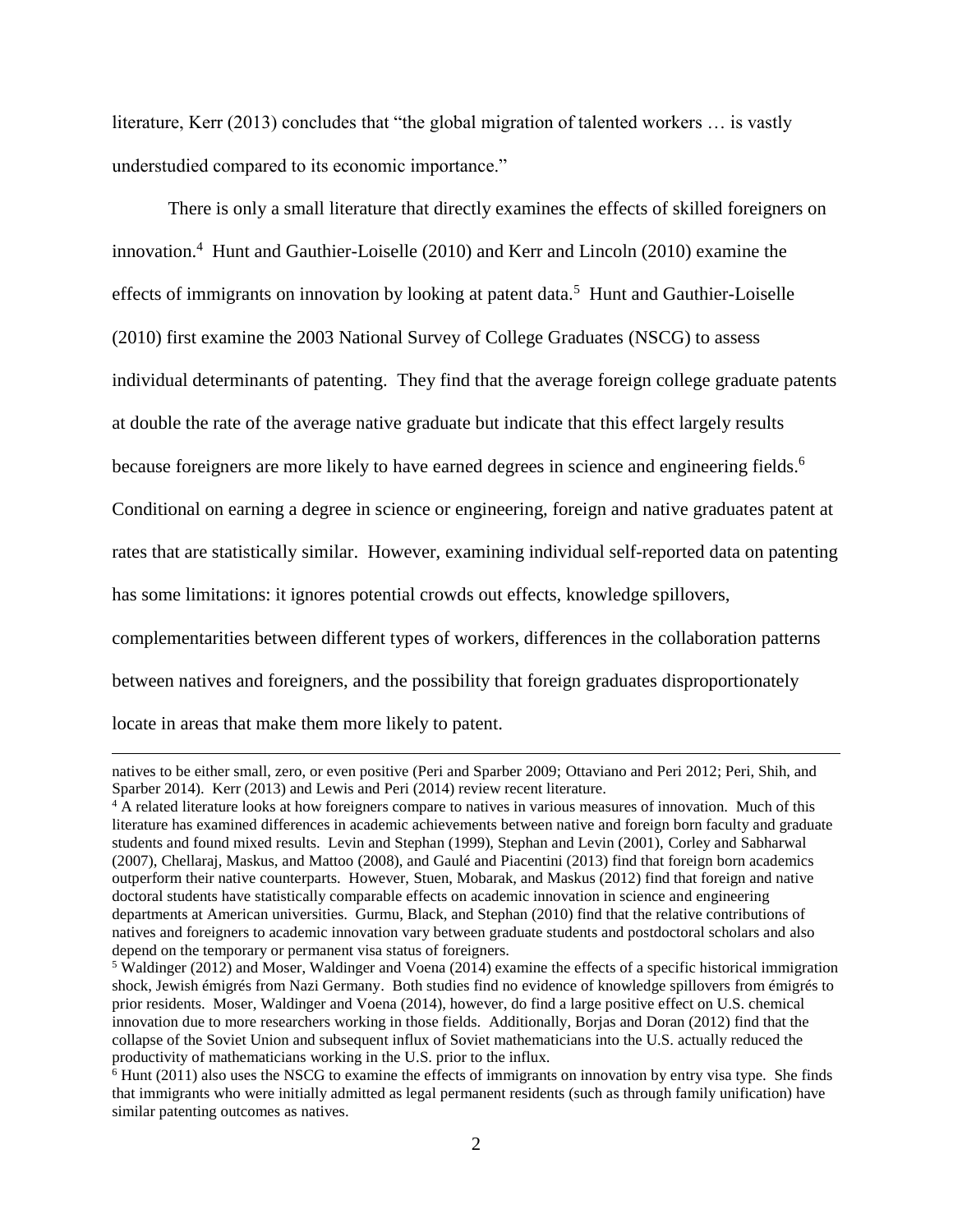Hunt and Gauthier-Loiselle (2010) also examine the effects of skilled immigrants on regional innovation using 1940-2000 state-level panel data on patents per capita and the stocks of foreign and native college graduates per capita measured at ten year increments. Their preferred specifications instrument for decadal growth in the skilled immigrant population share using the predicted growth based on state immigrant shares for various origin countries in 1940 and the national growth in the immigrant population from those countries during the decade in question. They find that both foreign and native college graduates increase patent intensity, and the estimated coefficients imply considerable spillovers relative to the effects predicted by individual-level data.

Kerr and Lincoln (2010) exploit the H-1B visa program to identify large annual changes in skilled foreigner inflows across 281 metropolitan areas for the years 1995-2007. They estimate reduced form regressions of the effect of predicted flows of H-1B visa holders on patent intensity. Examining annual changes makes their analysis primarily short-run in nature, and they do not examine the effect of native skill levels on patent intensity. They find that increased predicted H-1B immigrant inflows significantly increased local patenting. They also match patents to ethnic surnames and find that much of the increase is attributable to Indian and Chinese surnames. However, they do find some evidence of increased patenting for Anglo-Saxon surnames due to H-1B inflows, which may suggest positive innovation spillovers from foreigners to natives, i.e., natives may be crowded into innovation instead of crowded out.

The current paper builds on the work of Hunt and Gauthier-Loiselle (2010) and Kerr and Lincoln (2010) by examining the effects of foreign- and native-born STEM graduates and non-STEM graduates on patent intensity in U.S. metropolitan areas.<sup>7</sup> I first use year 2010 data to

 $<sup>7</sup>$  Related studies have also considered the effects of various types of skilled workers, including skilled immigrants,</sup> on regional innovation in other countries, especially in Europe (e.g., Simonen and McCann 2008; Faggian and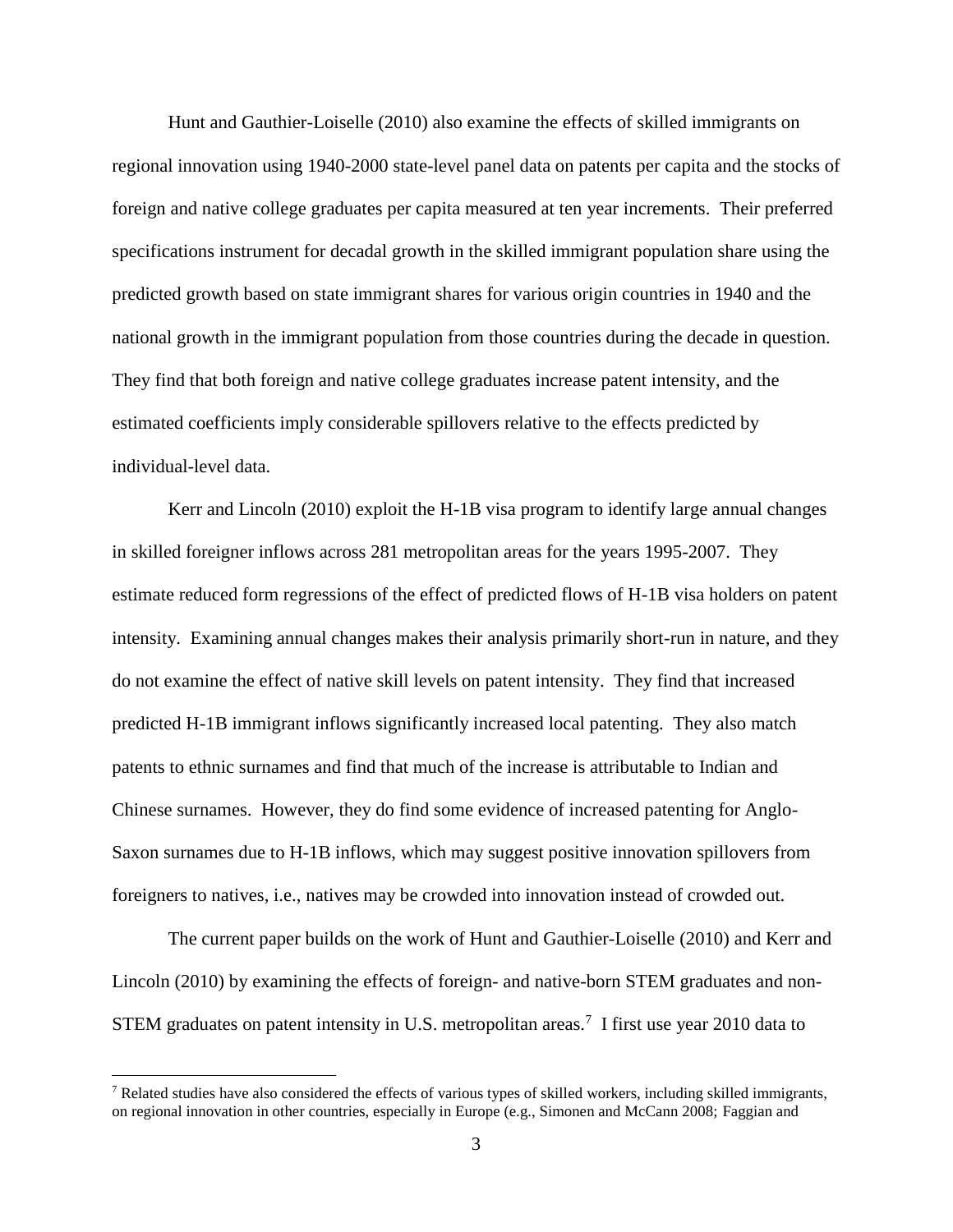estimate cross-sectional effects using ordinary least squares (OLS). However, my preferred results use instrumental variables (IV) methods to estimate causal effects. I identify the effects of foreign-born STEM graduates using a similar instrument as Hunt and Gauthier-Loiselle (2010) and Peri et al. (2014) based on "shift-share" predicted immigrant inflows. To identify the effects of native STEM and non-STEM graduates, I use predicted flows of native STEM and non-STEM graduates from colleges to metropolitan areas based on the 1980 decennial census and the 1980 Integrated Postsecondary Education Data System (IPEDS).

This paper differs from previous literature in several important ways. To my knowledge, this is the first study to estimate causal effects of skilled natives on patent intensity. This is an important contribution that can help policymakers assess the benefits of higher education policies, especially policies intended to affect the domestic production of STEM graduates. Investments in higher education are costly to both individuals and society, and STEM graduates are among the most expensive to educate (Nelson 2008). There is some evidence that college major decisions can be effected by differential tuition and financial aid policies (Stange 2013; Denning and Turley 2013; Sjoquist and Winters 2015a, b). However, there is also evidence that many college students start out pursuing a STEM major but end up switching to less challenging majors because they lack sufficient preparation in math and science skills (Griffith 2010; Arcidiacono, Aucejo and Spenner 2012; Arcidiacono, Aucejo and Hotz 2013; Stinebrickner and Stinebrickner 2014). If there are especially large social benefits from STEM education, then understanding how public policies can affect STEM education outcomes becomes increasingly important.

McCann 2009; Niebuhr 2010; Nathan and Lee 2013; Ozgen, Nijkamp and Poot 2013; Lee 2014; Maré, Fabling, and Stillman 2014; Nathan 2014).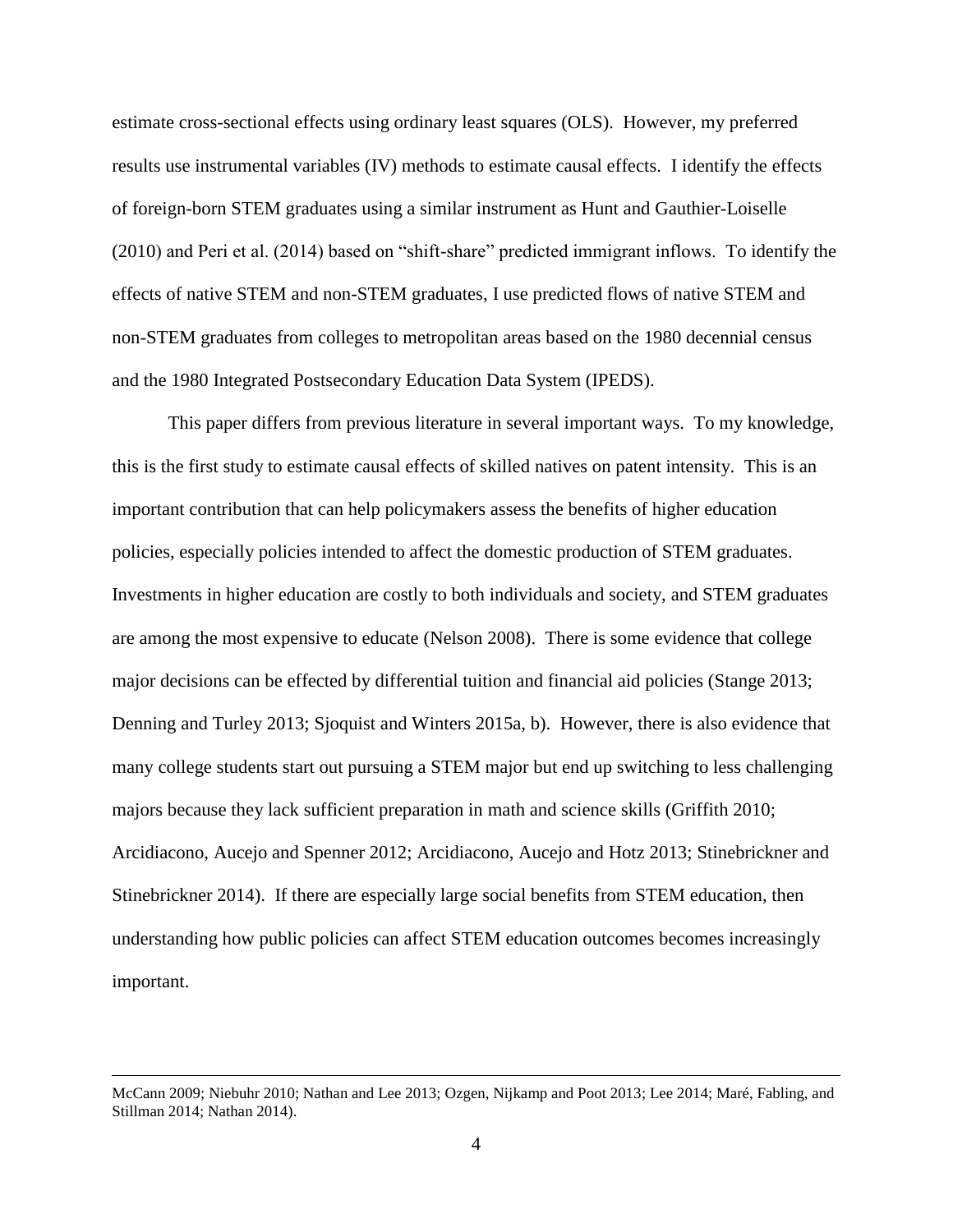My study also differs from previous literature by focusing on the effects of STEM graduates on innovation. Previous literature has focused on the effects of STEM *occupations*<sup>8</sup> rather than STEM *graduate*s, largely because measures of local stocks of STEM graduates have not been available until very recently. STEM graduates and STEM occupations are closely related, but there are differences. Some individuals who report working in a STEM occupation do not have a STEM degree and some have no college degree at all.<sup>9</sup> Similarly, many STEM graduates end up working in non-STEM occupations such as business, management, healthcare, and education. Furthermore, innovation is not always directly related to what one does at work. Many innovations come from persons developing them at home in their spare time; some of these inventors have day jobs that are not in STEM occupations and others may be unemployed or not in the labor force. While there are some differences between STEM occupations and STEM graduates, trying to separate the effects of the two is not the focus of the current study. Instead, I try to identify exogenous increases in the stocks of foreign and native STEM graduates and examine their effects on innovation.<sup>10</sup>

Measuring human capital based on college major also allows me to examine the separate effects of STEM graduates and non-STEM graduates on innovation, which more closely aligns with public policies than does looking at occupations. Many researchers and policymakers advocate for increased STEM education based on the expectation that they contribute greater benefits to society than non-STEM graduates (National Academies 2010; PCAST 2012). Consistent with that notion, Winters (2014a) examines the extent of human capital wage

<sup>8</sup> Researchers have also explored related occupational groupings such as science and engineering, technical, etc. <sup>9</sup> This may in part result from ambiguous titles of occupations. For example, some workers may refer to themselves as engineers but have completed no higher education and perform duties such as operating machinery and equipment that might incline an outside observer to view them as a technician rather than an engineer.  $10$  My study also differs from Hunt and Gauthier-Loiselle (2010) in the time period considered and the geographic unit of analysis.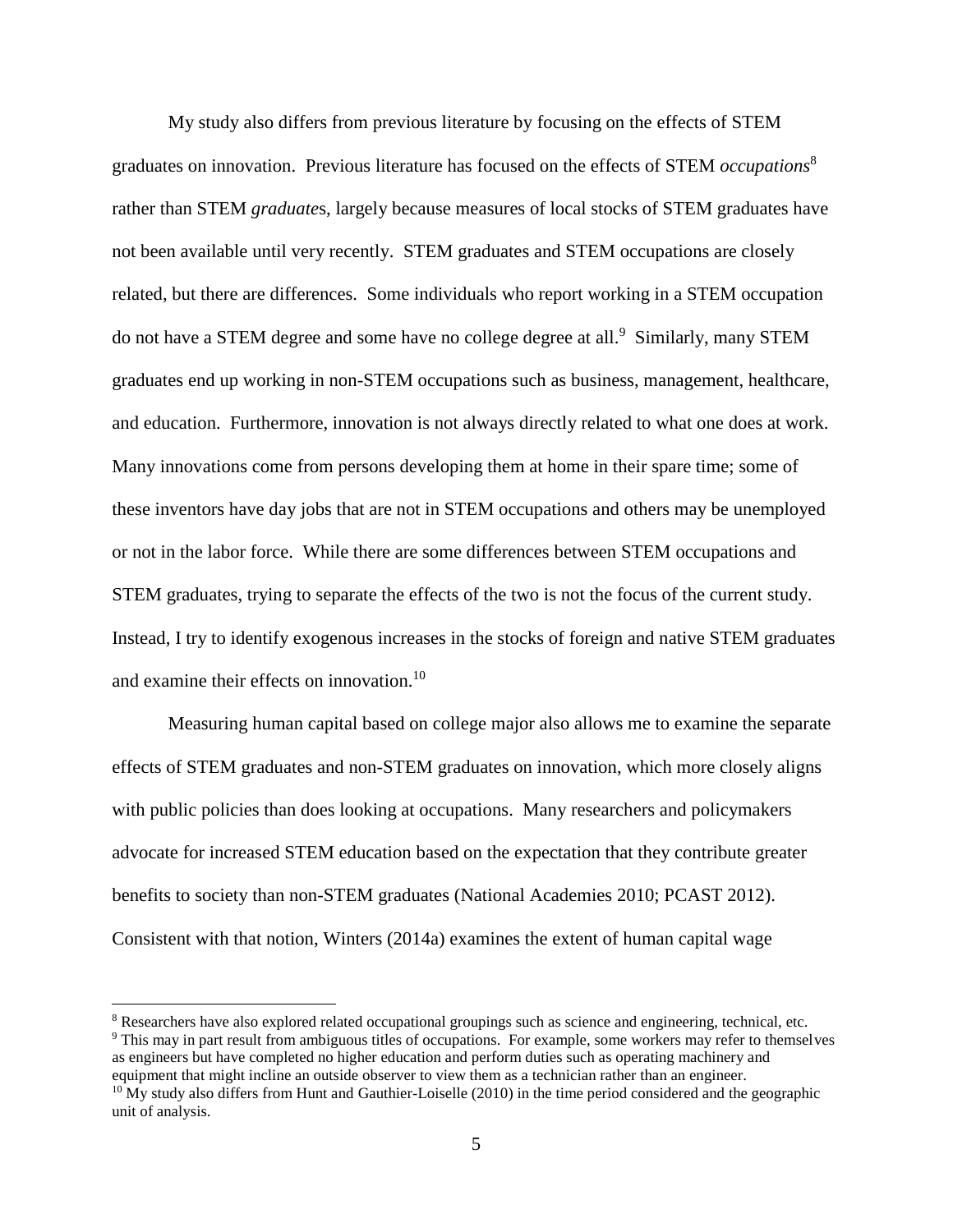externalities created by STEM and non-STEM graduates and finds that STEM graduates have a much larger positive external effect on the wages of non-college graduates in the same metropolitan area. Thus, the general expectation is that STEM graduates will have a greater effect on regional innovation, but it is unclear how different the effects will be. Previous researchers have been unable to offer empirical evidence on this issue because reliable estimates of geographic differences in the densities of STEM and non-STEM graduate across the U.S. have not been available until recently. To my knowledge, this is the first study to exploit newly collected information in the American Community Survey to assess the importance of STEM and non-STEM major college graduates on local innovation.

Previewing the results, I find that both native and foreign-born STEM graduates have statistically significant and economically large effects on metropolitan area patent intensity, but college graduates in non-STEM fields have a smaller and statistically insignificant effect on patenting. This result holds for both cross-sectional OLS and 2SLS regressions. I also use timedifferencing to estimate 2SLS effects of STEM-driven increases in native and foreign college graduate shares and again find that both native and foreign STEM graduates have large statistically significant effects on innovation. These results suggest that policies that increase the stocks of both native and foreign STEM graduates increase innovation and provide considerable economic benefits to regions and nations.

#### **2. Empirical Methods**

#### *2.1 Data and Descriptive Methods*

This paper examines the effects of foreign and native STEM graduates and non-STEM graduates on patent intensity in U.S. metropolitan areas. Patent intensity is measured as the log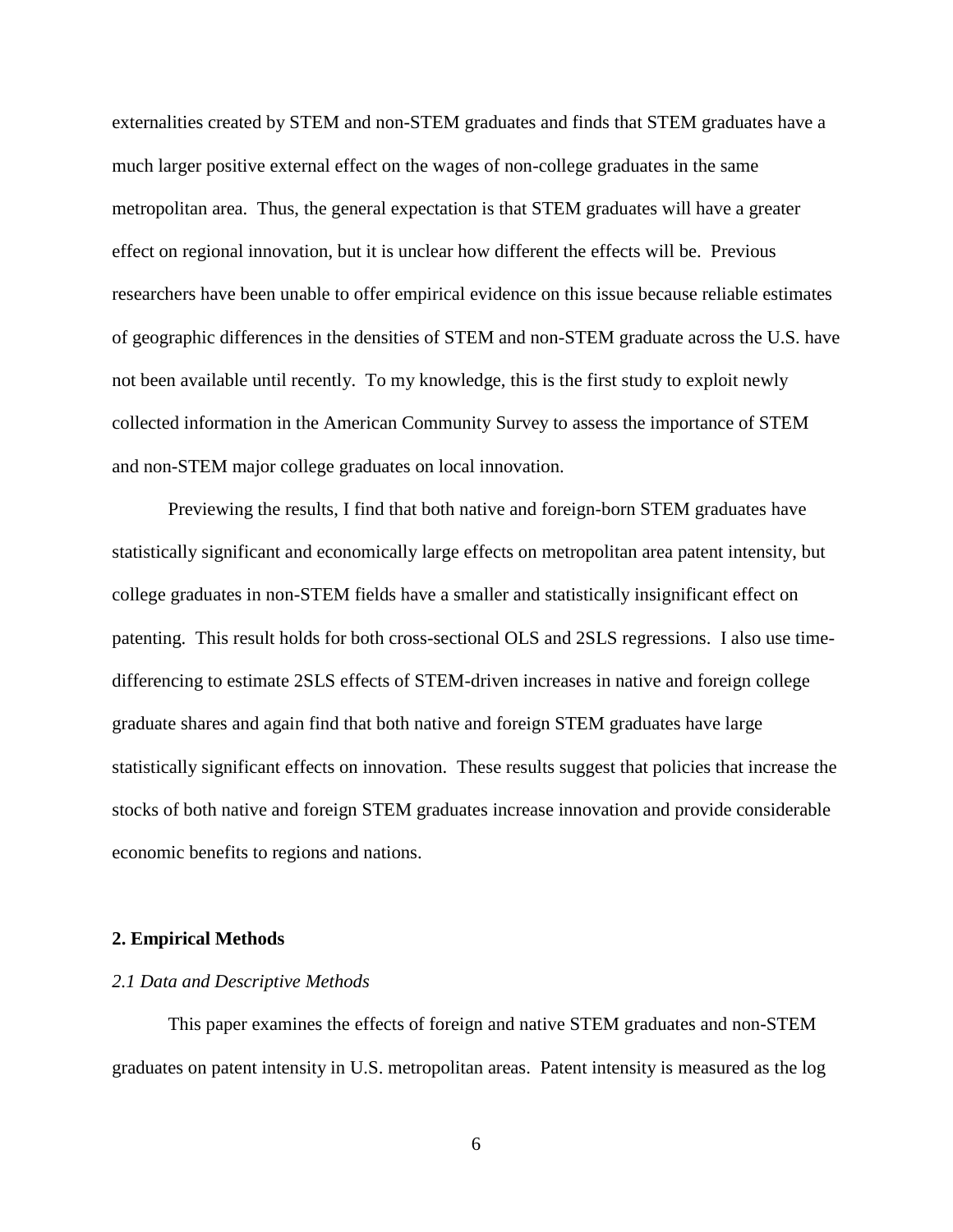of patents per 100,000 population. Patent data are obtained from the U.S. Patent and Trademark Office, and population data are obtained from the U.S. Bureau of the Census. Data on foreign and native STEM and non-STEM graduates come from the 2010 American Community Survey (ACS) accessed from IPUMS (Ruggles et al. 2010). The stock of foreign (native) STEM graduates in each metropolitan area is measured as the number of foreign-born (native) college graduates ages 25 and up with a bachelor's degree in a STEM field divided by the total adult (ages 25 and up) population. The stock of non-STEM graduates is computed as the number of college graduates with bachelor's degrees in non-STEM fields relative to the adult population.<sup>11</sup> The ACS began asking college graduates to report their major field of study for their bachelor's degree in 2009. Before 2009 reliable measures of local stocks of STEM and non-STEM graduates were not available. I define college majors as STEM fields based on definitions used by U.S. Immigration and Customs Enforcement (ICE); a full list of STEM majors and corresponding ACS codes is provided in Appendix Table A.

U.S. Census Bureau confidentiality restrictions prevent identification of geographic areas with less than 100,000 people. As a result, the lowest level of geography in the census microdata, PUMAs, often combine parts of metropolitan areas with parts of other nearby metropolitan areas or non-metropolitan areas. I assign a PUMA to a metropolitan area if the majority of the PUMA population is included in the metropolitan area; other PUMAs, including wholly non-metropolitan ones are excluded from the analysis. The 2010 ACS PUMAs are defined based on 1999 Census metropolitan boundaries, and I use the 1999 metro area boundaries to measure all of the variables included in this study. I can identify 325 metropolitan

<sup>&</sup>lt;sup>11</sup> I do not differentiate between foreign and native non-STEM graduates for various reasons. First, foreigners make up a much smaller percentage of non-STEM graduates than STEM graduates. Second, STEM fields are expected to have a stronger effect on innovation, so I focus much of the attention on STEM graduates. Third, the instrumental variables methods used become increasingly complicated as the number of endogenous variables and required instruments increases and one becomes more concerned about problems with weak instruments.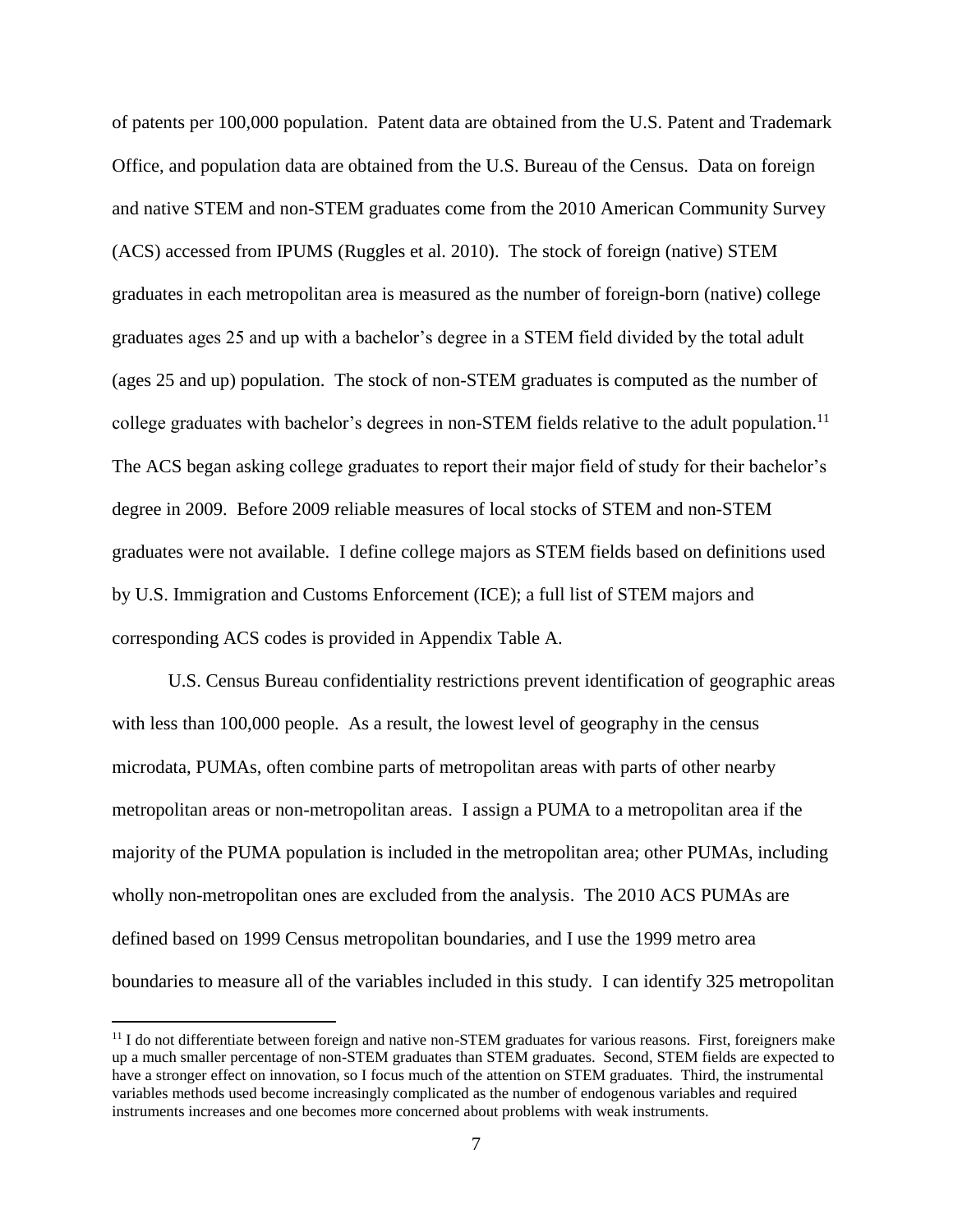areas (out of 331) in the 2010 ACS, but the instrumental variables I use below are not available for 18 small metropolitan areas. I exclude these 18 from the OLS analysis to increase comparability with the 2SLS results, but including the additional 18 excluded metropolitan areas does not meaningfully affect the OLS estimates presented below. The analytical sample, therefore, includes 307 metropolitan areas.

Figures 1-4 illustrate the bivariate relationship between the four main human capital stock variables in this study and the log of patents per 100,000 population. The four human capital variables are the shares of the adult population that are: 1) STEM graduates, 2) native STEM graduates, 3) foreign STEM graduates, and 4) non-STEM graduates. The second and third human capital variables sum to equal the first one. The figures illustrate a strong positive bivariate descriptive relationship between patent intensity and all of the four human capital variables. To better understand how different types of human capital contribute to innovation, I turn to multivariate regression and experiment with including multiple human capital stock variables simultaneously.

I begin by estimating cross-sectional OLS regressions that include a number of control variables. These include several time-varying metropolitan area variables measured as of 2010 including the log of the population, the unemployment rate, the mean age of the adult labor force, the average firm size, and university research expenditures per 100,000 population. I also include three census region dummies (with the Northeast being the omitted region), mean January temperature, mean July temperature, mean precipitation, and the incremental distance to the nearest metropolitan area with a population of at least 250,000, 500,000, and 1,500,000.

A large literature following Jaffe, Trajtenberg and Henderson (1993) has suggested that knowledge spillovers decline with distance. Larger metropolitan areas are likely to experience

8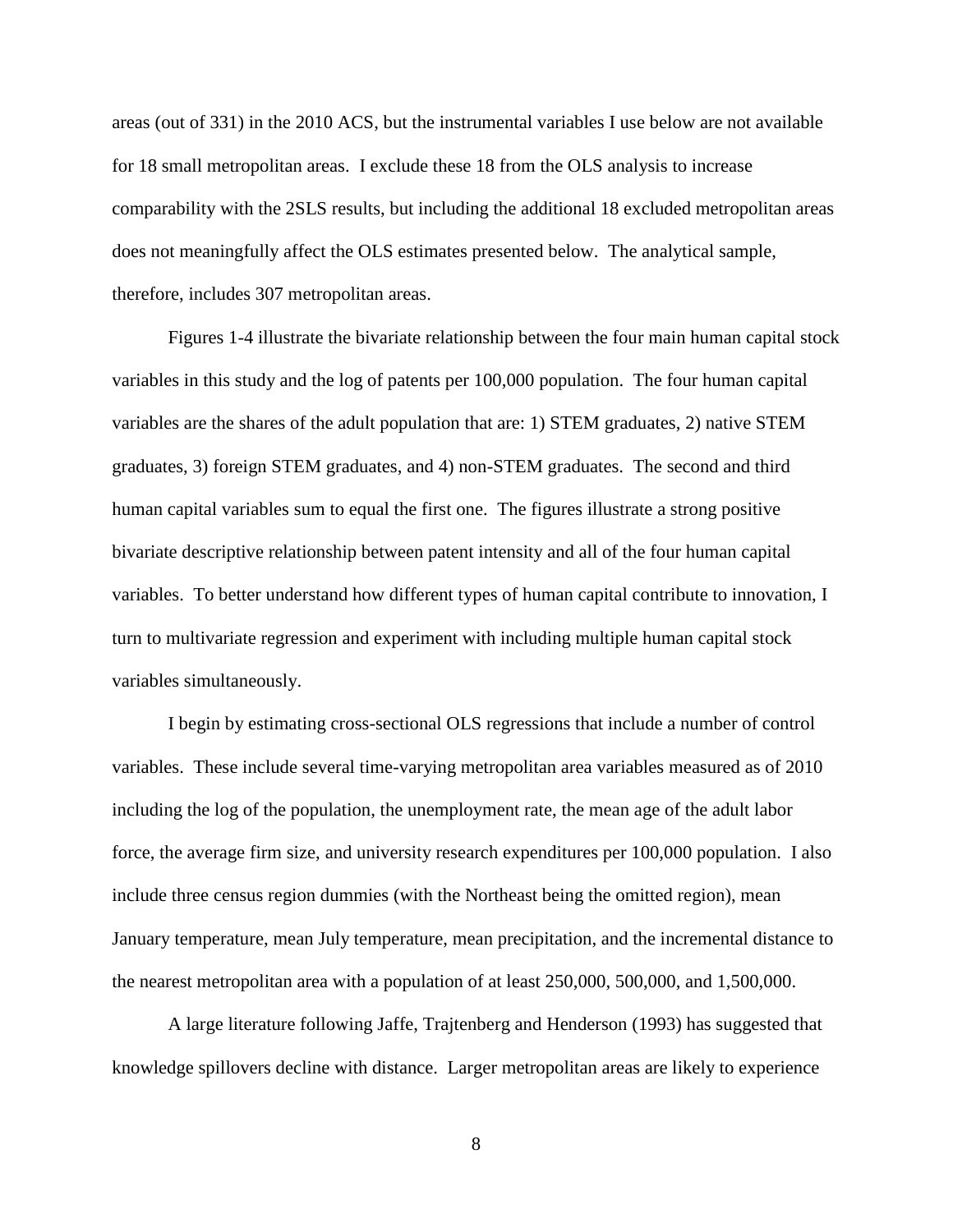greater knowledge spillovers, so log population is included to account for the effects of city size on innovation (Carlino, Chatterjee, and Hunt 2007; Carlino and Kerr 2014). However, agglomeration economies might spill across the urban hierarchy as suggested by Partridge, Rickman, Ali and Olfert (2009, 2010), so also I control for proximity to progressively larger metropolitan areas similarly to Partridge et al. (2009, 2010). The region dummies are intended to account for broad differences in innovative activity across regions. The climate variables are intended to account for local amenities that might be especially attractive to highly skilled workers. The climate variables are measured based on the 2007 County and City Data Book; each metropolitan area is assigned the values of its principal municipality. The unemployment rate measures local labor market conditions and labor utilization, and the mean age of the workforce proxies for worker experience; both are computed using the 2010 ACS. Average firm size is included to proxy for the level of entrepreneurship in each metropolitan area, which is expected to increase innovation and growth (Glaeser, Kerr, and Ponzetto 2010; Glaeser, Kerr, and Kerr 2012; Chatterji, Glaeser, and Kerr 2013). Average firm size is calculated from the Business Dynamics Statistics (BDS) Data Tables produced by the U.S. Census Bureau. University research is expected to increase local innovative activity (Jaffe 1989; Anselin, Varga, and Acs 1997; Adams 2002; Ponds, van Oort, and Frenken 2010; Kantor and Whalley 2014) and is also likely correlated with the primary human capital variables. Therefore, university research expenditures are obtained from the IPEDS and included as a control variable.

Summary statistics for the cross-sectional analysis variables are included in Table 1. A few things are particularly noteworthy. First, non-STEM graduates are generally a substantially larger share of the adult population than are STEM graduates; the mean share for the former is more than three times that of the latter. In fact, no metropolitan area in the U.S. has more STEM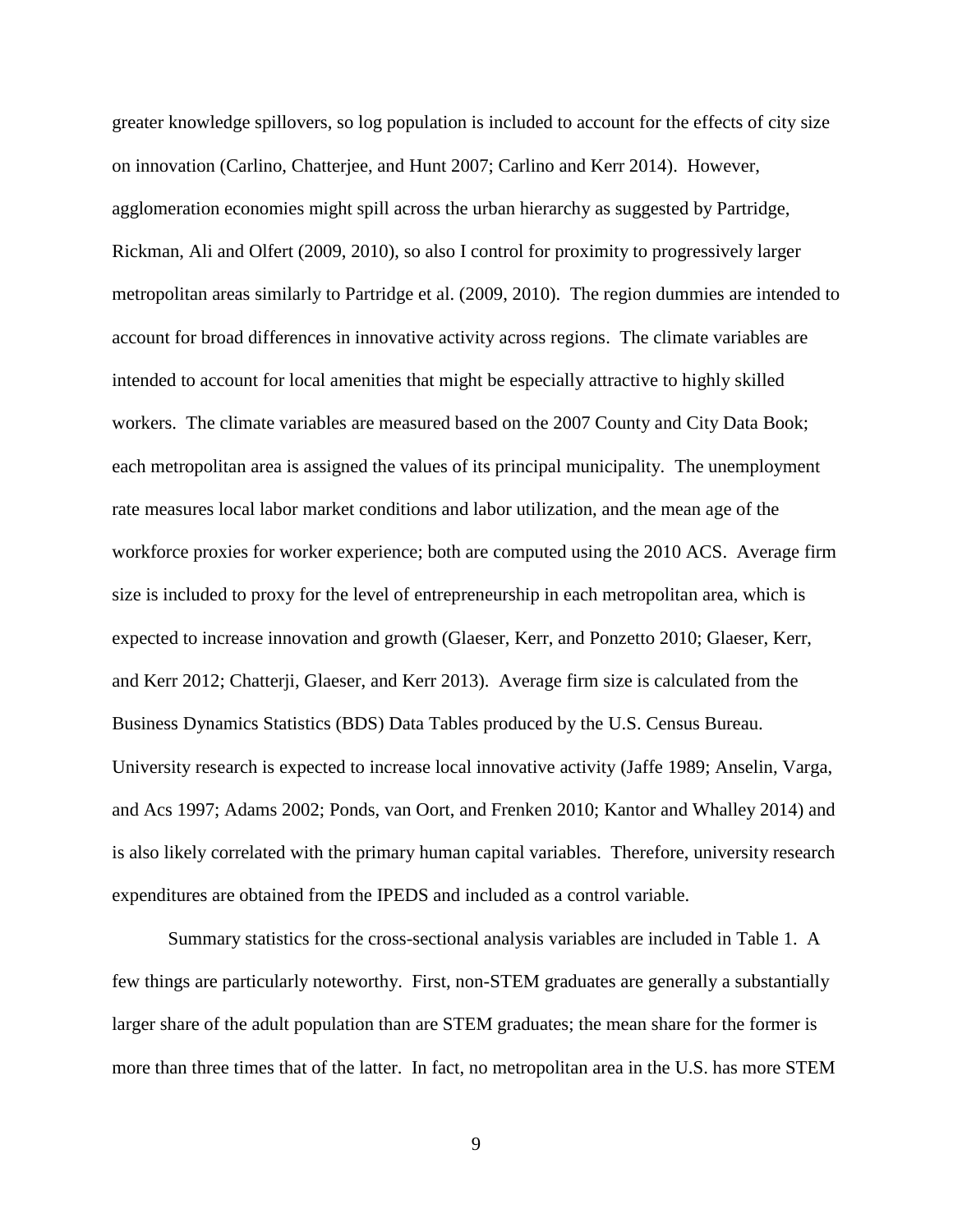graduates than non-STEM graduates. Second, the mean share of native STEM graduates is more than four times the mean share of foreign STEM graduates, indicating that most metropolitan areas rely much more heavily on native STEM graduates than foreign ones despite the influx of foreign graduates in recent years. However, metropolitan areas do differ substantially in their concentration of STEM majors and in their relative dependence on foreign STEM majors. Table 2 reports the population shares for each of the four college graduate variables for the 25 metropolitan areas with the highest shares of STEM graduates. Not surprisingly, San Jose, CA tops the list with an impressive 21.6 percent of the adult population with a STEM degree. San Jose also has the highest foreign STEM graduate population share in the nation and has nearly twice as many foreign STEM graduates as native STEM graduates. Boulder-Longmont, CO has the second highest total STEM graduate share and the highest native STEM graduate share. Furthermore, Boulder-Longmont has more than six times as many native STEM graduates as foreign ones. Table 1 also reports the minimum values for the human capital shares. Tables 1 and 2 together confirm that there is considerable variation in STEM and non-STEM graduate stocks and in relative dependence on domestic and foreign STEM graduates across the country.

Cross-sectional OLS estimates help understand the relationship between various types of human capital stocks and regional innovation, but they may not provide unbiased estimates of causal effects. For example, reverse causality may exist if STEM graduates sort into innovative areas, and omitted variable bias may exist if both innovation and STEM graduate stocks are driven by some unobservable characteristic even after the inclusion of the metropolitan area control variables. Furthermore, the human capital variables are measured using a one percent sample of the population which will lead to some degree of measurement error due to sampling, especially for relatively small areas. Measurement error due to sampling will attenuate

10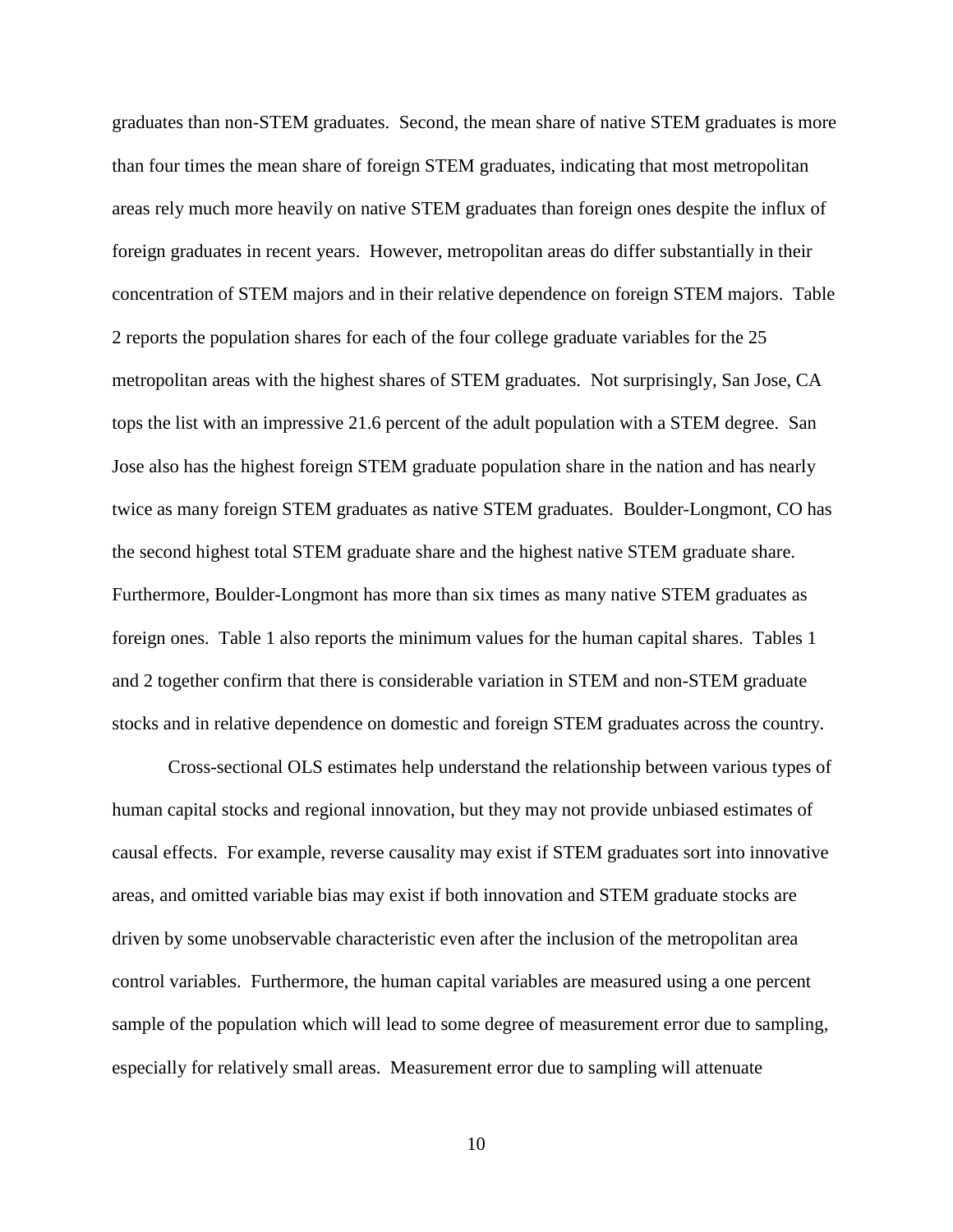coefficients toward zero, and this attenuation bias is likely exacerbated by including multiple related measures and a detailed set of control variables that reduce the signal to noise ratio.

# *2.2 Cross-Sectional Instrumental Variables Methods*

The preferred estimates in this study utilize instrumental variables to estimate 2SLS regressions. I identify the effects of foreign-born STEM graduates using an instrument similar to Hunt and Gauthier-Loiselle (2010) and Peri et al. (2014). More specifically, I compute the predicted share of foreign STEM workers in each metropolitan area based on metropolitan area immigrant STEM worker shares for various origin countries in 1980 and the U.S. national growth in the immigrant STEM workforce from those source countries between 1980 and 2010.

I first define a set of workers as STEM workers (more details below) and combine foreign origin countries into 14 groups.<sup>12</sup> I next use the 1980 decennial census 5% PUMS to compute the STEM worker share of each foreign nationality group,  $n$ , in each metropolitan area, c, relative to the total adult population of the metropolitan area in 1980,  $^{13}$  i.e.,

$$
STEMShare_{cn,1980} = \frac{^{#of\ STEM\ Workers_{cn,1980}}}{Total\ Adult\ Population_{c,1980}}
$$

I then combine the 1980 5% PUMS with the 2010 ACS to compute the national growth factor in the number of STEM workers from each origin group, i.e.,

.

 $\emph{GrowthFactor}_{n,1980-2010} = \frac{\# of \: STEM \: Works_{n,2010}}{\# of \: STEM \:Workers}$ #of STEM Workers<sub>n,1980</sub> .

 $12$  I follow Peri et al. (2014) and use the following 14 country groups: Canada, Mexico, Rest of Americas (excluding the U.S.), Western Europe, Eastern Europe, China, Japan, Korea, Philippines, India, Rest of Asia, Africa, Oceania, and Other.

<sup>&</sup>lt;sup>13</sup> Census microdata geographic boundaries changed between 1980 and 2010, and I can only identify 307 metropolitan areas in 1980 as noted above.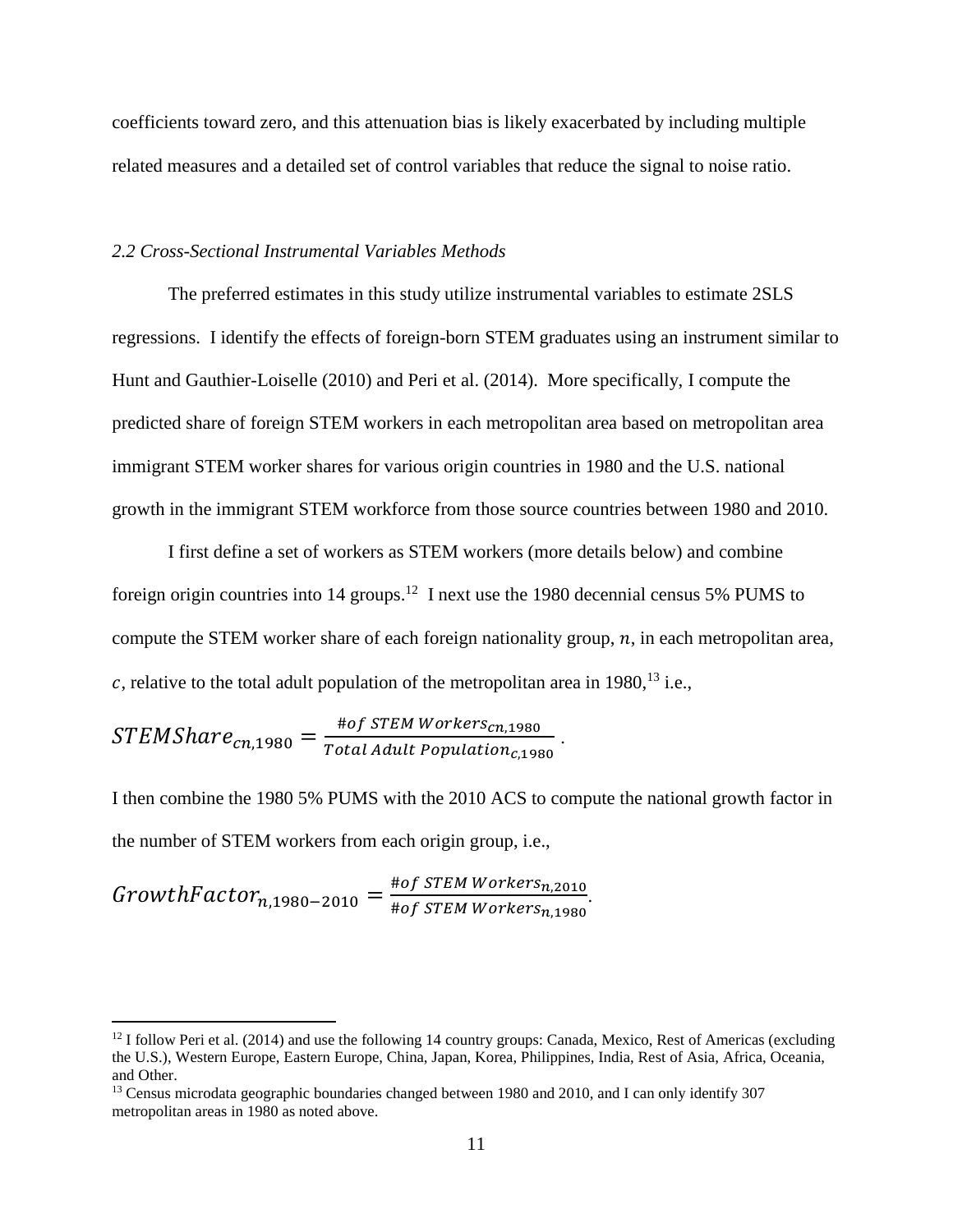Finally, I compute the predicted share of foreign STEM workers in each metropolitan area in 2010 by multiplying the 1980 STEM share for each origin group in each metropolitan area by the national growth factor and adding up across origin groups for each metropolitan area, i.e.,

$$
STEMS\widehat{hare}_{c,2010}^{Foreign} = \sum_{n} STEMShare_{cn,1980} \times GrowthFactor_{n,1980-2010}.
$$

This approach computes the predicted foreign STEM worker share that each metropolitan area would experience in 2010 if its origin-specific foreign STEM workforce grew at the national average since 1980.<sup>14</sup> The motivation for this instrument is based on three stylized facts. First, the foreign STEM workforce has historically been disproportionately concentrated in certain areas relative to the native population. Second, there has been a large influx of skilled foreigners to the U.S. since 1980, much of which can be attributed to the H-1B visa program. Third, recently arriving foreigners tend to concentrate in areas that already have a relatively high share of foreigners from their country of origin.

I follow Peri et al. (2014) and choose 1980 as the base year for employment shares for several reasons. First, census microdata geographic identifiers prior to 1980 greatly reduce the number of identifiable metropolitan areas. Second, 1980 precedes the creation of the H-1B visa program, so that base-year STEM shares are not affected by inflows due to the H-1B visa program. Third, 1980 precedes the computer and internet technology revolution, so that baseyear STEM shares primarily reflect initial worker concentrations in other STEM fields.

There are some caveats about the foreign STEM share instrument. First, the potentially endogenous explanatory variable is the metropolitan area share of foreign STEM *graduates*, and instrument is the predicted share of foreign STEM *workers*, which is based primarily on

 $14$  This IV approach also holds metropolitan area population at its 1980 level, but multiplying the population for each metropolitan area by a common factor to account for national population growth does not affect the 2SLS secondstage results since the first-stage coefficient on the instrument will adjust accordingly. Using actual metropolitan area population growth in the instrument would create concerns that the population growth is endogenous.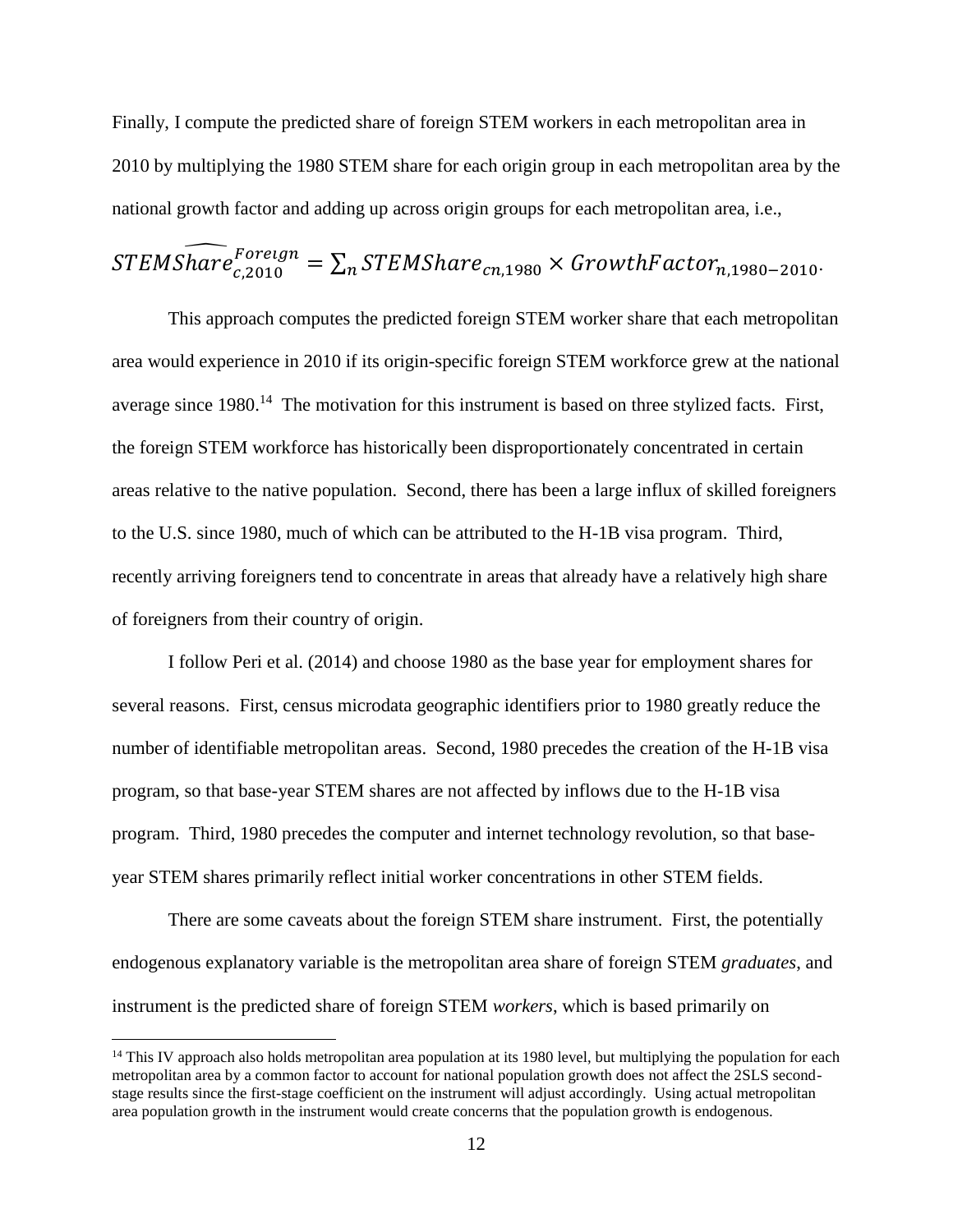occupation. Occupation and college major are not perfectly collinear, but there is likely no better way to instrument for foreign STEM graduates. Fortunately, most workers in STEM occupations have college degrees in STEM fields, so STEM graduates and STEM workers are very closely related. Because I am ultimately intending to measure the effects of STEM graduates on innovation, all measures of STEM workers in this study are restricted to persons who have completed at least a bachelor's degree and are working in a STEM occupation.

A second major caveat is that there is no universally agreed upon definition of STEM occupations. Therefore, I experiment with three measures of STEM occupations for my instrument.<sup>15</sup> My first STEM occupation measure is the most restrictive; it only includes persons employed as engineers, mathematicians, computer scientists, software developers, and natural scientists. The second STEM occupation group includes those in the first group and adds healthdiagnosing professionals (physicians, dentists, etc.) and pharmacists since these typically require an undergraduate degree in a STEM field. My third definition of STEM occupations is the most inclusive measure; it includes all occupations in the first two definitions and all other occupations where at least 25% of occupation members in the ACS possessed a bachelor's degree with a major in a STEM field. Examining the robustness to these three different measures should increase confidence in the results.

To identify the effects of native STEM graduates on innovation, I use predicted flows of domestic STEM graduates from U.S. colleges and universities to metropolitan areas based on the 1980 decennial census and the 1980 IPEDS. I begin by using the 1980 5% PUMS to compute migration flows from each county group origin area  $\sigma$  to each of the 307 identifiable metropolitan areas  $c$  for native-born college graduates who were ages 23-27 and not enrolled in

<sup>&</sup>lt;sup>15</sup> A full list of STEM occupations and corresponding IPUMS occupation codes are included in Appendix Table B.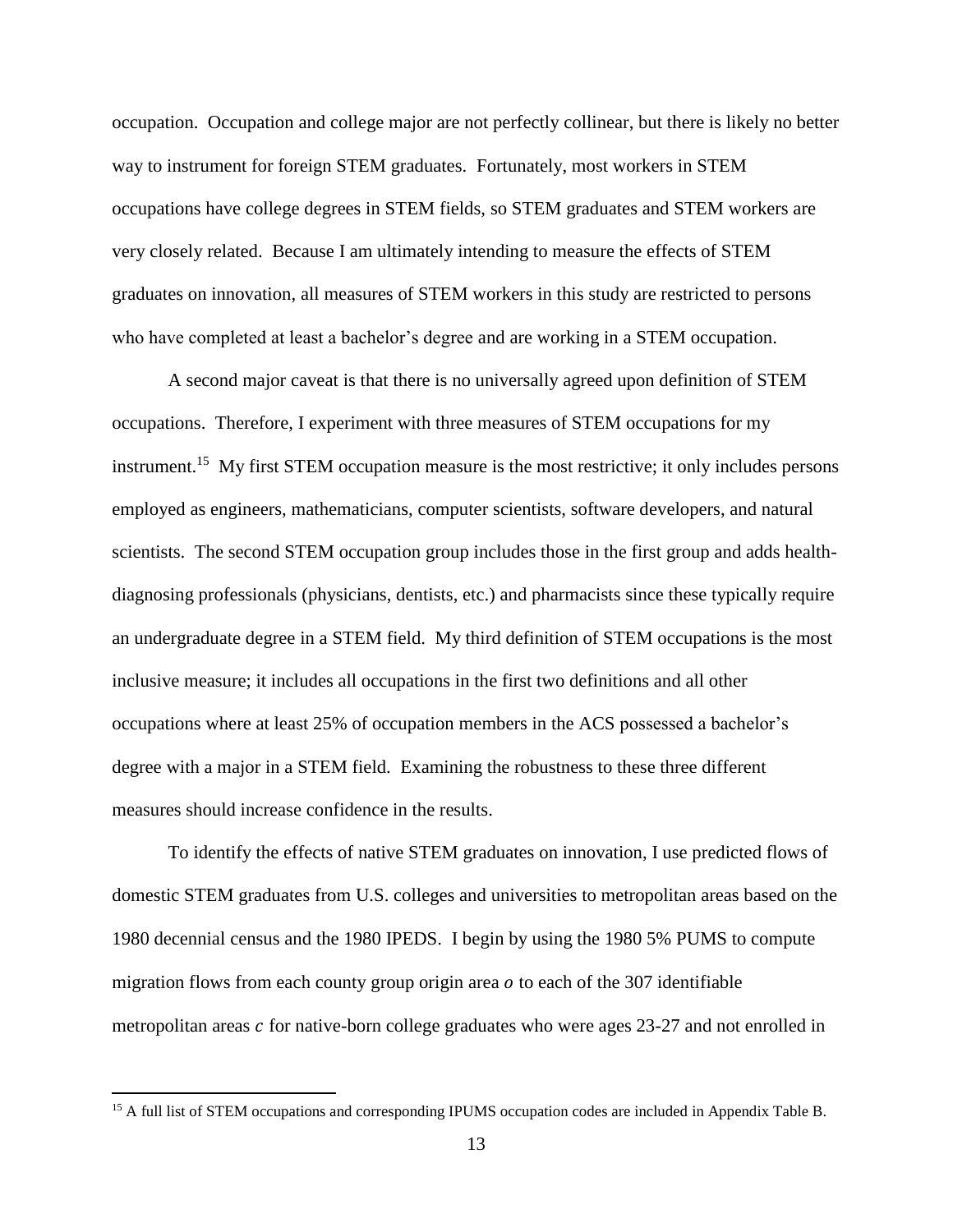school at the time of the survey,  $RecentGradFlow_{co,1980}$ <sup>16</sup> I treat place of residence five years prior as the place where they earned their bachelor's degree. The 1980 Census did not ask respondents about college major, so I merge the 1980 census flows with data from the IPEDS. Specifically, I use the 1980 IPEDS to compute the number of bachelor's degrees earned in STEM and non-STEM fields in each U.S. county. I then match IPEDS county level degree production to 1980 census county group origin areas. For each county group origin area, I compute the share of all 1980 bachelor's degree graduates who majored in a STEM field,  $PCTSTEM_{0.1980}$ . I then multiply  $RecentGradFlow_{c0.1980}$  by  $PCTSTEM_{0.1980}$  to predict the number of recent graduates moving from  $\sigma$  to  $\sigma$  that are STEM graduates. I then sum the predicted STEM flows across origin areas for each metropolitan destination area to compute the predicted native STEM flow to each metropolitan area, i.e.,

 $Predicted NativeSTEMFlow_{c.1980} = \sum_{o} RecentGradFlow_{c0.1980} \times PCTSTEM_{o.1980}$ . I then divide PredictedNativeSTEMFlow<sub>c,1980</sub> by the metropolitan area adult population in 1980 to obtain the predicted relative native STEM flow in 1980, which is what I use to instrument for the stock of STEM native graduates in the area in 2010. I construct a similar instrument for non-STEM graduates by replacing  $PCTSTEM_{0.1980}$  with  $PCTNONSTEM_{0.1980}$ , the share of all 1980 bachelor's degree graduates who majored in a non-STEM field.

The intuition behind the construction of the native STEM (non-STEM) graduate instrument is that the past flow of STEM (non-STEM) graduates is likely to affect the later stock

<sup>&</sup>lt;sup>16</sup> County groups are the lowest level of identifiable geography in the 1980 census microdata. They are conceptually similar to PUMAs but the boundaries differ. My sample includes all county group origin areas including nonmetropolitan ones, but only the 307 metropolitan areas as destination areas. College graduates in 1980 are defined as persons who report completing at least 4 years of college. This sample also excludes persons who did not reside in the U.S. five years prior to the census and by necessity excludes persons who are not in the migration sample. Only half of the PUMS members were included in the migration sample and asked about their residential location five years prior to the census.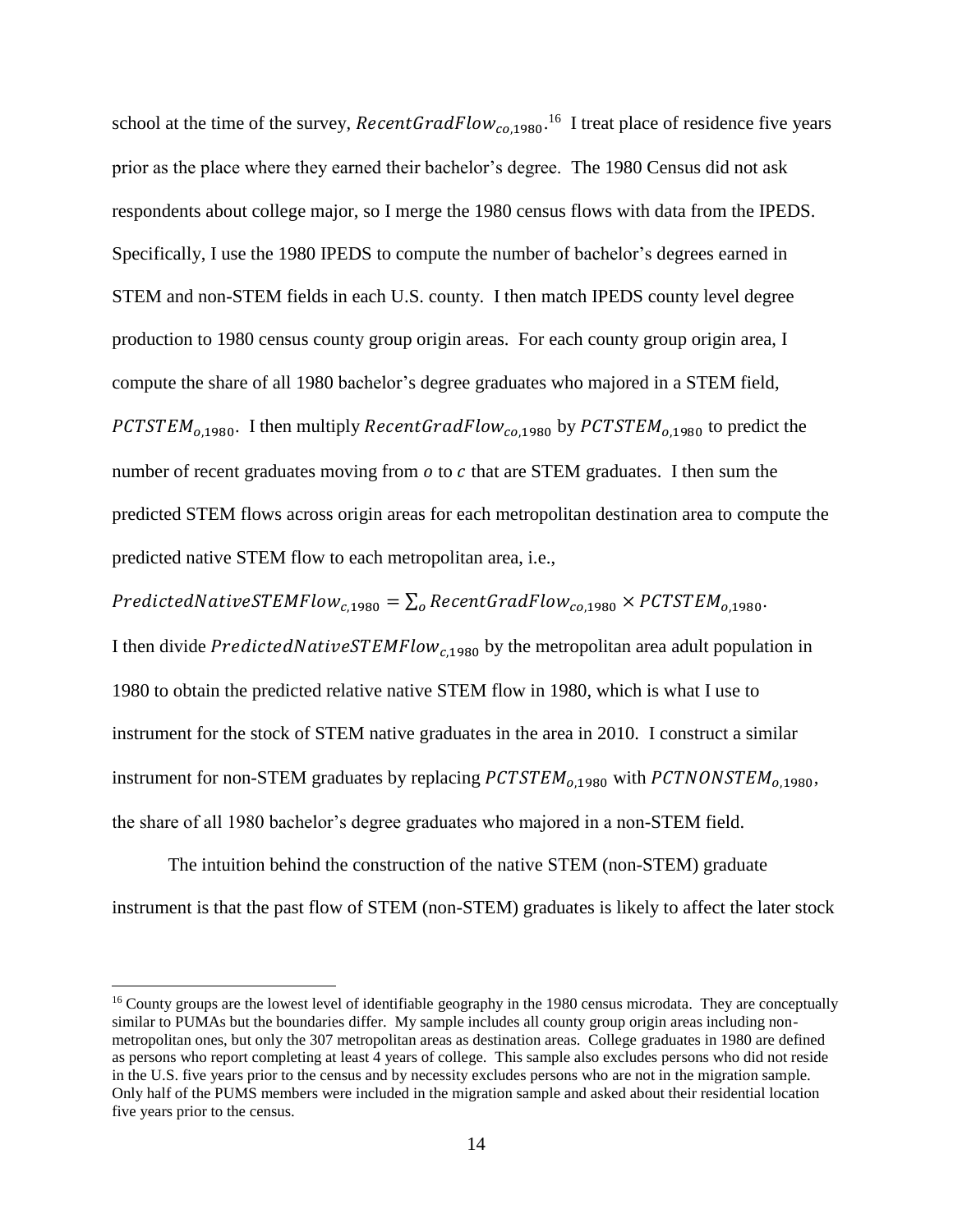of STEM (non-STEM) graduates in the area for several reasons.<sup>17</sup> First, some of the past inmigrants will likely still be in the same metropolitan area 30 years later. Second, many of the original STEM (non-STEM) in-migrants will have adult children by 2010, and intergenerational transmission of education and college majors will further increase the STEM (non-STEM) stock in 2010. Third and perhaps most importantly, population flows tend to be highly persistent. The relative flow of STEM graduates in 1980 is likely highly correlated with the relative flow of STEM graduates in proceeding and subsequent years. Furthermore, this persistence is likely strengthened by proximity to various colleges and universities and the different academic orientations of those institutions. If a given metropolitan area receives a large inflow of STEM (non-STEM) graduates from a nearby college or university or set of higher education institutions that produce a high percentage of STEM (non-STEM) graduates, this will likely be quite persistent.

There are additional considerations in constructing the native STEM and non-STEM instruments worth noting. First, as noted above, census PUMS before 1980 identify far fewer metropolitan areas. Additionally, the 1980 IPEDS is the earliest available source that reports degree production by fields for all colleges and universities in the U.S. Also as noted above, 1980 precedes the computer and internet technology revolution, so that the native STEM graduate instrument primarily reflects initial concentrations in other STEM fields.

# *2.3 Time-Differenced Instrumental Variables Methods*

<sup>&</sup>lt;sup>17</sup> Previous researchers have investigated the relationship between the production and stock of college graduates in an area (Bound et al. 2004; Abel and Deitz 2012; Winters 2014b). The relationship differs depending on the level of analysis (e.g. states vs. metropolitan areas) and the time period considered, but researchers typically find at least a modest positive correlation between the production and stock of college graduates in an area.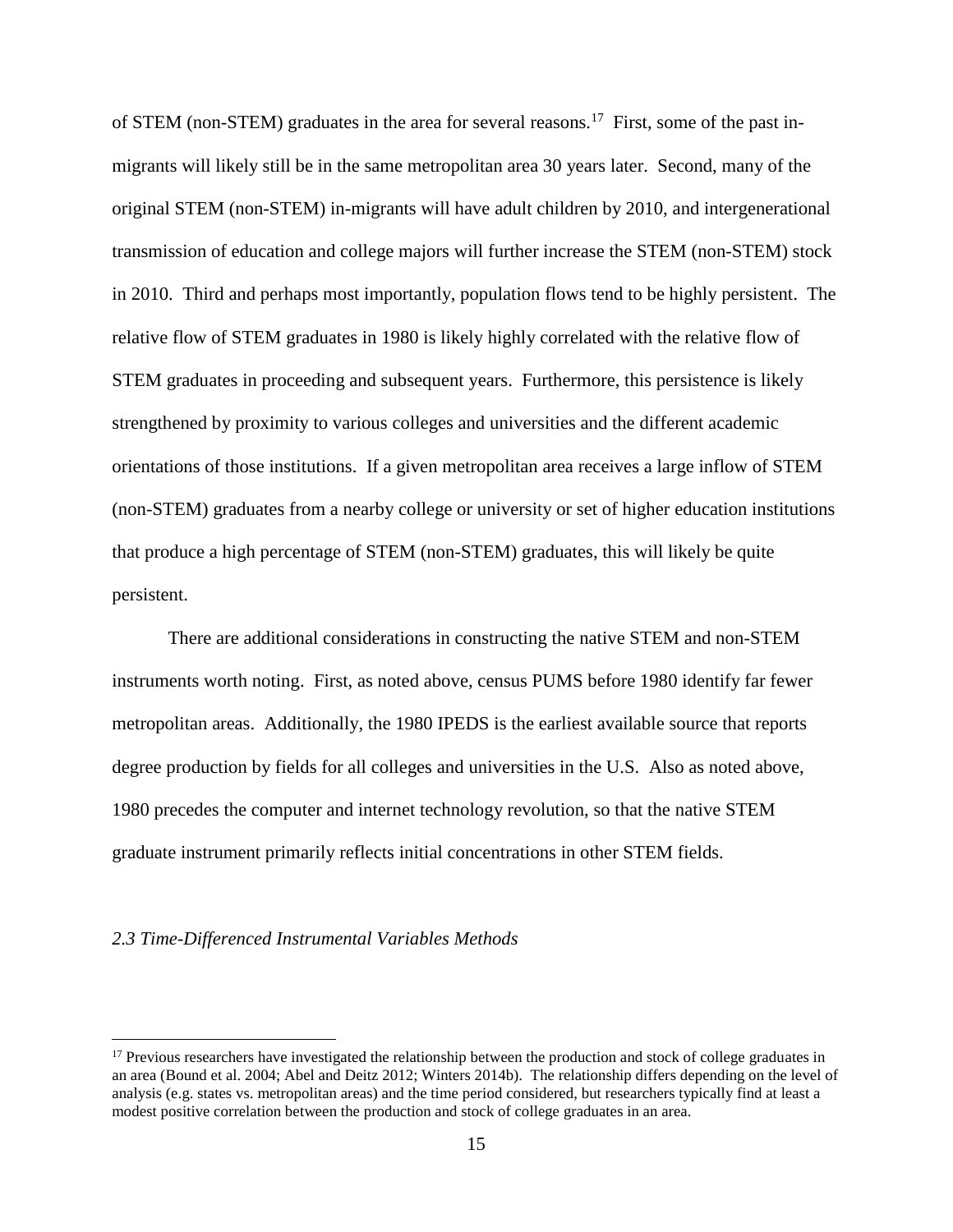There is some concern that the cross-sectional IV estimates may not measure causal effects. In particular, the instruments could be correlated with unobserved time-invariant metropolitan area characteristics that also increase innovation. To address this concern, I next estimate time-differenced 2SLS regressions that account for time-invariant metropolitan area fixed effects. However, there are difficulties with doing so because I am unable to measure metropolitan area stocks of STEM and non-STEM graduates before 2009 when the ACS began asking about college major.

One possible approach would be to utilize short-run variation in the local stocks of STEM and non-STEM graduates between 2009 and 2012 (the most recent year of the ACS available at the time this paper was written). However, I choose not to follow that approach because short run fluctuations in STEM and non-STEM graduate stocks are highly affected by measurement error due to sampling. Each year of the ACS includes only a 1% sample of the U.S. population, so there is some degree of sampling error. Measurement error from sampling is exacerbated by time differencing, especially over very short periods.<sup>18</sup> This is especially problematic for relatively small metropolitan areas. Measurement error causes attenuation bias in OLS estimates and weakens the relationship between the endogenous explanatory variable(s) and the instrument(s) in 2SLS estimates. Thus, short-run time differenced estimate are not credible if measurement error is significant.<sup>19</sup>

This paper uses 10-year time differences by combining the 2010 ACS microdata with the 2000 decennial census 5% PUMS. Unfortunately, college major information is not available in

<sup>&</sup>lt;sup>18</sup> A further problem is that PUMA boundaries were changed between 2011 and 2012, which further increases measurement error problems. Of course, one could limit the sample to the 2009-2011 ACS, but that is an even shorter time period.

 $19$  An additional problem with using short-run differences is that innovations may respond to changes in the stocks of skilled workers with a non-trivial time lag. Once a new skilled worker joins the labor force of a given metropolitan area, it could be a year or more before their efforts results in patentable innovations. Therefore, skilled worker increases in one year may affect patenting primarily over the next year or two, which would cause serious problems for short-run time differenced estimates.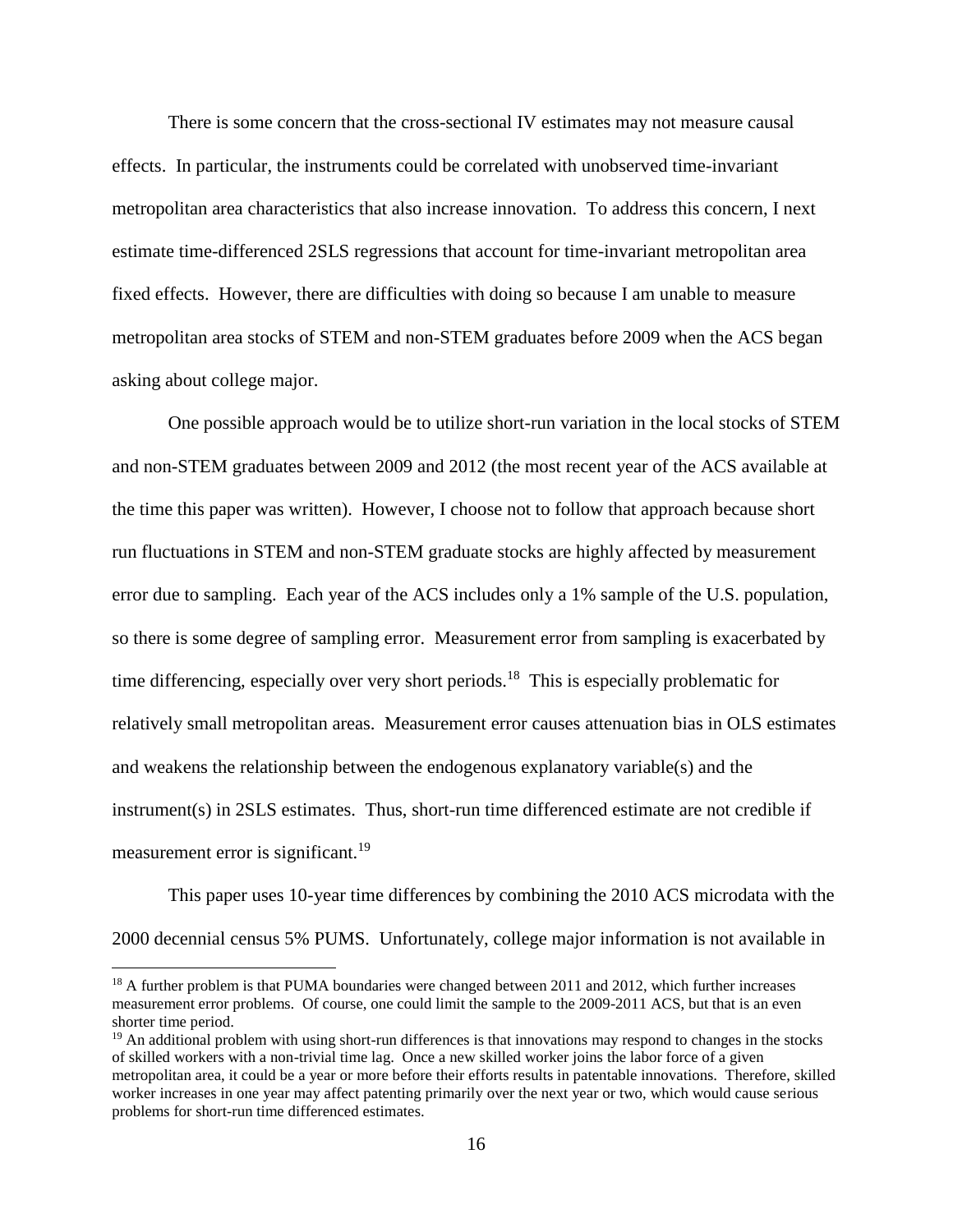the 2000 census data. Therefore, I cannot use the 2000-2010 time-differenced regressions to directly estimate separate effects of STEM and non-STEM graduates. However, I can use the time-differenced regressions to assess the contributions of STEM-driven increases in foreign and native college graduates on innovation. More specifically, I can indirectly identify the effects of foreign and native STEM graduates by using STEM-motivated instruments and making assumptions about the effects of the instruments on non-STEM graduates. I use similar instruments as in the cross-section analysis. I instrument for the change in the share of foreignborn college graduates using the 2000-2010 predicted change in the foreign STEM worker share:  $\Delta STEMShare_{c.2000-2010}^{Foreign} = STEMShare_{c,2010}^{Foreign} - STEMS\widehat{hare}_{c,2000}^{Foreign}$ 

, where  $STEMS\widehat{hare}^{Foreign}_{c.2010}$  is the cross-sectional instrument defined above and  $STEMS\widehat{hare}_{c,2000}^{Foreign}$  is constructed similarly for 2000. Using the instrument and interpreting the results as I do assumes that the instrument captures increases in the population share of foreign STEM graduates and is uncorrelated with the time-difference in foreign non-STEM graduates.

I instrument for the change in the share of native-born college graduates using a STEMmotivated instrument in an attempt to estimate the effects of STEM-driven increases in the share of native college graduates on patent intensity. The instrument used is the predicted relative native STEM flow in 1980, which is the same as the instrument used for native STEM graduates in the cross-sectional 2SLS analysis. As explained in more detail later, using the instrument and interpreting the results as I do assumes that the instrument predicts increases in the population share of native STEM graduates but is uncorrelated with changes in the population share of non-STEM graduates. In other words, the analysis assumes that the instrument captures variation in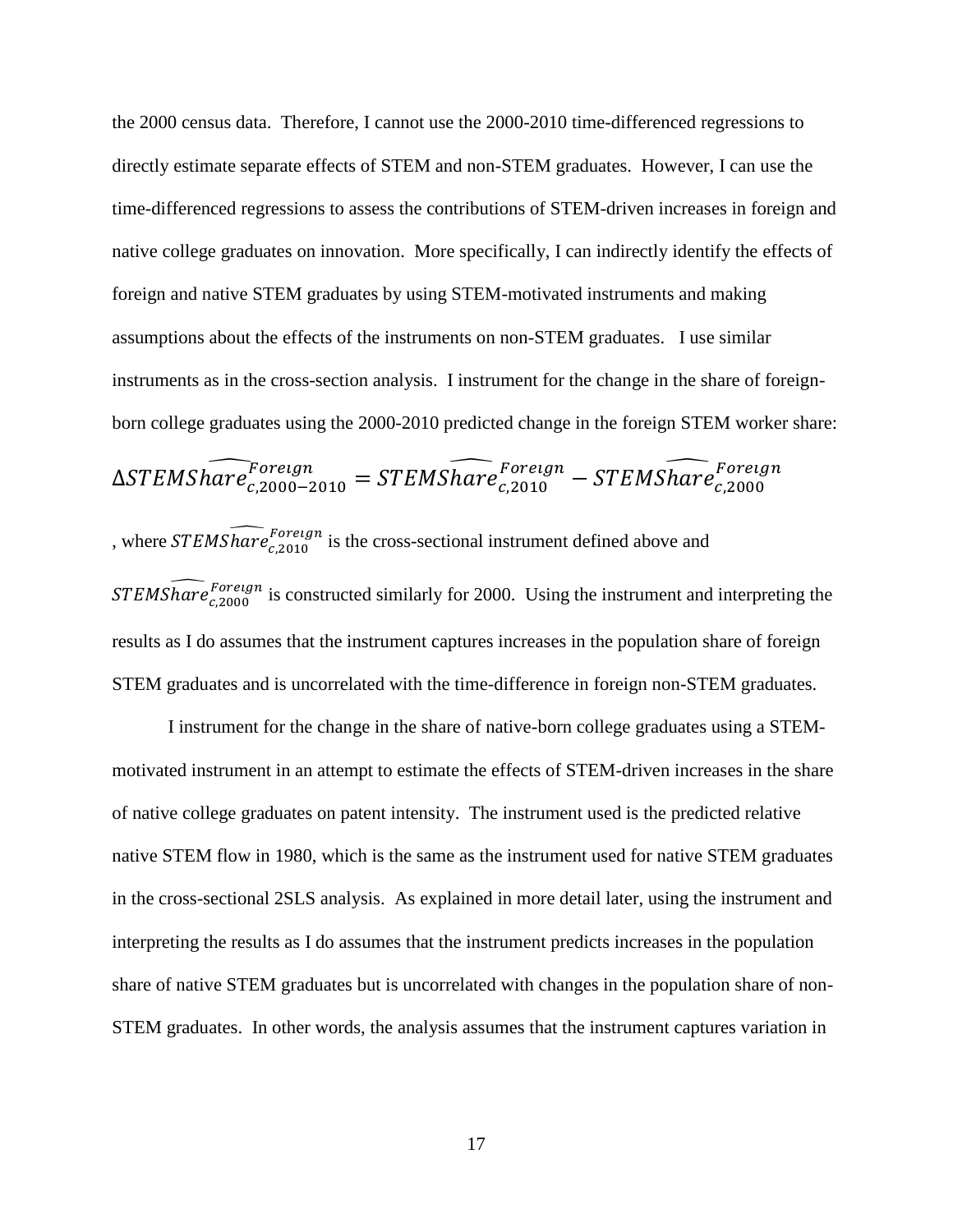the 2000-2010 change in the native college share that is attributable to STEM graduates and does not capture variation due to increases in non-STEM graduates.

### **3. Empirical Results**

### *3.1 Cross-Sectional OLS Estimates*

Table 3 presents cross-sectional regression results that treat the human capital stock variables as exogenous. The various columns include different combinations of the human capital variables, but all regressions include the full set of control variables listed in Table 1. The first column includes the STEM graduate population share; OLS regression yields a coefficient estimate of 24.40 that is highly statistically significant. The coefficient suggests that increasing the share of the adult population with a STEM degree by one percentage point (i.e., increasing the share by 0.01) would increase log patents per 100,000 population by about 0.244. Since the dependent variable is measured in logs, we can interpret this result as a roughly 24.4 percent increase in patent intensity due to a one percentage point increase in the STEM graduate share. Multiplying the coefficient by the variable standard deviation of 0.029, suggests that a one standard deviation increase in the STEM graduate share would increase patent intensity by just over 70 percent. This is a very considerable magnitude and suggests a very important effect of STEM graduates on innovation as measured by patent intensity. However, assessing the validity of this effect requires further analysis

Column 2 of Table 3 simultaneously includes the STEM graduate population share and the non-STEM graduate population share as explanatory variables. The coefficient for the STEM graduate share is reduced to 22.11, but the difference from column 1 is not statistically significant. The coefficient estimate for the non-STEM graduate share is 1.797 but is not

18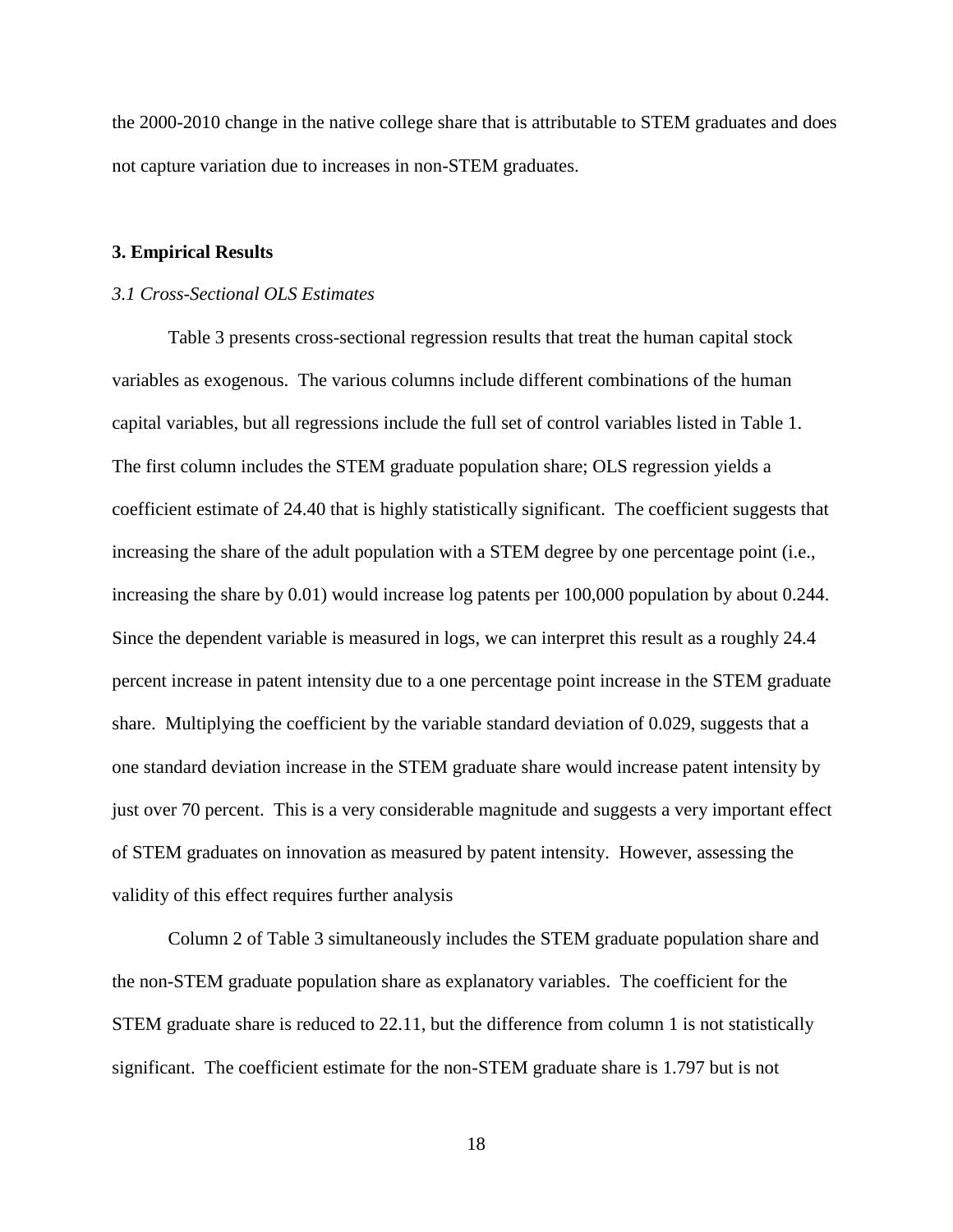statistically significant at conventional levels. Thus, though STEM graduates appear to have a considerable effect on innovation, non-STEM graduates do not appear to meaningfully affect patent intensity. Expectations suggested that STEM graduates would have a greater effect on innovation than non-STEM graduates, but the disparity in the effects is striking. This is a new result that supports policy efforts to increase regional and national stocks of STEM graduates.

I next decompose the STEM graduate share into the native born and foreign born components in an attempt to assess their relative contributions to patenting. Columns 3 and 4 separately examine the effects of the native and foreign STEM graduate shares without including any other human capital variables. Column 5 includes the native and foreign STEM graduate shares simultaneously, and column 6 adds the non-STEM graduate share to the specification in column 5. Column 3 reports a coefficient of 30.34 for the native STEM graduate share and column 4 reports a coefficient of 24.80 for the foreign STEM graduate share. However, including the native and foreign STEM graduate share variables simultaneously in column 5 gives coefficient estimates of 28.00 and 18.51, respectively. The reduction from columns 3 and 4 likely suggests that each variable is picking up some of the effect of the other variable when the other is omitted from the regression. Adding the non-STEM graduate share in column 6 again indicates a relatively small and insignificant effect of non-STEM graduates on patenting. Column 6 reports coefficients for the native and foreign STEM graduate shares of 25.69 and 17.33, respectively. Taking these estimates at face value suggests that native STEM graduates have a larger effect on metropolitan area patenting than foreign STEM graduates. Furthermore, the differences in coefficients in columns 5 and 6 are statistically significant at the five percent and 10 percent level, respectively. However, the more important result is likely not the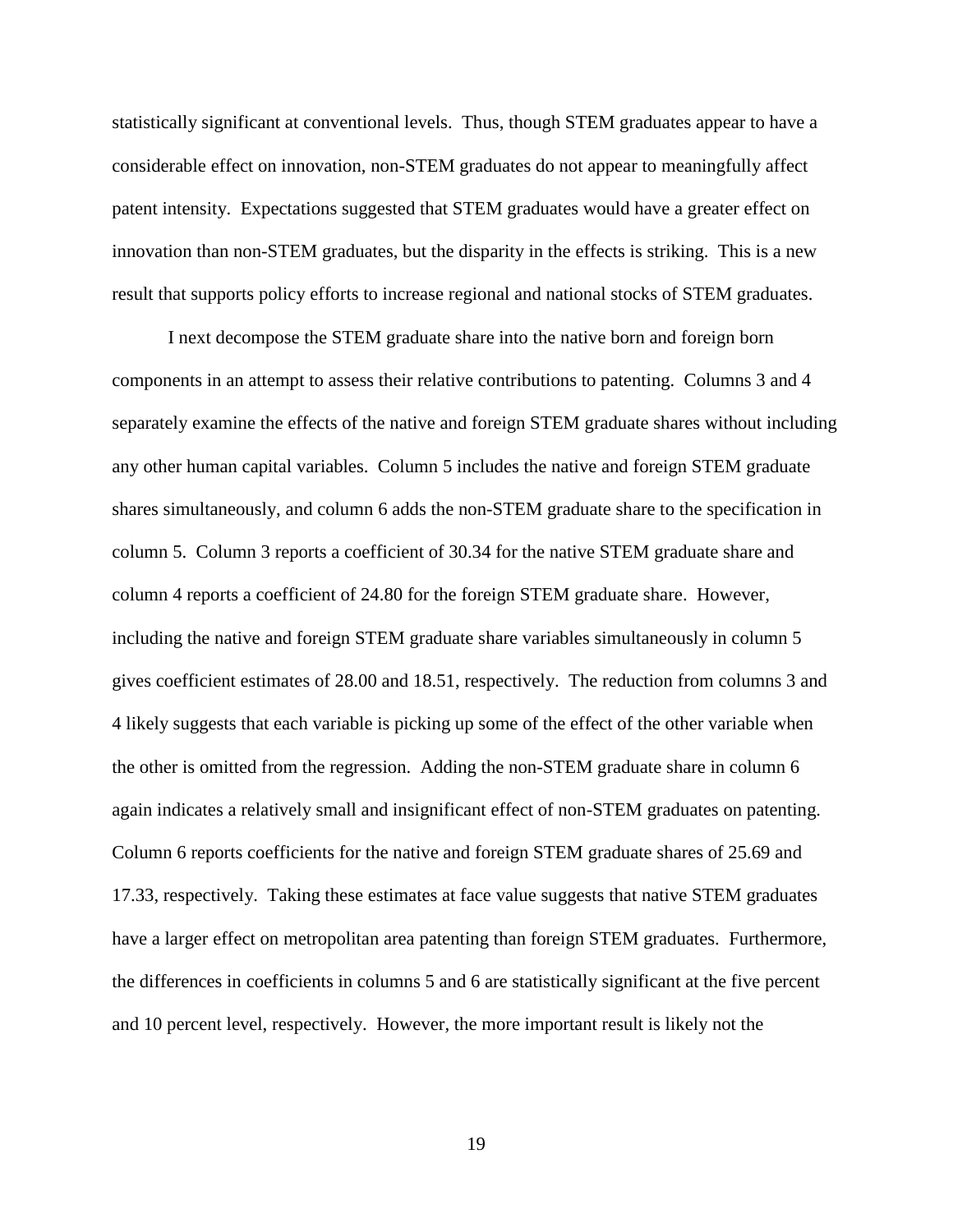differences between native and foreign STEM graduates, but the indication that both have statistically significant effects on patenting that are large in magnitude.

### *3.2 Cross-Sectional IV Estimates*

 $\overline{a}$ 

Table 4 presents the main results for the cross-sectional 2SLS regressions.<sup>20</sup> First-stage results are included in panel A and second-stage results for the explanatory variables of interest are in panel B. All models again include the control variables listed in Table 1. Column 1 includes the native STEM graduate share as a potentially endogenous explanatory variable and instruments for it with the predicted native STEM graduate relative flow in 1980. The instrument is highly significant in the first stage and the F-statistic greatly exceeds 10, which indicates that weak instrument concerns are very minimal (Stock, Wright and Yogo 2002; Angrist and Pischke 2009). The second-stage regression yields a statistically significant coefficient for the native STEM graduate share of 37.72, which is actually larger than the corresponding OLS estimate in column 3 of Table 3, though the difference is not significant.

Column 2 of Table 4 modifies the specification in column 1 to also include the non-STEM graduate share as a potentially endogenous explanatory variable and adds the predicted relative flow of non-STEM graduates in 1980 as an instrument. The predicted STEM relative flow instrument again has a strong effect on the native STEM graduate share in the first stage, and the predicted non-STEM relative flow instrument also has a strong effect on the non-STEM graduate share in the first stage. In the second stage, the native STEM graduate share has a

<sup>&</sup>lt;sup>20</sup> In results not shown, I also experimented with instrumenting for the STEM graduate share using the landgrant dummy variable used by Moretti (2004) and others. Doing so yielded a second-stage coefficient for the STEM graduate share of 19.85, which is qualitatively similar and not statistically significantly different from the corresponding estimate in column 1 of Table 3. However, the first-stage F-statistic was only 5.48 which does not reject the possibility that the landgrant dummy is a weak instrument. Furthermore, landgrant institutions appear to increase the stock of both STEM and non-STEM graduates and having only one instrument does not allow me to separate the effects of the two.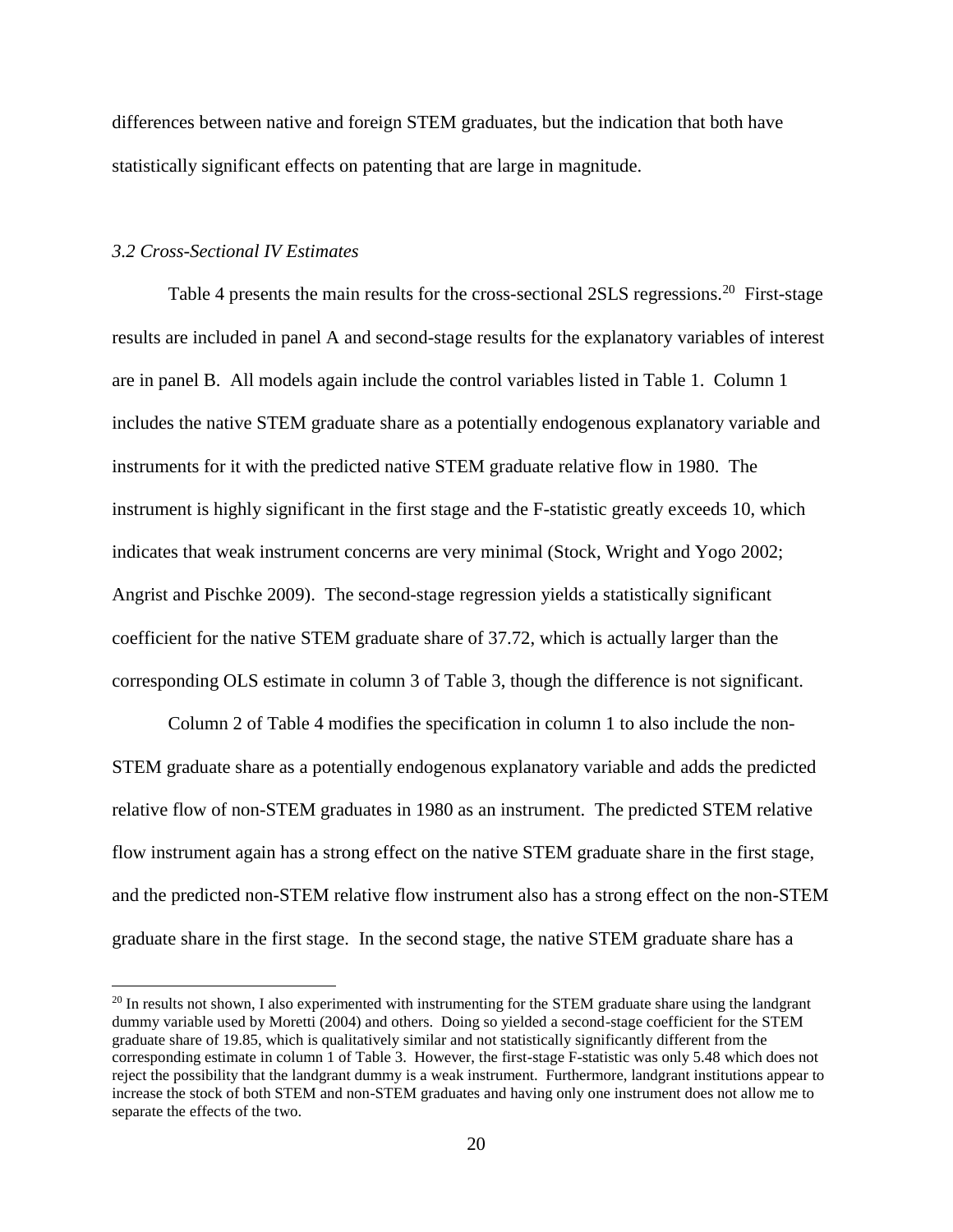significant coefficient estimate of 31.87, which is smaller than in column 1 but the difference is not significant. The second-stage coefficient for non-STEM graduates is 2.47 and not statistically significant. These results are, therefore, qualitatively consistent with the finding from OLS regression that STEM graduates have a large significant effect on patent intensity but non-STEM graduates have a relatively small effect that is statistically indistinguishable from zero.

Column 3 of Table 4 includes the foreign STEM graduate share as the only human capital variable and instruments for it using the predicted foreign STEM occupation share definition 1 (D1). The instrument is highly significant in the first stage, and the foreign STEM graduate share has a significant positive effect on patent intensity in the second stage with a coefficient of 42.28. This coefficient is a bit larger than that for the native STEM graduate share but the difference is not statistically significant.

Column 4 of Table 4 includes the native and foreign STEM graduate shares simultaneously and instruments for them using the predicted relative native STEM flow in 1980 and the predicted foreign STEM occupation share D1. Interestingly, both instruments have a significant positive effect on native STEM graduates in the first stage. The positive effect of the native STEM instrument on native STEM graduates was to be expected, but the positive effect of predicted foreign STEM workers on the native STEM graduate share suggests that areas with high levels of foreign STEM workers also have high levels of native STEM graduates. This suggests that we should simultaneously account for both native and foreign STEM graduates when examining their effects on regional innovation. Additionally, the predicted foreign STEM instrument has a significant effect on the share of foreign STEM graduates as expected, while the native STEM instrument has a negative but insignificant effect on the share of foreign STEM

21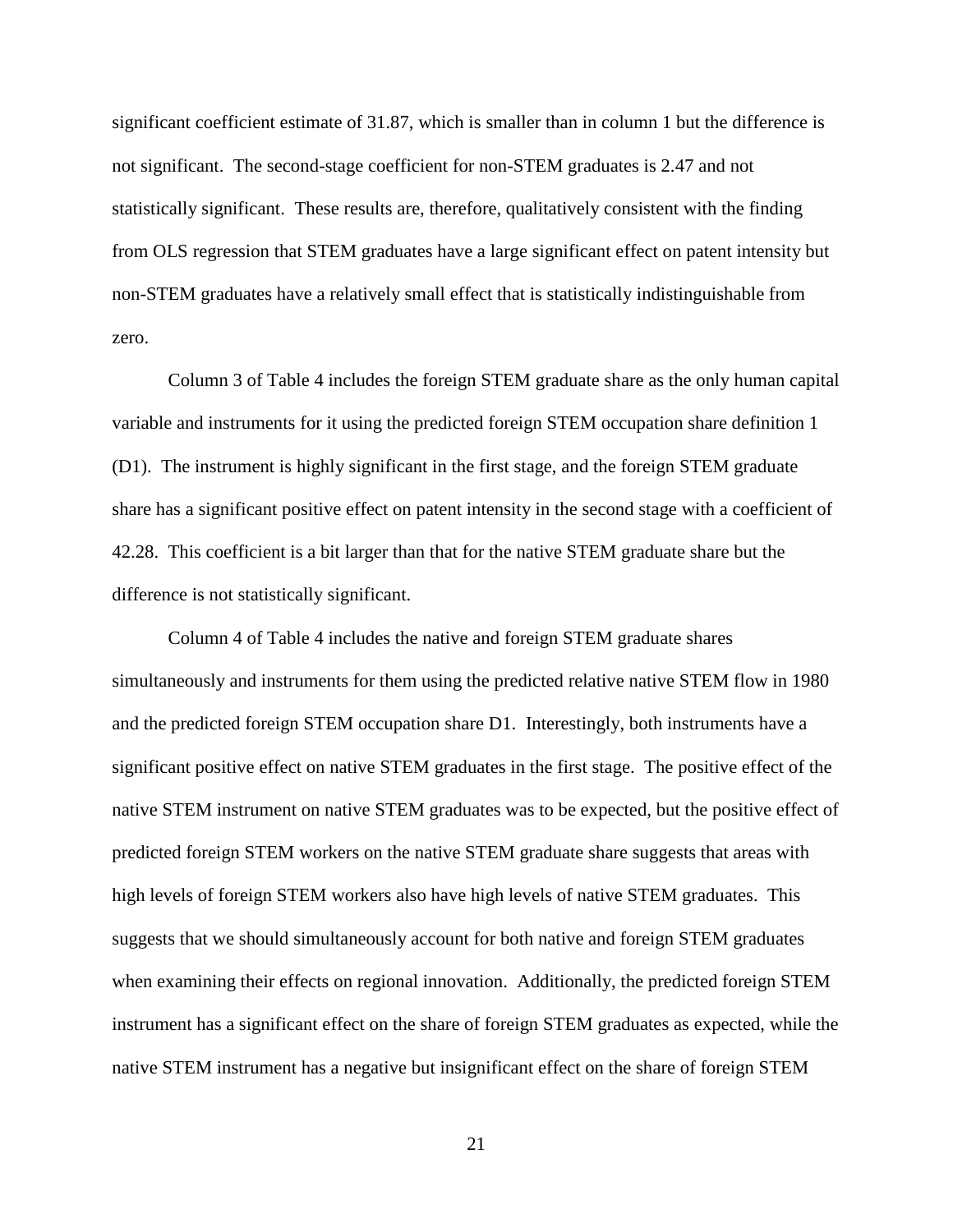graduates. First stage F-statistics are both greater than 10. The second-stage results in column 4 suggest that both native STEM graduates and foreign STEM graduates have significant positive effects on patent intensity with coefficients of 34.29 and 28.54, respectively, and the difference is not statistically significant.

Column 5 of Table 4 includes the shares of native and foreign STEM and non-STEM graduates simultaneously and instruments for these using the three variables used previously. Results are largely similar to before. Native and foreign STEM graduates have significant positive effects on patent intensity with coefficients of 30.96 and 28.42, respectively, and non-STEM graduates have a relatively small and statistically insignificant effect on patent intensity with a coefficient estimate of 1.41. These results suggest that both native and foreign STEM graduates considerably increase local innovation but non-STEM graduates have a minimal effect.

Table 5 replicates columns 3-5 of Table 4 using alternative STEM occupational definitions for the foreign STEM instrument. Columns 1-3 of Table 5 use the predicted foreign STEM occupation share definition 2 (D2); columns 4-6 use the predicted foreign STEM occupation share definition 3 (D3). The results are largely similar to those in Table 4, but the coefficient magnitudes change somewhat. Specifically, the coefficient on the foreign STEM graduate share is now "only" 23.09 in column 3 using the D2 instrument and 19.83 in column 6 using the D3 instrument. These coefficients are now a good bit smaller than the native STEM graduate coefficients but the differences are not significant. Rather than debating the merits of the three foreign STEM instruments, I instead focus on the qualitative consistency of the results. Even the most modest coefficient still indicates an economically large effect of foreign STEM graduates on patent intensity. Furthermore, though the coefficients using the alternative foreign STEM instruments are a good bit smaller than the native STEM graduate coefficients, the

22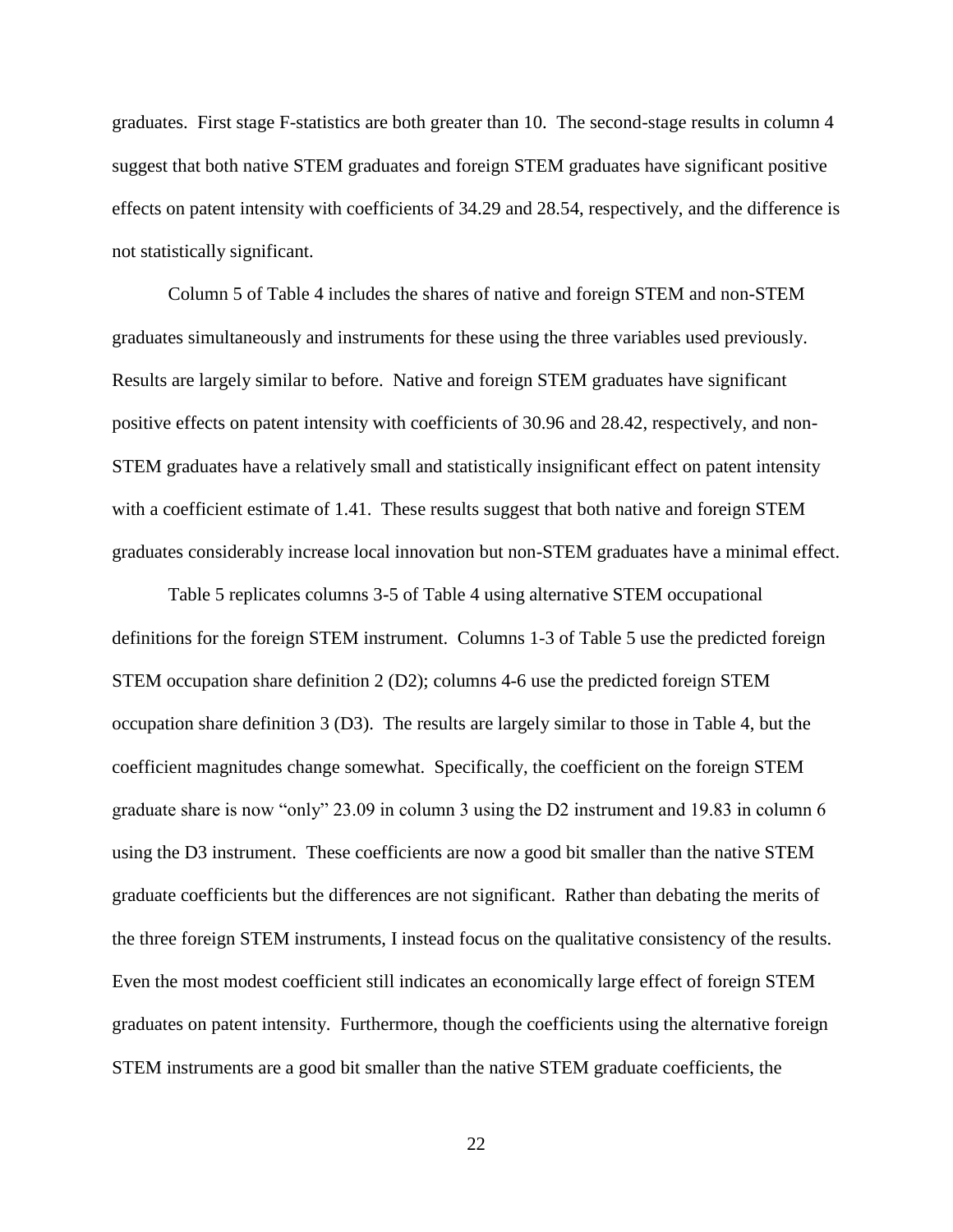differences are not statistically significant. Echoing the discussion of the OLS results, the key finding from the cross-section IV results is likely not the differences between native and foreign STEM graduates, but the indication that both have economically large and statistically significant effects on patenting.

# *3.3 Time-Differenced IV Estimates*

 $\overline{a}$ 

I next consider 2000-2010 time-differenced 2SLS regressions. Because time-differencing removes time-invariant metropolitan area characteristics, region dummies are excluded as are the variables for climate (which can vary over time but are measured as averages over time and hence time-invariant) and distance to the urban hierarchy (which is largely time-invariant and only changes due to a nearby area crossing a given threshold).<sup>21</sup> Summary statistics for the variables in the time-differenced regressions are reported in Table 6.

As discussed above, college major information is not available in the 2000 census data, so the explanatory variables of interest are the changes in the population shares of native and foreign college graduates, without differentiating between STEM and non-STEM. However, I can indirectly identify the effects of foreign and native STEM graduates by using the STEMmotivated instruments and assuming that the instruments are correlated with the growth in the college graduate share attributable to STEM graduates and uncorrelated with the growth in the college graduate share due to non-STEM graduates. I am unable to test this assumption, but it seems plausible based on the construction of the instruments. However, if this assumption does not hold, non-STEM graduates will affect second-stage results and the direction of the effect depends on 1) the partial correlation between the instrument and the change in the share of non-

 $21$  As a practical matter, one can include the excluded time-invariant characteristics in the time-differenced regressions. Doing so weakens the explanatory power of the instruments but gives qualitatively similar secondstage results. Results are available from the author by request.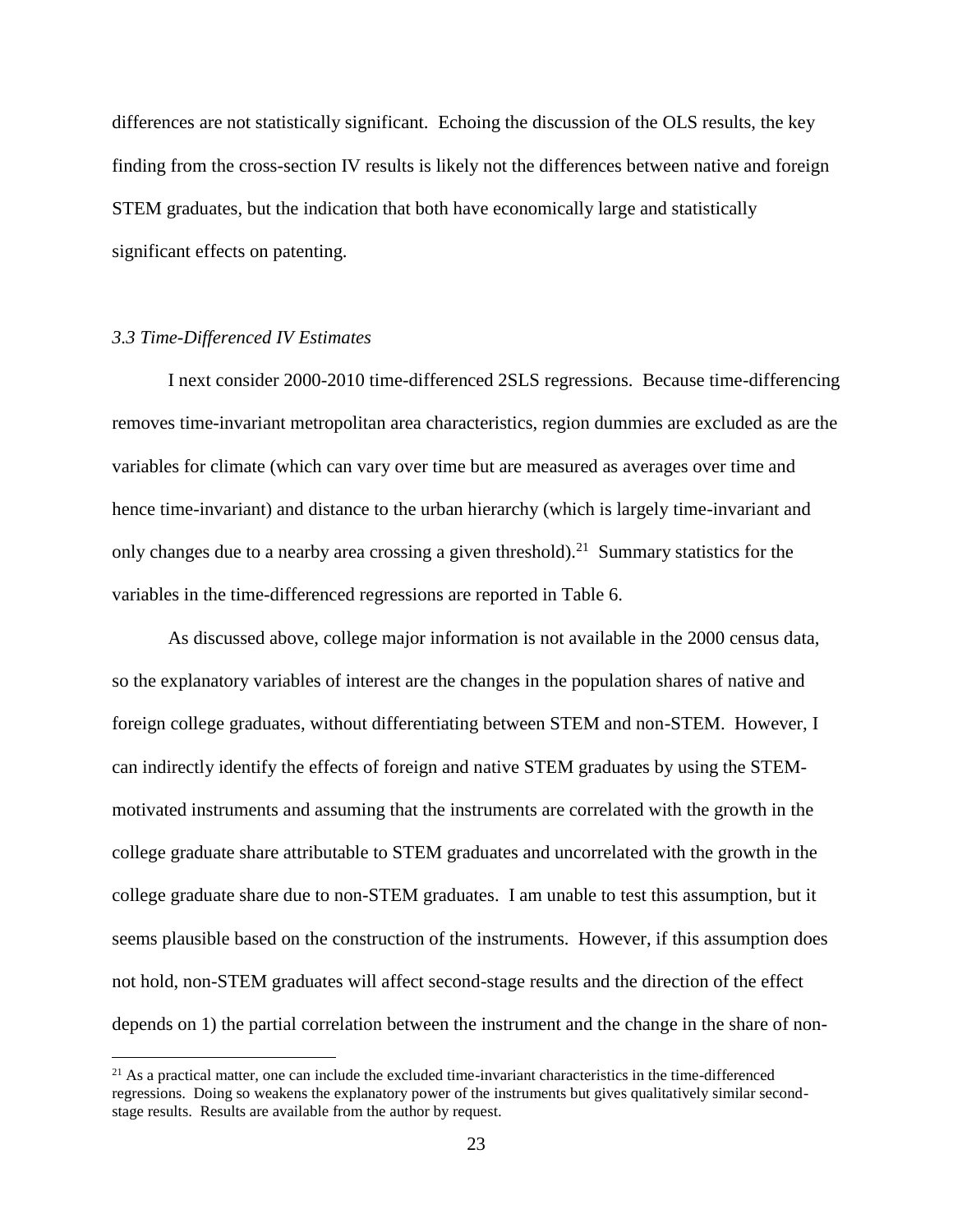STEM graduates and 2) the effect of non-STEM graduates on patent intensity. The cross-section results suggest that non-STEM graduates have a zero to small effect on patent intensity. If we also assume that any partial correlation between the instrument and the change in the share of non-STEM graduates is non-negative, which seems likely<sup>22</sup>, then any effect of non-STEM graduates on the time-differenced regression estimates would likely be to reduce the estimated coefficient on the change in the share of college graduates relative to the effect that would result solely from an increase in the share of STEM graduates. However, one should likely use some care in interpreting the time-differenced regression results.

Column 1 of Table 7 reports 2SLS estimates for the effect of a STEM-driven increase in native college graduates on patent intensity. The instrument has a strong positive effect on the change in the native college graduate share in the first stage with an F-statistic greater than 10. The second-stage results suggest that a STEM-driven one percentage point increase in the share of native college graduates in an area increases patents per capita by 33.2 percent. This is an economically large effect that is qualitatively similar to the cross-sectional IV estimates.

Column 2 of Table 7 reports 2SLS results for the effects of foreign college graduates on patent intensity. The instrument is a strong predictor in the first stage. The second-stage results suggest that a STEM-driven one percentage point increase in the share of foreign college graduates in an area increases patents per capita by 17.4 percent. This effect is a good bit smaller than the effect of natives in column 1 but the differences are not statistically significant.

Column 3 of Table 7 includes the increase in native and foreign college graduates simultaneously. Both instruments are statistically significant and F-statistics exceed 10 for both first stage regressions. The first-stage results also provide interesting insights on how exogenous

 $22$ Cross-sectional comparisons suggest that areas with a high share of STEM graduates also have a high share of non-STEM graduates, but I am unable to empirically assess the relationship between the time-changes in the shares of STEM and non-STEM graduates.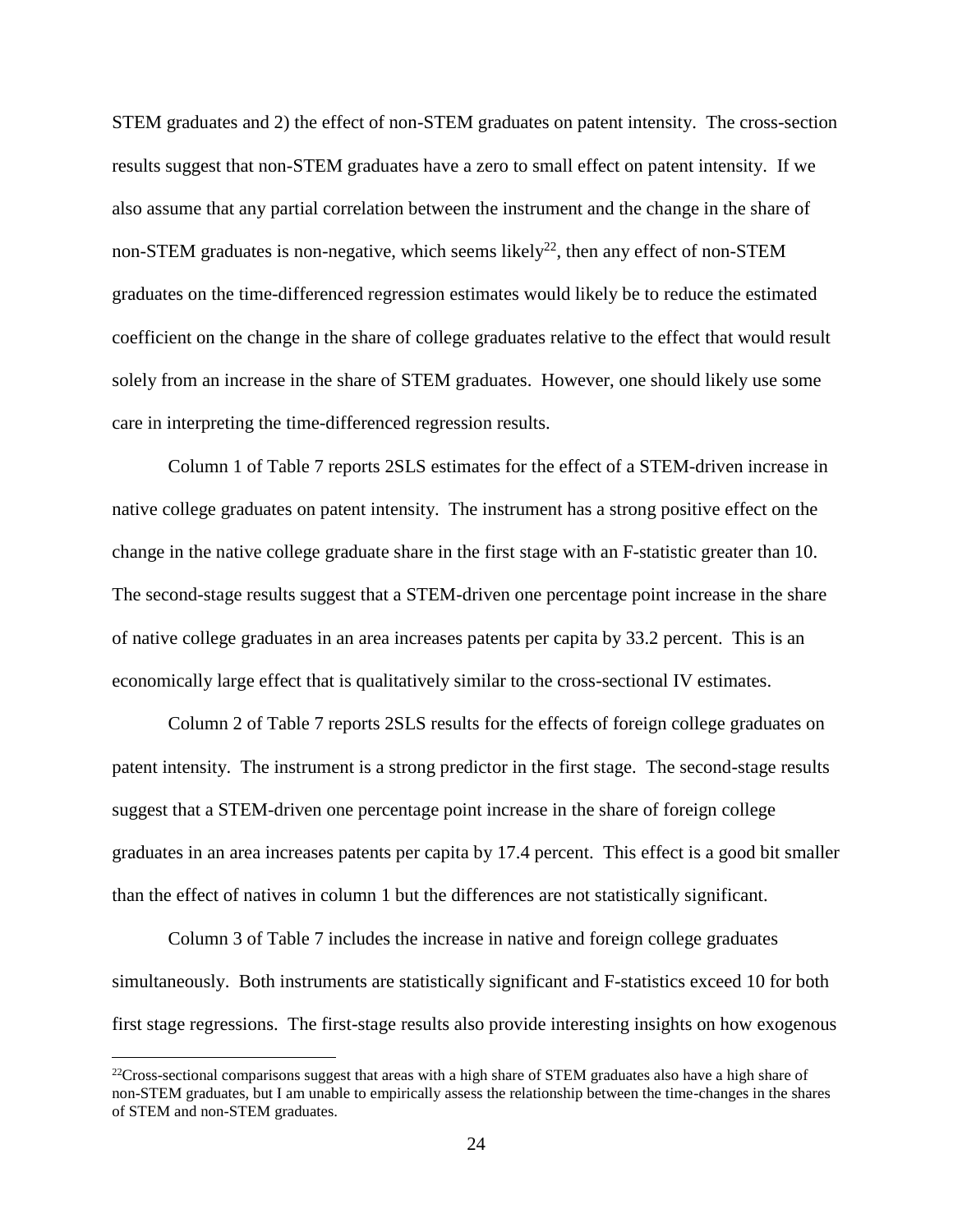inflows of native and foreign STEM graduates affect the net flow of the other. The first-stage regression for the change in native graduates suggests that past native inflows have a positive effect on native inflows but predicted inflows of foreign STEM workers actually reduces native inflows, i.e. inflows of foreign STEM graduates appear to be crowding out native STEM graduates from metropolitan areas. Furthermore, crowd out is a two-way street. The first-stage change in foreign graduates is positively affected by predicted inflows of foreign STEM but is negatively affected by past inflows of native STEM graduates. These crowd out effects are also quite large in magnitude. Finding evidence of crowd out is interesting in itself and fairly novel in the literature.<sup>23</sup> Furthermore, there has been very little investigation of whether natives crowd out foreigners from local labor markets.

The second-stage results for column 3 of Table 7 again suggest that STEM-driven increases in both native and foreign college graduate shares increase innovation. The coefficient for natives is reduced slightly from column 1 to 31.3. However, the coefficient for foreign graduates increases from column 2 to 29.1 and is therefore much closer to the native coefficient.

Interpreting these results requires some care. If we are considering policy changes to increase/decr**e**ase the stock of foreign graduates in a given local labor market, we are likely more interested in the local total effect rather than the local partial effect. If foreign (STEM) graduates crowd out native (STEM) graduates from local labor markets, then controlling for the change in native (STEM) graduates will give a partial effect and not the total effect. The same is true for interpreting the effects of native graduates on innovation. In such a case, the estimates in

 $^{23}$ A notable exception for STEM graduates is Orrenius and Zavodny (2014) who find that foreign inflows crowd out native college students from majoring in STEM fields, but they suggest that the magnitudes are relatively small. More generally, Kerr and Lincoln (2010) and Peri et al. (2014) find no evidence that skilled foreigners crowd out employment of skilled natives. Lewis and Peri (2014) conclude that the bulk of previous literature examining the effects of foreigners on the location decisions of natives has found little evidence of crowd out though there are some exceptions noted above.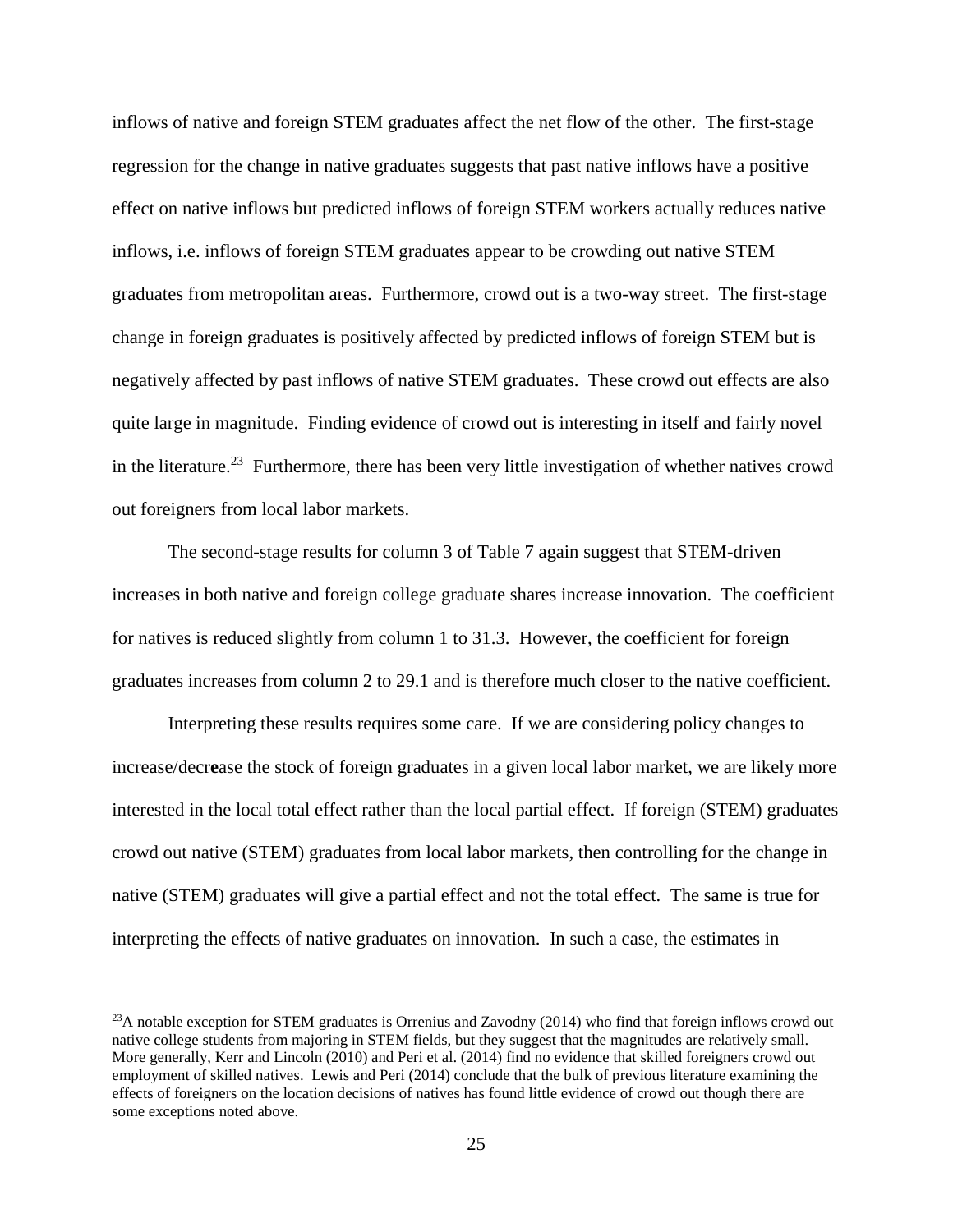columns 1 and 2 are the primary ones of interest. However, interpreting the results at a national level requires understanding what happens to the group that is crowded out. If foreign STEM graduates crowd native STEM graduates out of one local labor market and into another, it seems sensible that the crowded out natives will increase innovation in the areas in which they are pushed into. If so, the total effects of increased foreign graduates at the national level will exceed the effects at the local level; thus, the estimated effects of STEM-driven increases in foreign graduates in column 2 are likely a lower bound of national level effects.<sup>24</sup> If crowded out natives are just as innovative in their new locations, then the foreign coefficient in column 3 likely gives a reasonable estimate of the national-level effect of foreign STEM graduates on patent intensity.<sup>25</sup> A similar interpretation holds for natives crowding out foreigners except that natives may crowd foreign graduates out of the country, which would reduce the effect on innovation at the national level. The estimated effect of native graduates in column 3 is actually slightly lower than in column 1 and may provide a reasonable lower bound for the national level effects of native STEM graduates on patent intensity.<sup>26</sup>

Table 8 reports time-differenced 2SLS results that use the alternative definitions of STEM occupations for the foreign STEM instruments. Columns 1-2 of Table 8 use the foreign STEM definition 2 (D2) instrument, and columns 3-4 of Table 8 use the foreign STEM definition 3 (D3) instrument. These results are qualitatively similar to the baseline results in Table 7. All

<sup>&</sup>lt;sup>24</sup> Global effects, however, might be smaller if foreigners would have created innovations in their origin countries had they located there. Of course, there is good reason to believe that working to an innovative country like the U.S. would make a skilled foreigner more innovative than they would be in a less innovative origin country if they are combined with more and better resources useful for innovation (Kahn and MacGarvie 2014). In particular, concentrating (foreign and native) STEM graduates in U.S. metropolitan areas increases a skilled immigrants interactions with other skilled workers and is expected to create agglomeration economies such as learning, knowledge spillovers and cross-fertilization of ideas.

<sup>&</sup>lt;sup>25</sup> However, the Orrenius and Zavodny (2014) finding that foreigners crowd out natives from STEM college majors would reduce national effects.

 $^{26}$  Another important benefit of estimating effects of native and foreign graduates simultaneously in column 3 is to ensure that the variables are not capturing the same underlying source of variation. The fact that both instruments are highly significant in the first-stage regressions and both college share variables are highly significant in the second-stage rules out this concern.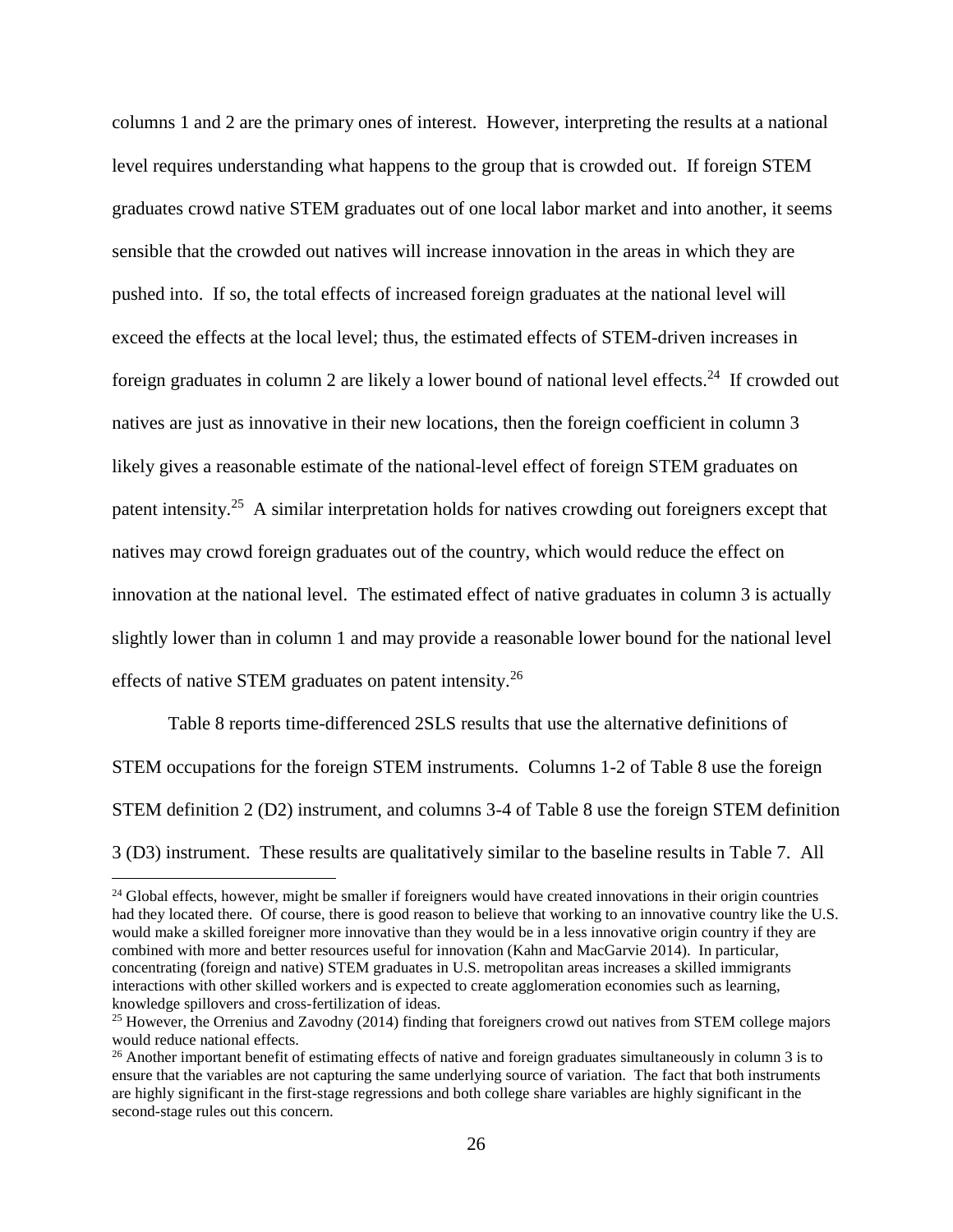instruments are significant in all first-stage regressions and the first-stage results suggest that predicted foreign graduate inflows crowd out native graduates and past native graduate inflows crowd out foreign graduates. The foreign and native college graduate shares are significantly positive in all second-stage regressions in which they are included. The results in columns 1 and 3 that do not partial out the effect of the change in native graduates give coefficients of 16.9 and 19.8 for the change in foreign graduates. These are similar in magnitude to the corresponding estimate of 17.4 in Table 7. The foreign STEM graduate coefficients increase to 24.0 and 25.9 in columns 2 and 4, respectively, when the change in the share of natives is controlled for. The coefficients for native graduates in Table 8 are very similar to that in column 3 of Table 7.

Overall, the time-differenced IV estimates suggest that STEM-driven increases in both native and foreign STEM graduates have statistically significant and economically large effects on innovation as measured by patent intensity. These results are qualitatively consistent with the cross-sectional 2SLS results, which increases confidence in the general conclusions of the analyses.

# **4. Conclusion**

Technological innovation is widely regarded as a key driver of economic growth both for nations and regions, and human capital is thought to play an important role in fueling innovation. However, some types of human capital may have greater effects on innovation than others. In particular, STEM graduates are typically expected to have greater effects on innovation than non-STEM graduates, but there is relatively little empirical evidence to support this contention. A few researchers and policymakers have also suggested that foreign and native college graduates may have differing effects on innovation. This paper examines differences in patent

27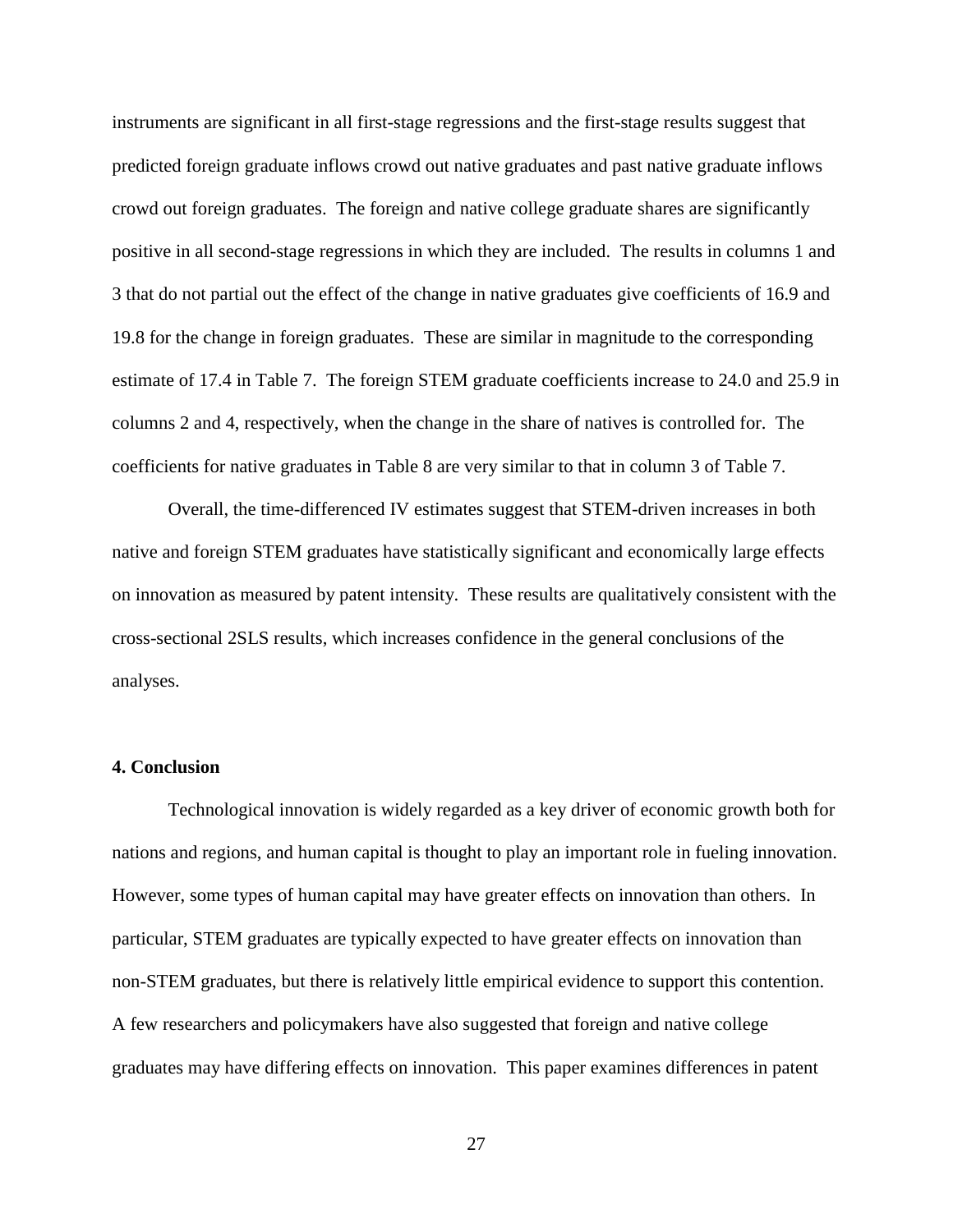intensity across U.S. metropolitan areas to assess the importance of different types of human capital on innovation.

Using cross-sectional OLS and cross-sectional 2SLS regressions, I find that both native and foreign-born STEM graduates have statistically significant and economically large effects on innovation as measured by patent intensity. However, the results suggest that non-STEM graduates have little to no effect on patent intensity. Given the importance of innovation for economic growth and overall well-being, these results suggest that policies that increase the stock of STEM graduates can have substantial benefits for nations and regions.

Increasing the stock of STEM graduates can be achieved by either increasing domestic production or increasing (net) in-migration of STEM graduates. This raises interest in whether native or foreign STEM graduates have larger effects on innovation. Cross-sectional OLS results suggest that native STEM graduates have statistically significantly larger effects on patent intensity than foreign STEM graduates. Cross-sectional 2SLS results also suggest a possibly larger effect on innovation from native STEM graduates than foreign STEM graduates but the differences are not statistically significant.

I also use time-differenced 2SLS regressions to examine the effects of STEM-driven increases in the stocks of native and foreign college graduates. Time-differencing allows me to control for area fixed effects that might be correlated with both skill levels and innovation. The results again suggest that both native and foreign STEM graduates have statistically significant and economically large effects on innovation. The estimates are again somewhat larger for native STEM graduates than their foreign counterparts but the differences are not statistically significant.

28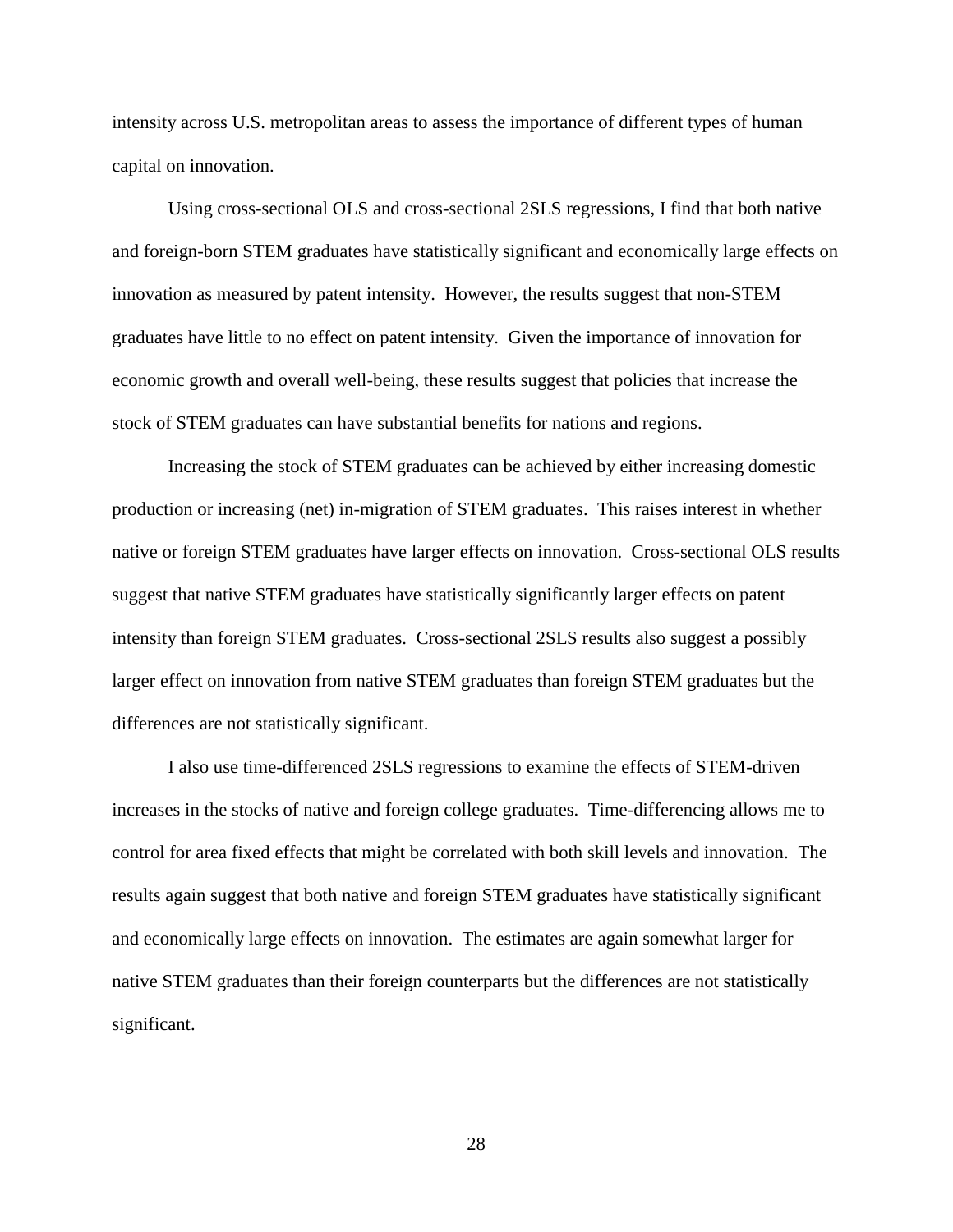I also find evidence that native and foreign STEM graduates crowd each other out of local labor markets, so the correct interpretation of the results depends on whether one is interested in local or national effects. Using local estimates to infer lower bounds for national effects suggests that a one percentage point increase in the percentage of the nation's population that is a native STEM graduate would increase patenting by 31 percent or more. Similarly, a one percentage point increase in the population share of foreign STEM graduates would increase patenting per capita by 17 percent at the local level and perhaps as much as 29 percent at the national level. Rather than focusing on differences in the effects of native and foreign STEM graduates, I interpret the results to indicate that both have statistically significant and economically large effects on innovation. Increasing the stock of foreign and native STEM graduates could provide large benefits.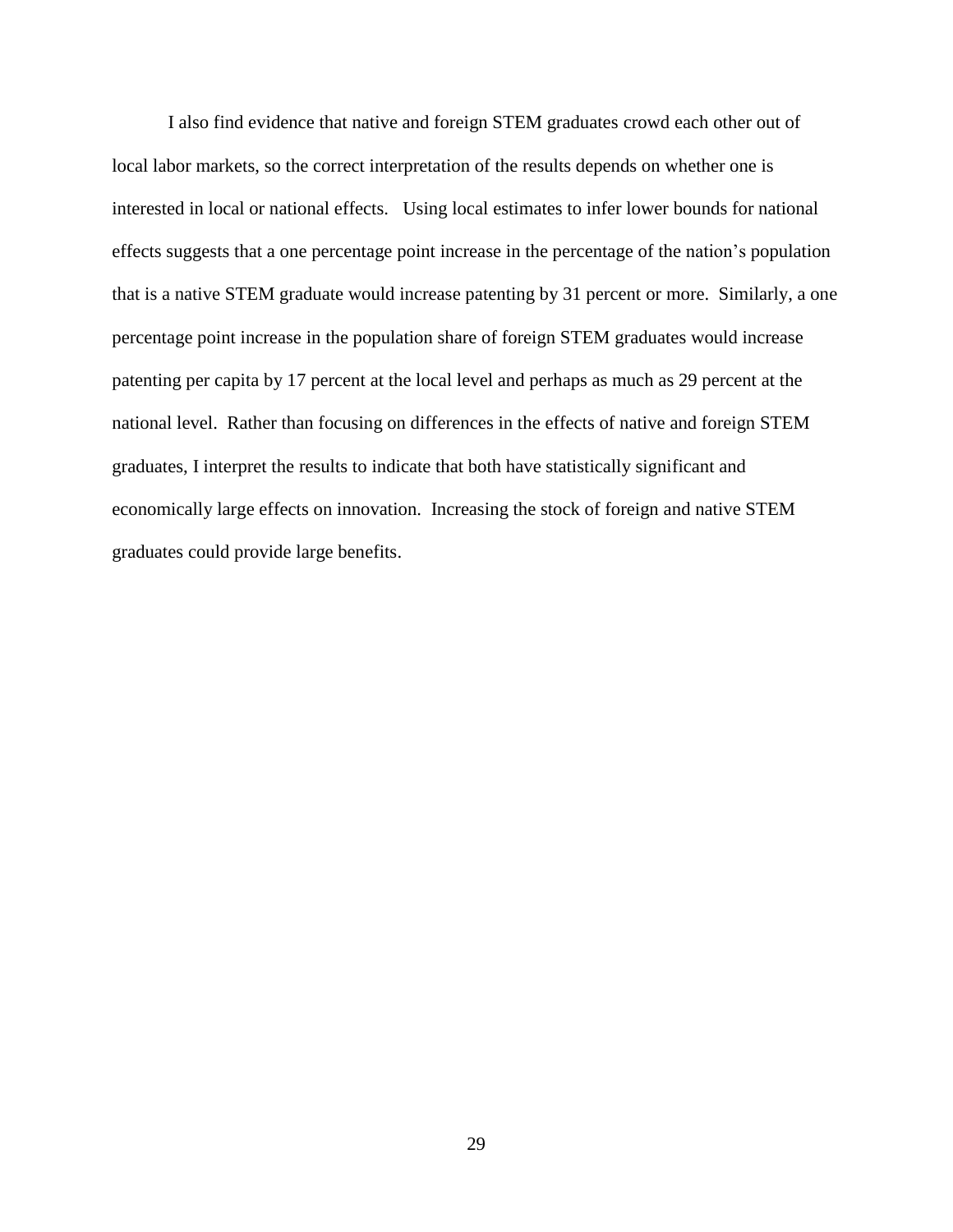# **References**

- Abel, Jaison R. and Richard Deitz. 2012. Do colleges and universities increase their region's human capital? Journal of Economic Geography, 12: 667-691.
- Adams, James D. 2002. Comparative localization of academic and industrial spillovers. Journal of Economic Geography, 2(3): 253-278.
- Ali, Kamar, Mark D. Partridge, and Dan S. Rickman. 2012. International immigration and domestic out-migrants: Are domestic migrants moving to new jobs or away from immigrants? Annals of Regional Science, 49(2): 397-415.
- Angrist, Joshua D. and Jorn-Steffen Pischke. 2009. Mostly Harmless Econometrics. Princeton: Princeton University Press.
- Anselin, Luc, Attila Varga, and Zoltan Acs. 1997. Local geographic spillovers between university research and high technology innovations. Journal of Urban Economics, 42(3): 422-448.
- Arcidiacono, Peter, Esteban M. Aucejo, and V. Joseph Hotz. 2013. University differences in the graduation of minorities in STEM fields: Evidence from California. NBER Working Paper No. 18799.
- Arcidacono, Peter, Esteban M. Aucejo, and Ken Spenner. 2012. What happens after enrollment? An analysis of the time path of racial differences in GPA and major choice. IZA Journal of Labor Economics*,* 1(5): 1-24.
- Atkinson, Robert D. and Merrilea Mayo. 2010. Refueling the U.S. innovation economy: Fresh approaches to science, technology, engineering and mathematics (STEM) education. Washington, DC: Information Technology and Innovation Foundation.
- Borjas, George J. 2003. The labor demand curve is downward sloping: Reexamining the impact of immigration on the labor market. Quarterly Journal of Economics, 118(4): 1335-1374.
- Borjas, George J. 2006. Native internal migration and the labor market impact of immigration. Journal of Human Resources, 41(2): 221-258.
- Borjas, George J. and Kirk D. Doran. 2012. The collapse of the Soviet Union and the productivity of American mathematicians. Quarterly Journal of Economics, 127(3): 1143-1203.
- Bound, John, Jeffrey Groen, Gabor Kezdi, and Sarah Turner. 2004. Trade in university training: Cross-state variation in the production and stock of college-educated labor. Journal of Econometrics, 121(1-2): 143-173.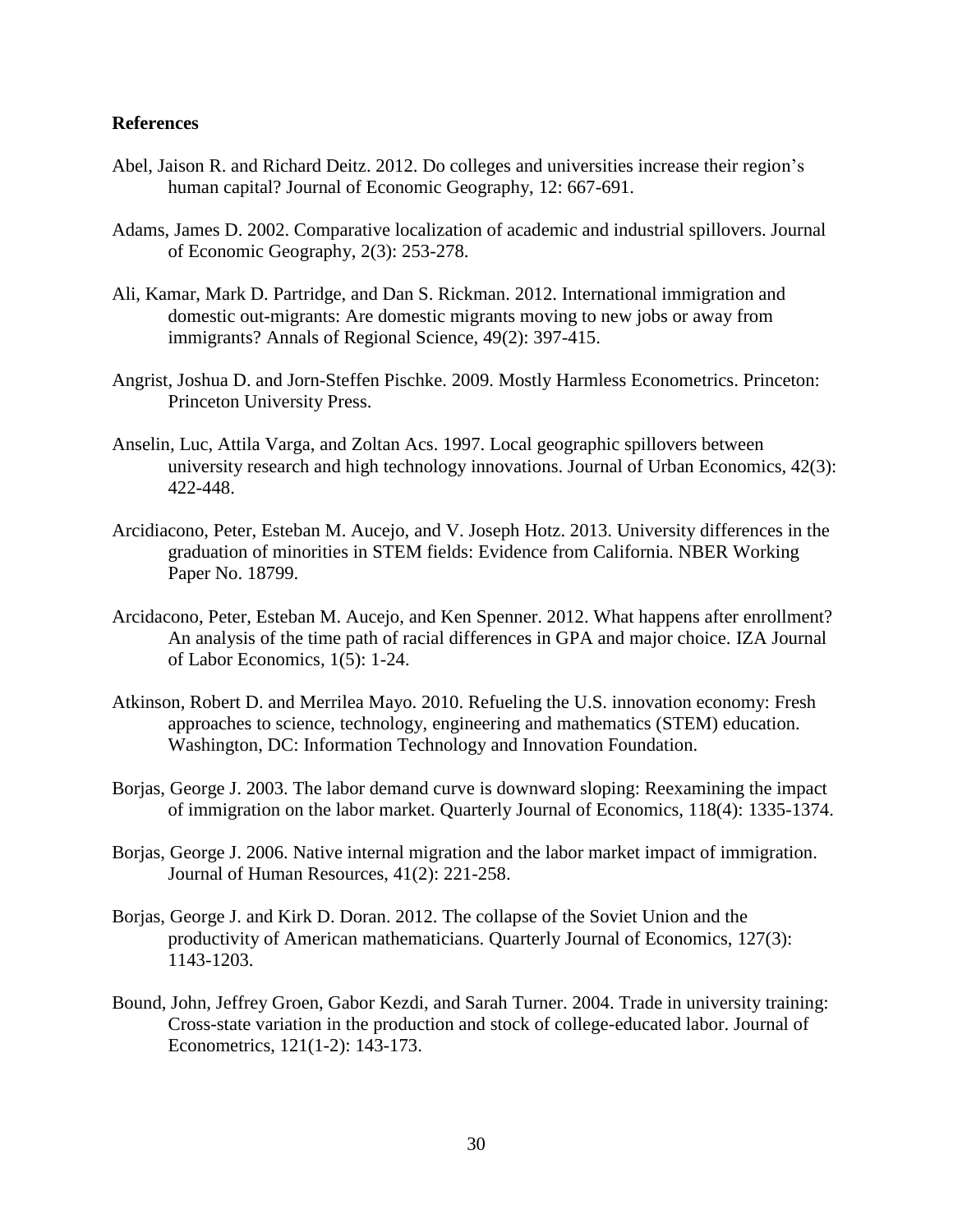- Carlino, Gerald and William R. Kerr. 2014. Agglomeration and innovation. NBER Working Paper No. 20367.
- Carlino, Gerald A., Satyajit Chatterjee, and Robert M. Hunt. 2007. Urban density and the rate of invention. Journal of Urban Economics, 61(3), 389-419.
- Chatterji, Aaron, Edward L. Glaeser, and William R. Kerr. 2013. Clusters of entrepreneurship and innovation. NBER Working Paper No. 19013.
- Chellaraj, Gnanaraj, Keith Maskus, and Aaditya Mattoo. 2008. The contribution of skilled immigrations and international graduate students to U.S. innovation. Review of International Economics, 16(3): 444-462.
- Corley, Elizabeth A. and Meghna Sabharwal. Foreign-born academic scientists and engineers: producing more and getting less than their US-born peers? Research in Higher Education, 48(8): 909-940.
- Denning, Jeffrey T. and Patrick Turley. 2013. Was that SMART? Institutional financial incentives and field of study. Working paper.
- Faggian, Alessandra, and Philip McCann. 2009. Human capital, graduate migration and innovation in British regions. Cambridge Journal of Economics, 33(2): 317-333.
- Gaulé, Patrick and Mario Piacentini. 2013. Chinese graduate students and U.S. Scientific Productivity. Review of Economics and Statistics, 95(2): 698-701.
- Glaeser, Edward L., William R. Kerr, and Giacomo Ponzetto, Clusters of entrepreneurship. Journal of Urban Economics, 67(1), 150-68.
- Glaeser, Edward L., Sari P. Kerr, and William R. Kerr. 2014. Entrepreneurship and urban growth: An empirical assessment with historical mines. Review of Economics and Statistics, Forthcoming.
- Griffith, Amanda. 2010. Persistence of women and minorities in STEM field majors: Is it the school that matters? Economics of Education Review, 29(6): 911-922.
- Gurmu, Shiferaw, Grant Black, and Paula Stephan. 2010. The knowledge production function for university patenting. Economic Inquiry, 48(1): 192-213.
- Hunt, Jennifer. 2011. Which immigrants are most innovative and entrepreneurial? Distinctions by entry visa. Journal of Labor Economics, 29(3): 417-57.
- Hunt, Jennifer and Marjolaine Gauthier-Loiselle. 2010. How much does immigration boost innovation? American Economic Journal: Macroeconomics, 2(2): 31-56.

Jaffe, Adam. 1989. Real effects of academic research. American Economic Review, 79, 957-70.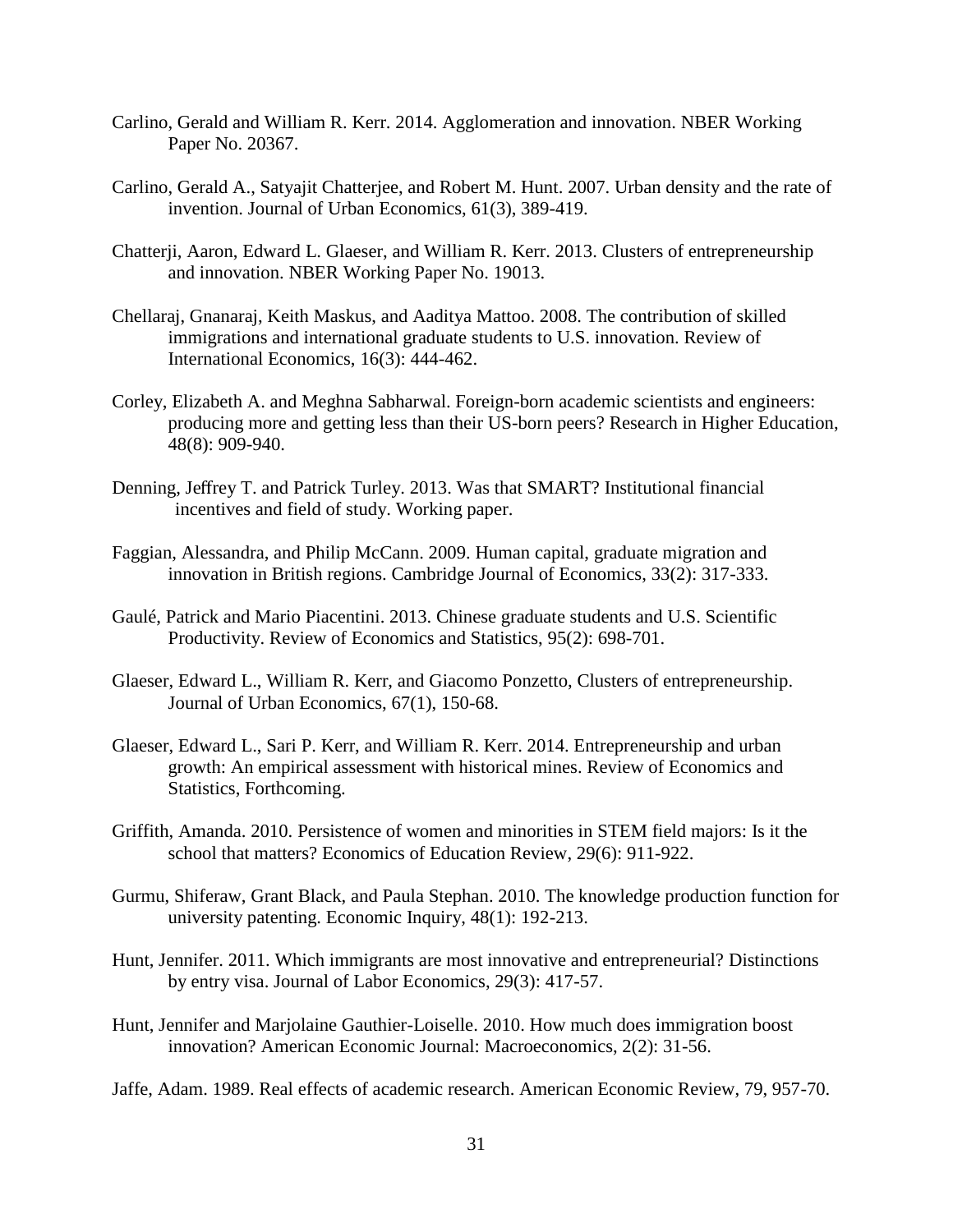- Jaffe, Adam B., Manuel Trajtenberg, and Rebecca Henderson. 1993. Geographic localization of knowledge spillovers as evidenced by patent citations. Quarterly Journal of Economics, 108(3): 577-598.
- Kahn, Shulamit and Megan MacGarvie. 2014. How important is U.S. location for research in science? Review of Economics and Statistics, Forthcoming.
- Kantor, Shawn, and Alexander Whalley. 2014. Knowledge spillovers from research universities: Evidence from endowment value shocks. Review of Economics and Statistics, 96(1): 171-188.
- Kerr, William. 2013. U.S. high-skilled immigration, innovation, and entrepreneurship: Empirical approaches and evidence. NBER Working Paper No. 19377.
- Kerr, William and William F. Lincoln. 2010. The supply side of innovation: H-1B Visa reforms and U.S. ethnic invention. Journal of Labor Economics, 28(3): 473-508.
- Lee, Neil. 2014. Migrant and ethnic diversity, cities and innovation: Firm effects or city effects? Journal of Economic Geography, Forthcoming.
- Levin, Sharon G., Grant C. Black, Anne E. Winkler, and Paula E. Stephan. Differential employment patterns for citizens and non-citizens in science and engineering in the United States: Minting and competitive effects. Growth and Change, 35(4): 456-475.
- Levin, Sharon G. and Paula E. Stephan. 1999. Are the foreign born a source of strength for U.S. science? Science, 285: 1213-1214.
- Lewis, Ethan and Giovanni Peri. 2014. Immigration and the economy of cities and regions. NBER Working Paper No. 20428.
- Maré, David C., Richard Fabling, and Steven Stillman. 2014. Innovation and the local workforce. Papers in Regional Science, 93(1): 183-201.
- Moretti, Enrico. 2004. Estimating the social return to higher education: Evidence from longitudinal and repeated cross-sectional data. Journal of Econometrics, 121: 175-212.
- Moretti, Enrico. 2013. The New Geography of Jobs. New York: Houghton Mifflin Harcourt.
- Moser, Petra, Alessandra Voena and Fabian Waldinger. 2014. German Jewish Émigrés and US Invention. American Economic Review, 104(10): 3222-55.
- Nathan, Max. 2014. Same difference? Minority ethnic inventors, diversity and innovation in the UK. Journal of Economic Geography, Forthcoming.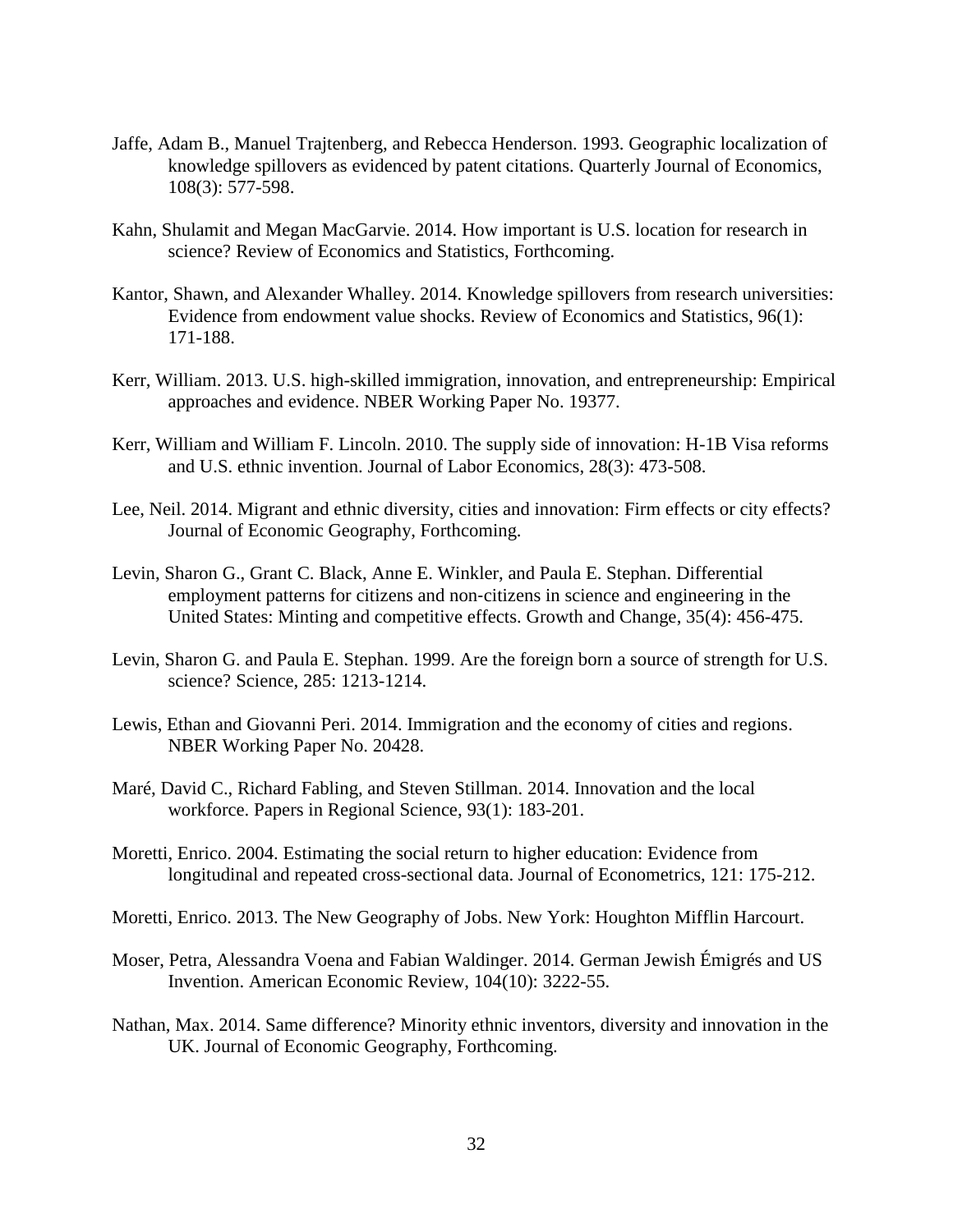- Nathan, Max and Neil Lee. 2013. Cultural diversity, innovation and entrepreneurship: Firm-level evidence from London. Economic Geography, 89: 367-394.
- National Academies. 2010. Rising above the gathering storm revised: Rapidly approaching category 5. Washington, DC: National Academies Press.
- Nelson, Glen R. 2008. Differential tuition by undergraduate major: Its use, amount, and impact at public research universities. Dissertation, University of Nebraska-Lincoln.
- Niebuhr, Annekatrin. 2010. Migration and innovation: Does cultural diversity matter for regional R&D activity? Papers in Regional Science, 89(3): 563-585.
- Orrenius, Pia M., and Madeline Zavodny. 2014. Does immigration affect whether U.S. natives major in a STEM field? Journal of Labor Economics, Forthcoming.
- Ottaviano Gianmarco I.P. and Giovanni Peri. 2012. Rethinking the effects of immigration on wages. Journal of the European Economic Association, 10(1): 152-197.
- Ozgen, Ceren, Peter Nijkamp, and Jacques Poot. 2013. The impact of cultural diversity on firm innovation: Evidence from Dutch micro-data. IZA Journal of Migration, 2(1): 1-24.
- Partridge, Mark D., Dan S. Rickman, Kamar Ali and M. Rose Olfert. 2009. Agglomeration spillovers and wage and housing cost gradients across the urban hierarchy. Journal of International Economics, 78(1): 126-140.
- Partridge, Mark D., Dan S. Rickman, Kamar Ali and M. Rose Olfert. 2010. Recent spatial growth dynamics in wages and housing costs: Proximity to urban production externalities and consumer amenities. Regional Science and Urban Economics, 40(6): 440-452.
- Peri, Giovanni, Kevin Shih, and Chad Sparber. 2014. Foreign STEM workers and native wages and employment in U.S. cities. NBER Working Paper No. 20093.
- Peri, Giovanni and Chad Sparber. 2009. Task specialization, immigration, and wages. American Economic Journal: Applied Economics, 1(3): 135-169.
- Peri, Giovanni and Chad Sparber. 2011. Highly-educated immigrants and native occupational choice. Industrial Relations, 50(3): 385-411.
- Ponds, Roderik, Frank van Oort, and Koen Frenken. 2010. Innovation, spillovers and universityindustry collaboration: An extended knowledge production function approach. Journal of Economic Geography, 10(2): 231-255.
- President's Council of Advisors on Science and Technology (PCAST). 2012. Engage to excel: Producing one million additional college graduates with degrees in science, technology, engineering, and mathematics. Washington, DC.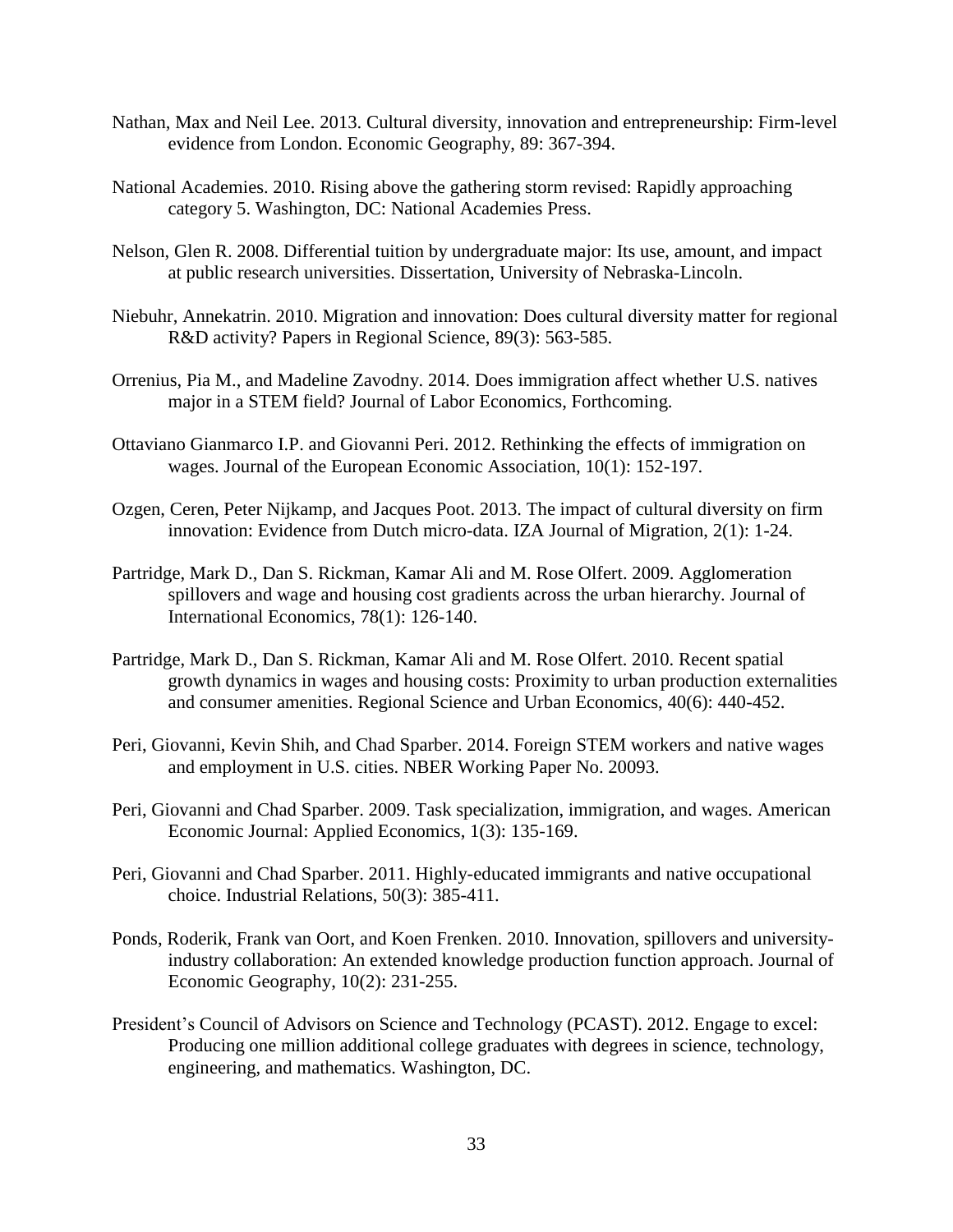- Ruggles, Steven J., Trent Alexander, Katie Genadek, Ronald Goeken, Matthew B. Schroeder, and Matthew Sobek 2010. Integrated Public Use Microdata Series: Version 5.0 [Machine-readable database]. Minneapolis: University of Minnesota.
- Shapiro, Jesse M. 2006. Smart cities: Quality of life, productivity, and the growth effects of human capital. Review of Economics and Statistics, 88: 324-335.
- Simon, Curtis J. 1998. Human capital and metropolitan employment growth. Journal of Urban Economics, 43: 223-243.
- Simon, Curtis J. and Clark Nardinelli. 2002. Human capital and the rise of American cities, 1900–1990. Regional Science and Urban Economics, 32: 59-96.
- Simonen, Jaakko and Philip McCann. 2008. Firm innovation: The influence of R&D cooperation and the geography of human capital inputs. Journal of Urban Economics, 64(1): 146-154.
- Sjoquist, David L. and John V. Winters. 2015a. State merit-aid programs and college major: A focus on STEM. Journal of Labor Economics, Forthcoming.
- Sjoquist, David L. and John V. Winters. 2015b. The effect of Georgia's HOPE Scholarship on college major: A focus on STEM. Working paper.
- Stange, Kevin M. 2013. Differential pricing in undergraduate education: Effects on degree production by field. Journal of Policy Analysis and Management, Forthcoming.
- Stephan, Paula and Sharon Levin. 2001. Exceptional contributions to US science by the foreignborn and foreign-educated. Population Research and Policy Review, 20(1): 59-79.
- Stinebrickner, Todd R. and Ralph Stinebrickner. 2014. A major in science? Initial beliefs and final outcomes for college major and dropout. Review of Economic Studies, 81: 426-472.
- Stock, James, Jonathan Wright, and Motohiro Yogo. 2002. A survey of weak instruments and weak identification in generalized method of moments. Journal of Business & Economic Statistics, 20(4): 518-29.
- Stuen, Eric, Ahmed Mobarak, and Keith Maskus. 2012. Skilled immigration and innovation: Evidence from enrollment fluctuations in U.S. doctoral programs. Economic Journal,122: 1143-1176.
- Waldinger, Fabian. 2012. Peer effects in science: Evidence from the dismissal of scientists in Nazi Germany. Review of Economic Studies, 79(2): 838-861.
- Winters, John V. 2013. Human capital externalities and employment differences across metropolitan areas of the USA. Journal of Economic Geography, 13(5): 799-822.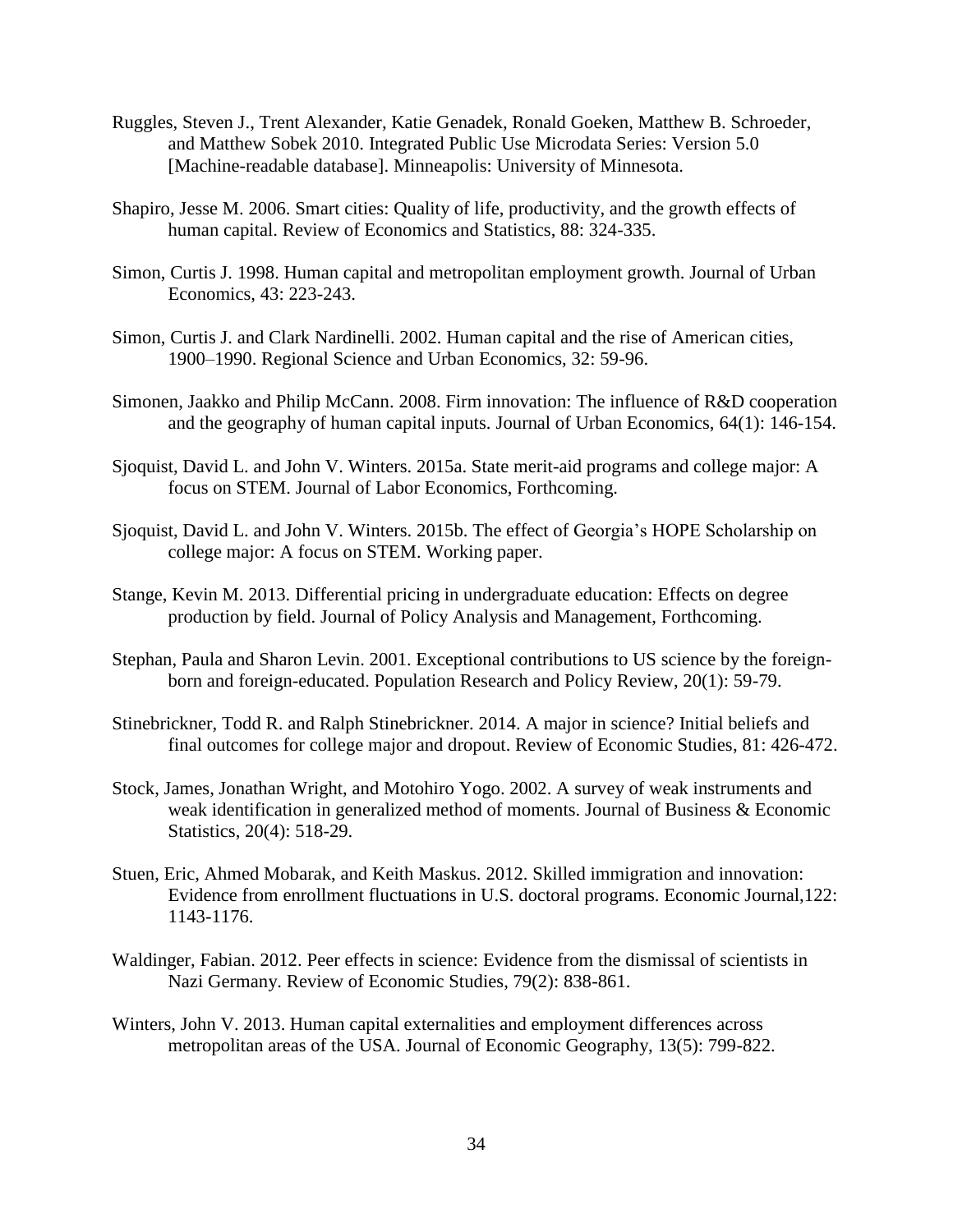- Winters, John V. 2014a. STEM graduates, human capital externalities, and wages in the U.S. Regional Science and Urban Economics, 48, 190-198.
- Winters, John V. 2014b. The production and stock of college graduates for U.S. states. Working paper.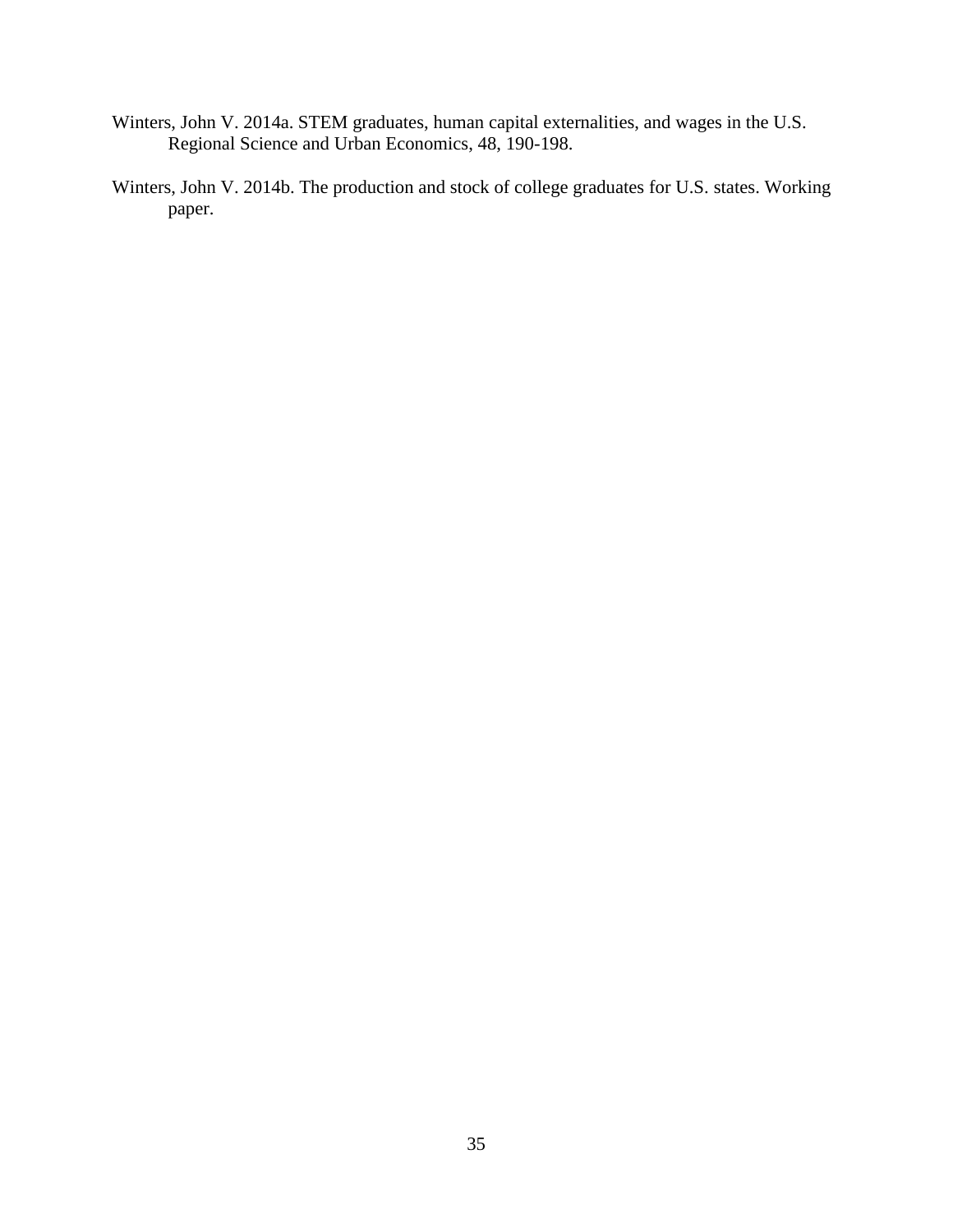

Figure 1: Bivariate Relationship between Patent Intensity and STEM Graduate Share for 2010

Figure 2: Bivariate Relationship between Patent Intensity and Non-STEM Graduate Share for 2010

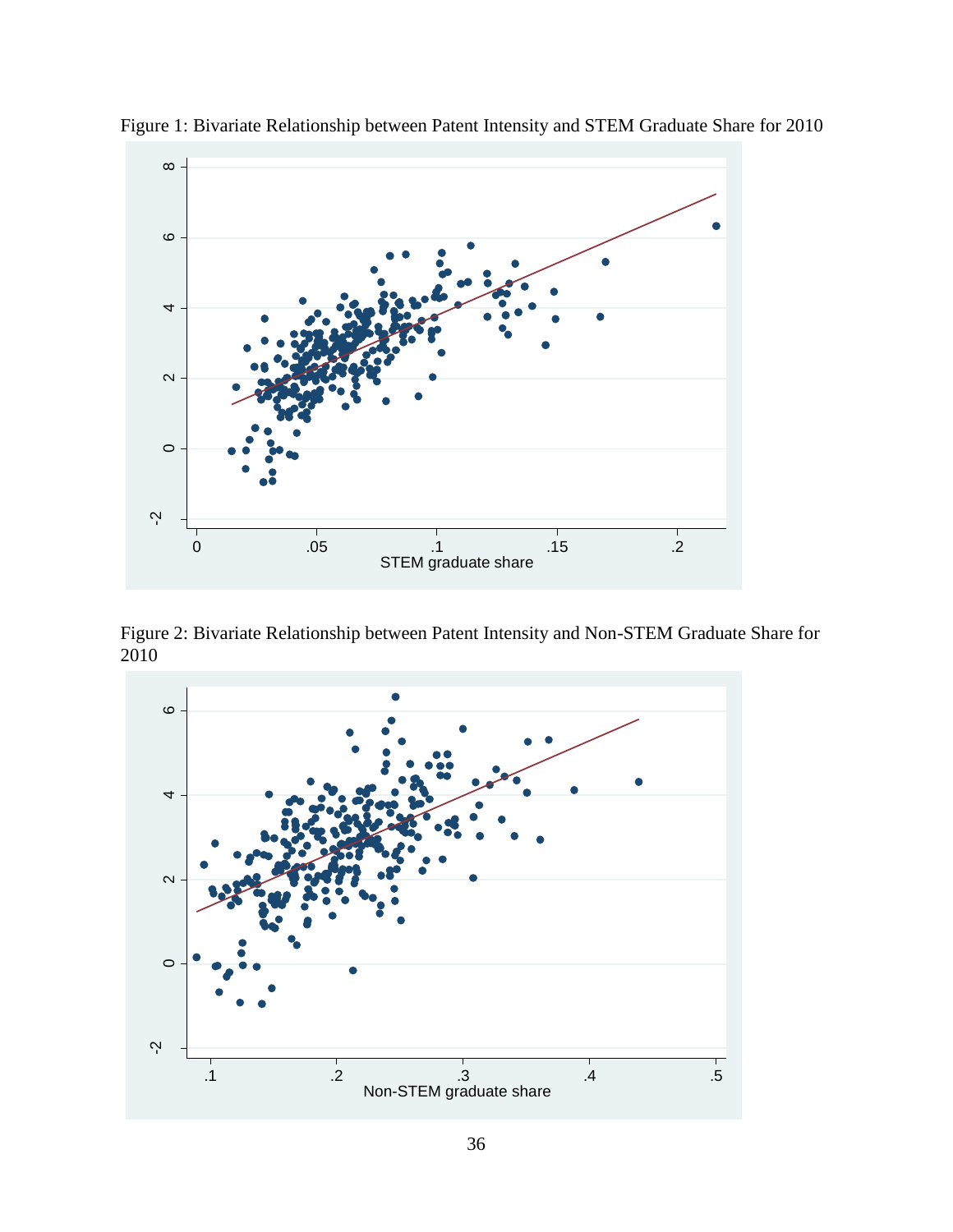

Figure 3: Bivariate Relationship between Patent Intensity and Native STEM Graduate Share for 2010

Figure 4: Bivariate Relationship between Patent Intensity and Foreign STEM Graduate Share for 2010

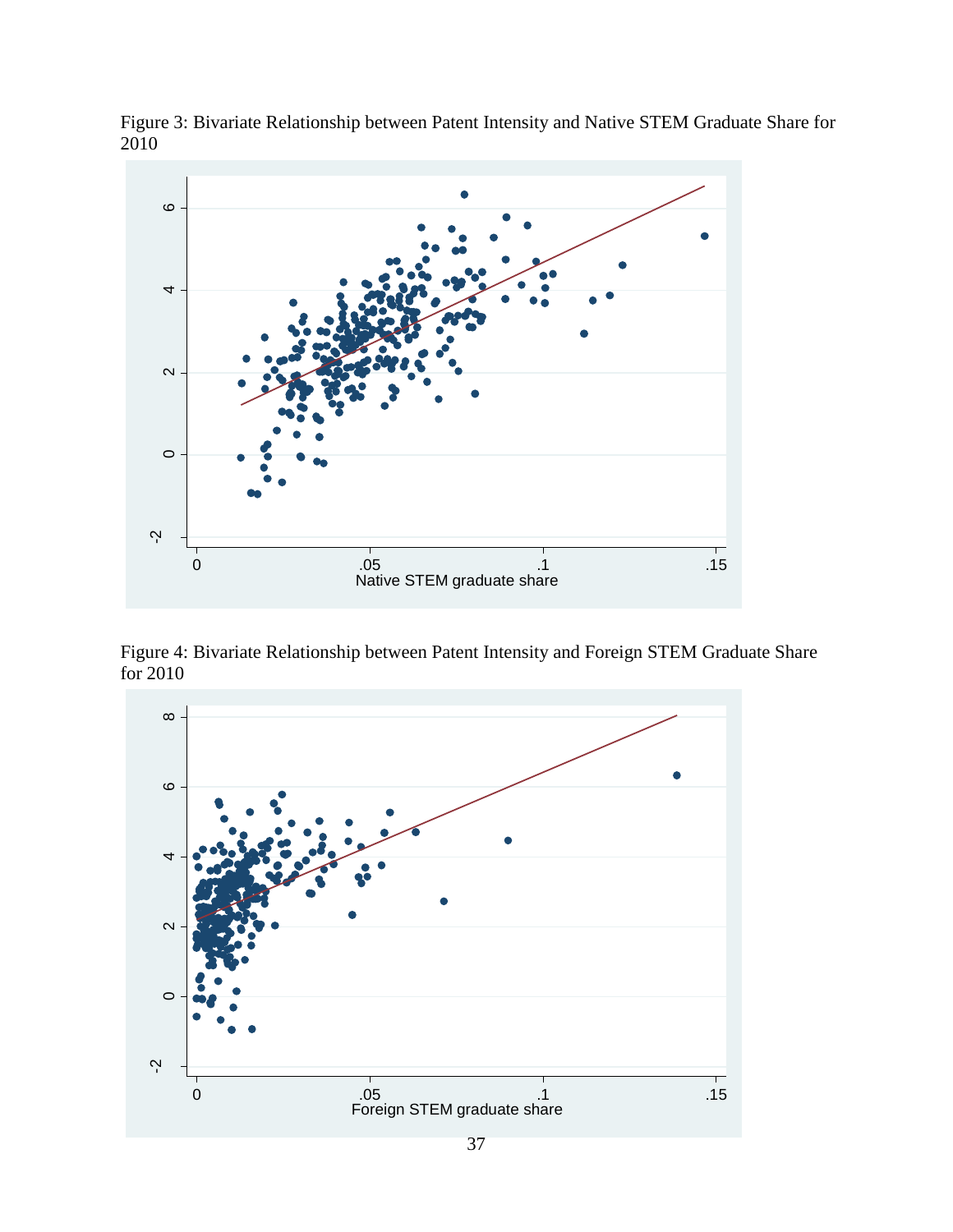|                                                       | Mean   | Std. Dev. | Min            | Max          |
|-------------------------------------------------------|--------|-----------|----------------|--------------|
| Dependent variable                                    |        |           |                |              |
| Log of patents per 100K population                    | 2.765  | 1.235     | $-0.949$       | 6.335        |
|                                                       |        |           |                |              |
| <b>Explanatory variables of interest</b>              |        |           |                |              |
| STEM graduate population share                        | 0.065  | 0.029     | 0.015          | 0.216        |
| Native STEM graduate share                            | 0.052  | 0.021     | 0.013          | 0.147        |
| Foreign STEM graduate share                           | 0.013  | 0.015     | 0.000          | 0.139        |
| Non-STEM graduate share                               | 0.206  | 0.058     | 0.089          | 0.439        |
|                                                       |        |           |                |              |
| <b>Instruments</b>                                    |        |           |                |              |
| Predicted native STEM graduate relative flow 1980     | 0.002  | 0.001     | 0.000          | 0.007        |
| Predicted native non-STEM graduate relative flow 1980 | 0.009  | 0.004     | 0.001          | 0.023        |
| Predicted foreign STEM occupation share D1            | 0.007  | 0.009     | 0.000          | 0.084        |
| Predicted foreign STEM occupation share D2            | 0.009  | 0.009     | 0.000          | 0.071        |
| Predicted foreign STEM occupation share D3            | 0.013  | 0.012     | 0.000          | 0.077        |
|                                                       |        |           |                |              |
| <b>Control variables</b>                              |        |           |                |              |
| Midwest region dummy                                  | 0.244  | 0.430     | $\overline{0}$ | 1            |
| South region dummy                                    | 0.381  | 0.486     | $\overline{0}$ | $\mathbf{1}$ |
| West region dummy                                     | 0.192  | 0.395     | $\Omega$       | $\mathbf 1$  |
| Unemployment rate                                     | 0.088  | 0.025     | 0.023          | 0.171        |
| Mean age of adult labor force                         | 44.6   | 1.1       | 40.9           | 47.8         |
| Log metropolitan area population                      | 13.0   | 1.0       | 11.3           | 16.1         |
| Mean January temperature                              | 35.7   | 13.0      | 6.8            | 73.0         |
| Mean July temperature                                 | 76.3   | 5.6       | 58.4           | 94.1         |
| Mean precipitation                                    | 38.3   | 13.8      | 3.0            | 66.3         |
| Distance to metro w/pop>250K                          | 25.7   | 45.7      | 0.0            | 384.6        |
| Incremental distance to metro w/pop>500K              | 28.8   | 90.8      | 0.0            | 1430.7       |
| Incremental distance to metro w/pop>1500K             | 52.1   | 151.8     | 0.0            | 2394.4       |
| Mean firm size (# of Employees)                       | 4618.3 | 1266.2    | 2553.4         | 13935.1      |
| University research expenditure per capita            | 199.9  | 504.2     | 0.0            | 4750.6       |

Note: Sample includes 307 metropolitan areas.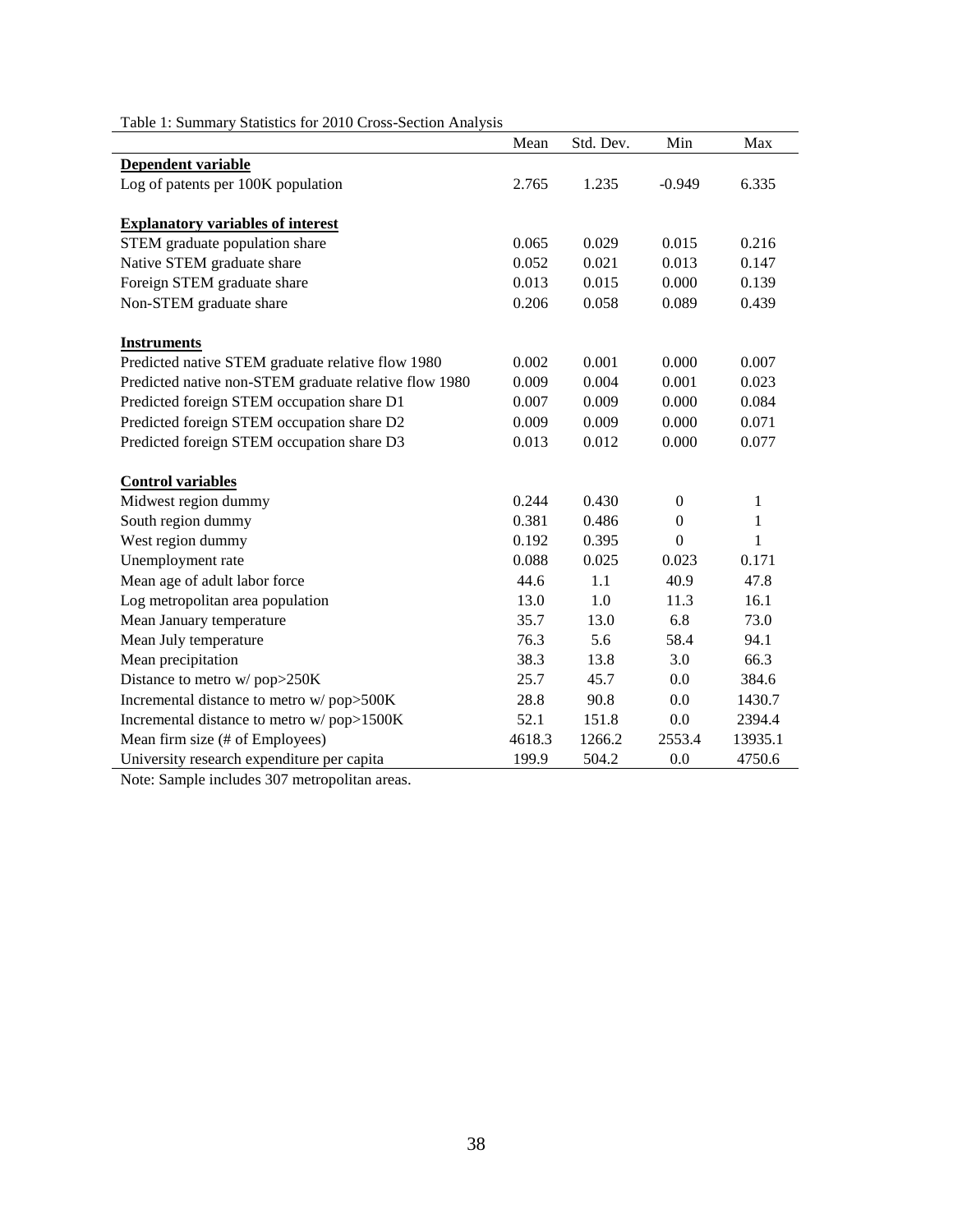|                                       | STEM graduate | Native STEM | Foreign STEM | Non-STEM |
|---------------------------------------|---------------|-------------|--------------|----------|
|                                       | population    | graduate    | graduate     | graduate |
| <b>MSA/PMSA Name</b>                  | share         | share       | share        | share    |
| San Jose, CA PMSA                     | 0.216         | 0.077       | 0.139        | 0.246    |
| Boulder-Longmont, CO PMSA             | 0.170         | 0.147       | 0.024        | 0.368    |
| State College, PA MSA                 | 0.168         | 0.114       | 0.053        | 0.246    |
| Yolo, CA PMSA                         | 0.149         | 0.101       | 0.049        | 0.223    |
| Middlesex-Somerset-Hunterdon, NJ PMSA | 0.149         | 0.059       | 0.090        | 0.282    |
| Columbia, MO MSA                      | 0.145         | 0.112       | 0.033        | 0.361    |
| Champaign-Urbana, IL MSA              | 0.140         | 0.101       | 0.039        | 0.270    |
| Fort Collins-Loveland, CO MSA         | 0.137         | 0.123       | 0.014        | 0.326    |
| Huntsville, AL MSA                    | 0.134         | 0.119       | 0.015        | 0.218    |
| San Francisco, CA PMSA                | 0.133         | 0.077       | 0.056        | 0.351    |
| Raleigh-Durham-Chapel Hill, NC MSA    | 0.130         | 0.098       | 0.032        | 0.289    |
| Bryan-College Station, TX MSA         | 0.130         | 0.082       | 0.048        | 0.243    |
| Nashua, NH PMSA                       | 0.129         | 0.103       | 0.026        | 0.263    |
| Gainesville, FL MSA                   | 0.129         | 0.089       | 0.040        | 0.267    |
| Iowa City, IA MSA                     | 0.127         | 0.094       | 0.033        | 0.388    |
| Washington, DC-MD-VA-WV PMSA          | 0.127         | 0.080       | 0.047        | 0.331    |
| Boston, MA-NH PMSA                    | 0.126         | 0.082       | 0.044        | 0.333    |
| Madison, WI MSA                       | 0.125         | 0.100       | 0.024        | 0.342    |
| Oakland, CA PMSA                      | 0.121         | 0.058       | 0.063        | 0.273    |
| Charlottesville, VA MSA               | 0.121         | 0.097       | 0.024        | 0.313    |
| Seattle-Bellevue-Everett, WA PMSA     | 0.121         | 0.077       | 0.044        | 0.288    |
| Rochester, MN MSA                     | 0.114         | 0.089       | 0.025        | 0.243    |
| Ann Arbor, MI PMSA                    | 0.113         | 0.089       | 0.024        | 0.258    |
| Trenton, NJ PMSA                      | 0.110         | 0.056       | 0.054        | 0.282    |
| Lafayette, IN MSA                     | 0.109         | 0.083       | 0.026        | 0.197    |

Table 2: College Graduate Shares for the Top 25 STEM Graduate Share Metropolitan Areas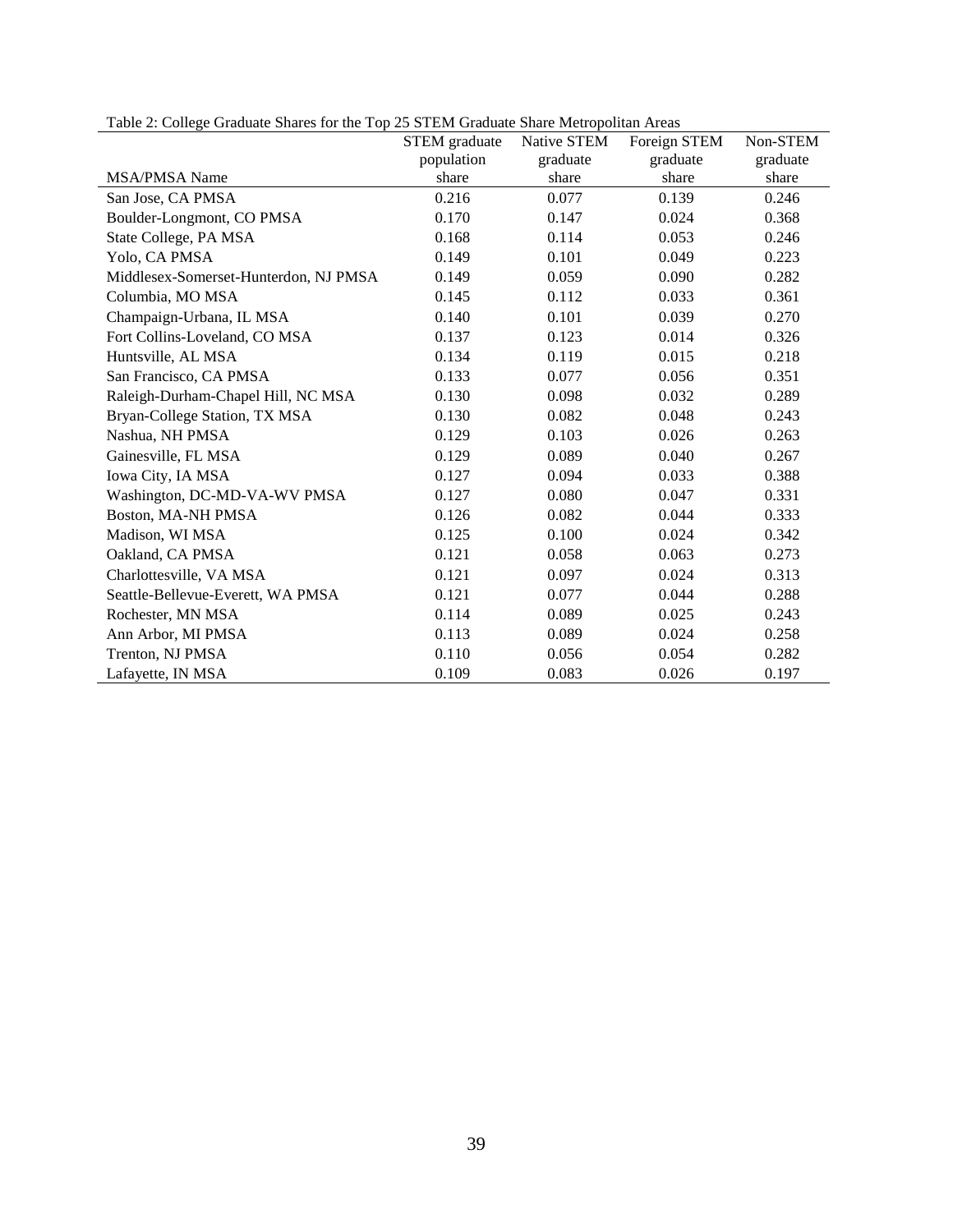Table 3: Cross-Sectional OLS Results

|                                | $\left(1\right)$ | (2)           | (3)           | (4)           | (5)           | (6)           |
|--------------------------------|------------------|---------------|---------------|---------------|---------------|---------------|
| STEM graduate population share | 24.400           | 22.110        |               |               |               |               |
|                                | $(2.223)$ ***    | $(2.283)$ *** |               |               |               |               |
| Native STEM graduate share     |                  |               | 30.344        |               | 28.003        | 25.694        |
|                                |                  |               | $(3.218)$ *** |               | $(3.220)$ *** | $(3.335)$ *** |
| Foreign STEM graduate share    |                  |               |               | 24.802        | 18.514        | 17.330        |
|                                |                  |               |               | $(3.916)$ *** | $(2.948)$ *** | $(3.022)$ *** |
| Non-STEM graduate share        |                  | 1.797         |               |               |               | 1.476         |
|                                |                  | (1.137)       |               |               |               | (1.135)       |

Notes: Dependent variable is the log of patents per 100K population. All regressions include control variables listed in Table 1. Standard errors in parentheses are robust to heteroskedasticity.

\*\*\*Statistically significantly different from zero at 1% level.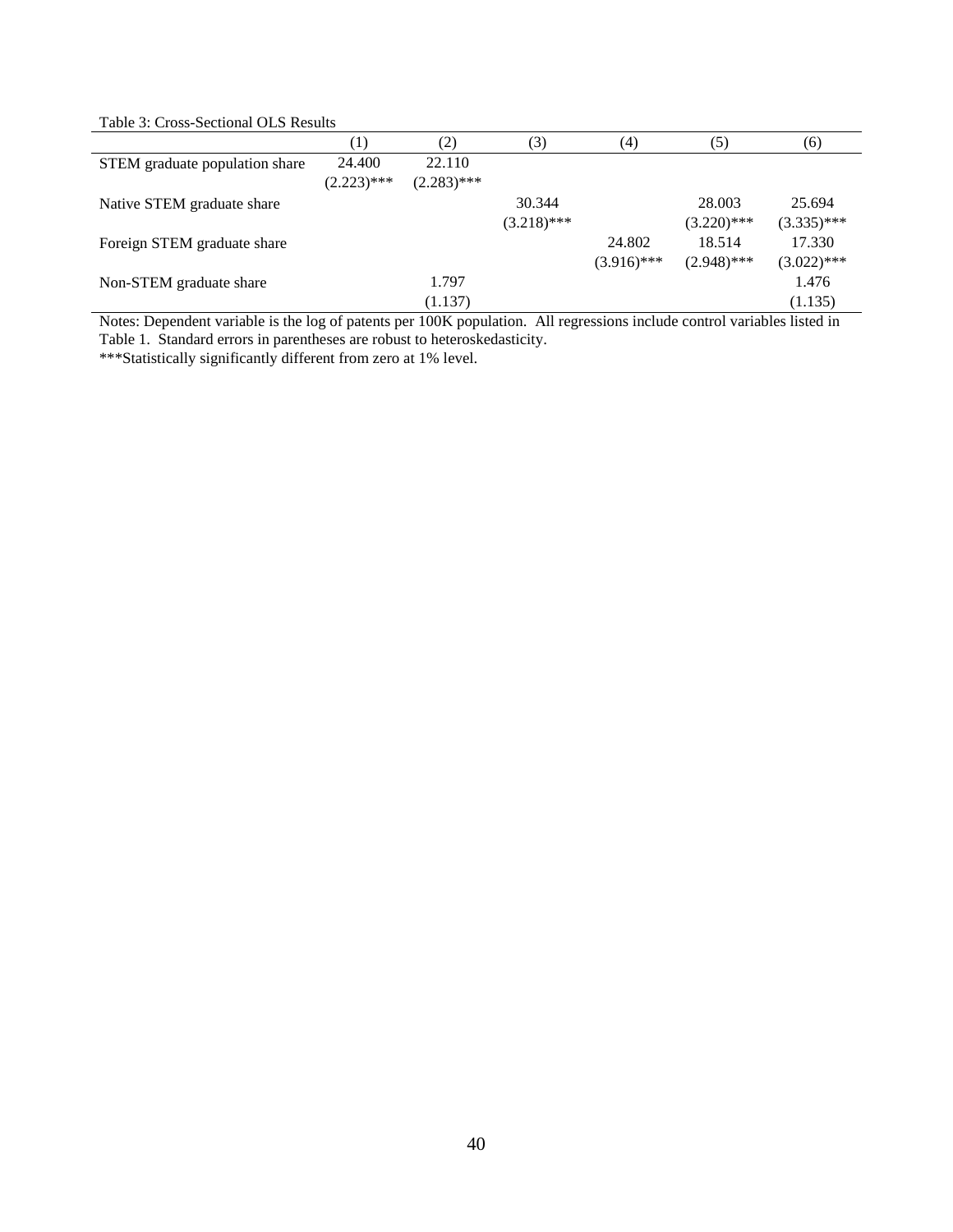| Table 4: Cross-Sectional 2SLS Results                 |               |               |                        |               |                        |
|-------------------------------------------------------|---------------|---------------|------------------------|---------------|------------------------|
|                                                       | (1)           | (2)           | (3)                    | (4)           | (5)                    |
| <b>A. First-Stage Results</b>                         |               |               |                        |               |                        |
| Endogenous Variable: Native STEM graduate share       |               |               |                        |               |                        |
| Predicted native STEM graduate relative flow 1980     | 10.296        | 11.276        |                        | 9.886         | 10.946                 |
|                                                       | $(1.159)$ *** | $(1.944)$ *** |                        | $(1.126)$ *** | $(1.879)$ ***          |
| Predicted foreign STEM occupation share D1            |               |               |                        | 0.182         | 0.185                  |
|                                                       |               |               |                        | $(0.084)$ **  | $(0.085)$ **           |
| Predicted native non-STEM graduate relative flow 1980 |               | $-0.312$      |                        |               | $-0.339$               |
|                                                       |               | (0.451)       |                        |               | (0.447)                |
| F-statistic                                           | 78.94         | 39.60         |                        | 40.64         | 27.31                  |
|                                                       |               |               |                        |               |                        |
| Endogenous Variable: Foreign STEM graduate share      |               |               |                        |               |                        |
| Predicted native STEM graduate relative flow 1980     |               |               |                        | $-1.002$      | $-1.612$               |
|                                                       |               |               |                        | (0.763)       | (1.064)                |
| Predicted foreign STEM occupation share D1            |               |               | 0.975<br>$(0.189)$ *** | 0.996         | 0.995                  |
|                                                       |               |               |                        | $(0.192)$ *** | $(0.193)$ ***<br>0.195 |
| Predicted native non-STEM graduate relative flow 1980 |               |               |                        |               | (0.288)                |
| F-statistic                                           |               |               | 26.53                  | 14.35         |                        |
|                                                       |               |               |                        |               | 9.58                   |
| Endogenous Variable: Non-STEM graduate share          |               |               |                        |               |                        |
| Predicted native STEM graduate relative flow 1980     |               | $-5.233$      |                        |               | $-6.030$               |
|                                                       |               | (5.659)       |                        |               | (5.784)                |
| Predicted foreign STEM occupation share D1            |               |               |                        |               | 0.445                  |
|                                                       |               |               |                        |               | (0.371)                |
| Predicted native non-STEM graduate relative flow 1980 |               | 9.406         |                        |               | 9.340                  |
|                                                       |               | $(1.356)$ *** |                        |               | $(1.352)$ ***          |
| F-statistic                                           |               | 58.24         |                        |               | 40.29                  |
|                                                       |               |               |                        |               |                        |
| <b>B. Second-Stage Results</b>                        |               |               |                        |               |                        |
| Native STEM graduate share                            | 37.721        | 31.870        |                        | 34.286        | 30.959                 |
|                                                       | $(6.384)$ *** | $(8.454)$ *** |                        | $(6.477)$ *** | $(8.087)$ ***          |
| Foreign STEM graduate share                           |               |               | 42.280                 | 28.540        | 28.421                 |
|                                                       |               |               | $(11.763)$ ***         | $(7.494)$ *** | $(7.358)$ ***          |
| Non-STEM graduate share                               |               | 2.474         |                        |               | 1.413                  |
|                                                       |               | (2.840)       |                        |               | (2.812)                |

Notes: The second-stage dependent variable is the log of patents per 100K population. All regressions include control variables listed in Table 1. Standard errors in parentheses are robust to heteroskedasticity.

\*Significant at 10% level; \*\*Significant at 5% level; \*\*\*Significant at 1% level.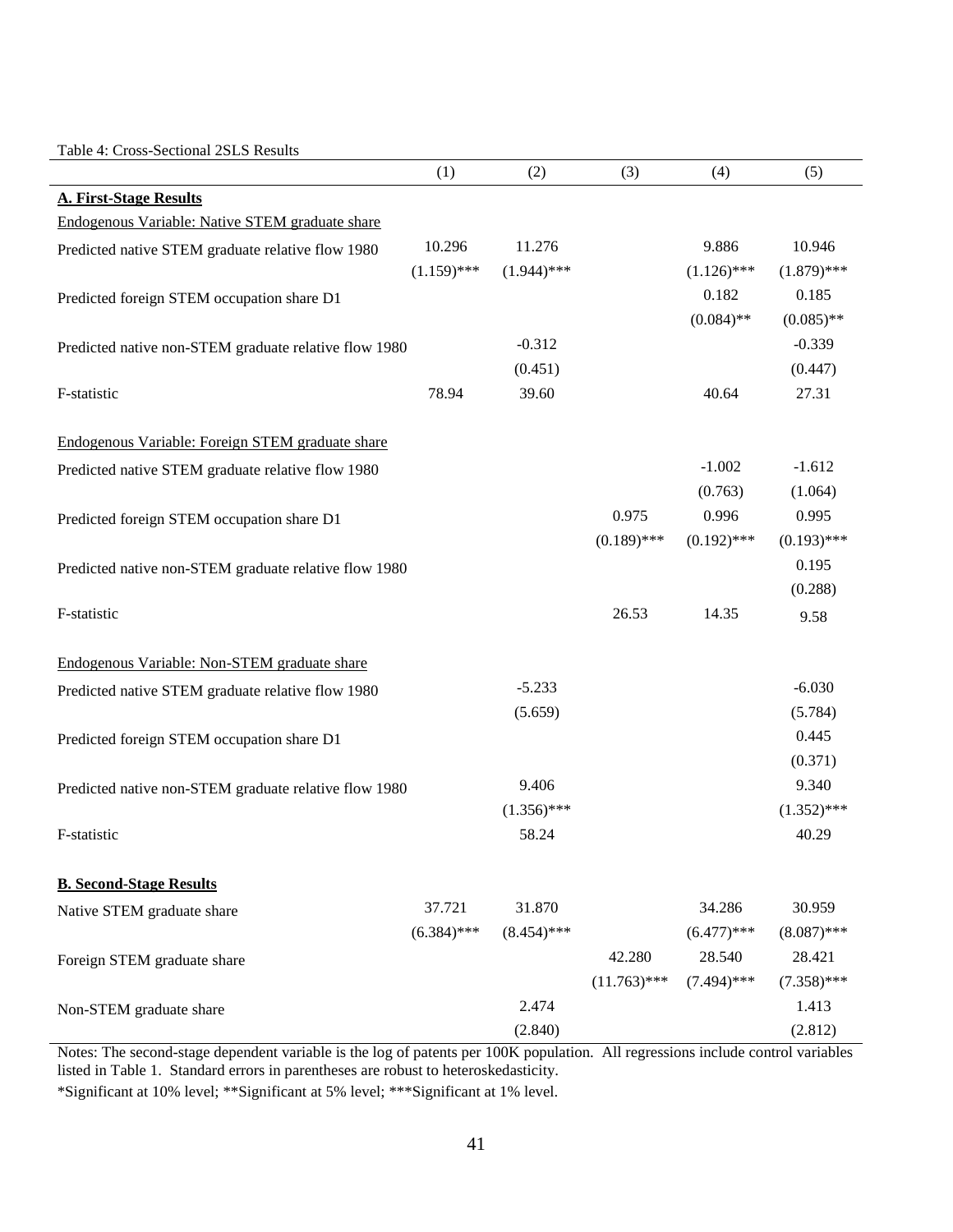| $\alpha$ . Cross beetional 2010 results Cam           | (1)           | <i>i</i> merman ve montamento for 1 oreign of Ent<br>(2) | (3)           | (4)           | (5)           | (6)           |
|-------------------------------------------------------|---------------|----------------------------------------------------------|---------------|---------------|---------------|---------------|
| <b>A. First-Stage Results</b>                         |               |                                                          |               |               |               |               |
| Endogenous Variable: Native STEM graduate share       |               |                                                          |               |               |               |               |
| Predicted native STEM graduate relative flow 1980     |               | 10.006                                                   | 11.189        |               | 9.969         | 11.022        |
|                                                       |               | $(1.150)$ ***                                            | $(1.908)$ *** |               | $(1.182)$ *** | $(1.950)$ *** |
| Predicted foreign STEM occupation share D2            |               | 0.177                                                    | 0.184         |               |               |               |
|                                                       |               | $(0.091)$ *                                              | $(0.093)$ **  |               |               |               |
| Predicted foreign STEM occupation share D3            |               |                                                          |               |               | 0.106         | 0.109         |
|                                                       |               |                                                          |               |               | (0.083)       | (0.084)       |
| Predicted native non-STEM graduate relative flow 1980 |               |                                                          | $-0.380$      |               |               | $-0.338$      |
|                                                       |               |                                                          | (0.443)       |               |               | (0.446)       |
| F-statistic                                           |               | 40.98                                                    | 27.50         |               | 39.68         | 26.53         |
| Endogenous Variable: Foreign STEM graduate share      |               |                                                          |               |               |               |               |
| Predicted native STEM graduate relative flow 1980     |               | $-0.400$                                                 | $-0.308$      |               | $-1.209$      | $-1.684$      |
|                                                       |               | (0.706)                                                  | (0.833)       |               | (0.840)       | (1.113)       |
| Predicted foreign STEM occupation share D2            | 0.994         | 1.001                                                    | $1.001\,$     |               |               |               |
|                                                       | $(0.209)$ *** | $(0.212)$ ***                                            | $(0.214)$ *** |               |               |               |
| Predicted foreign STEM occupation share D3            |               |                                                          |               | 0.768         | 0.795         | 0.793         |
|                                                       |               |                                                          |               | $(0.181)$ *** | $(0.188)$ *** | $(0.189)$ *** |
| Predicted native non-STEM graduate relative flow 1980 |               |                                                          | $-0.029$      |               |               | 0.152         |
|                                                       |               |                                                          | (0.266)       |               |               | (0.312)       |
| F-statistic                                           | 22.71         | 12.24                                                    | 8.21          | 17.95         | 9.69          | 6.88          |
| Endogenous Variable: Non-STEM graduate share          |               |                                                          |               |               |               |               |
| Predicted native STEM graduate relative flow 1980     |               |                                                          | $-5.502$      |               |               | $-6.178$      |
|                                                       |               |                                                          | (5.748)       |               |               | (5.939)       |
| Predicted foreign STEM occupation share D2            |               |                                                          | 0.567         |               |               |               |
|                                                       |               |                                                          | (0.362)       |               |               |               |
| Predicted foreign STEM occupation share D3            |               |                                                          |               |               |               | 0.405         |
|                                                       |               |                                                          |               |               |               | (0.320)       |
| Predicted native non-STEM graduate relative flow 1980 |               |                                                          | 9.196         |               |               | 9.310         |
|                                                       |               |                                                          | $(1.335)$ *** |               |               | $(1.360)$ *** |
| F-statistic                                           |               |                                                          | 40.37         |               |               | 40.03         |
|                                                       |               |                                                          |               |               |               |               |
| <b>B. Second-Stage Results</b>                        |               |                                                          |               |               |               |               |
| Native STEM graduate share                            |               | 34.877                                                   | 31.13         |               | 35.271        | 31.235        |
|                                                       |               | $(6.422)$ ***                                            | $(8.116)$ *** |               | $(6.386)$ *** | $(8.150)$ *** |
| Foreign STEM graduate share                           | 35.568        | 23.626                                                   | 23.094        | 35.321        | 20.355        | 19.825        |
|                                                       | $(9.597)$ *** | $(7.065)$ ***                                            | $(6.916)$ *** | $(9.570)$ *** | $(7.518)$ *** | $(7.378)$ *** |
| Non-STEM graduate share                               |               |                                                          | 1.612         |               |               | 1.734         |
|                                                       |               |                                                          | (2.795)       |               |               | (2.774)       |

# Table 5: Cross-Sectional 2SLS Results Using Alternative Instruments for Foreign STEM

Notes: The second-stage dependent variable is the log of patents per 100K population. All regressions include control variables listed in Table 1. Standard errors in parentheses are robust to heteroskedasticity.

\*Significant at 10% level; \*\*Significant at 5% level; \*\*\*Significant at 1% level.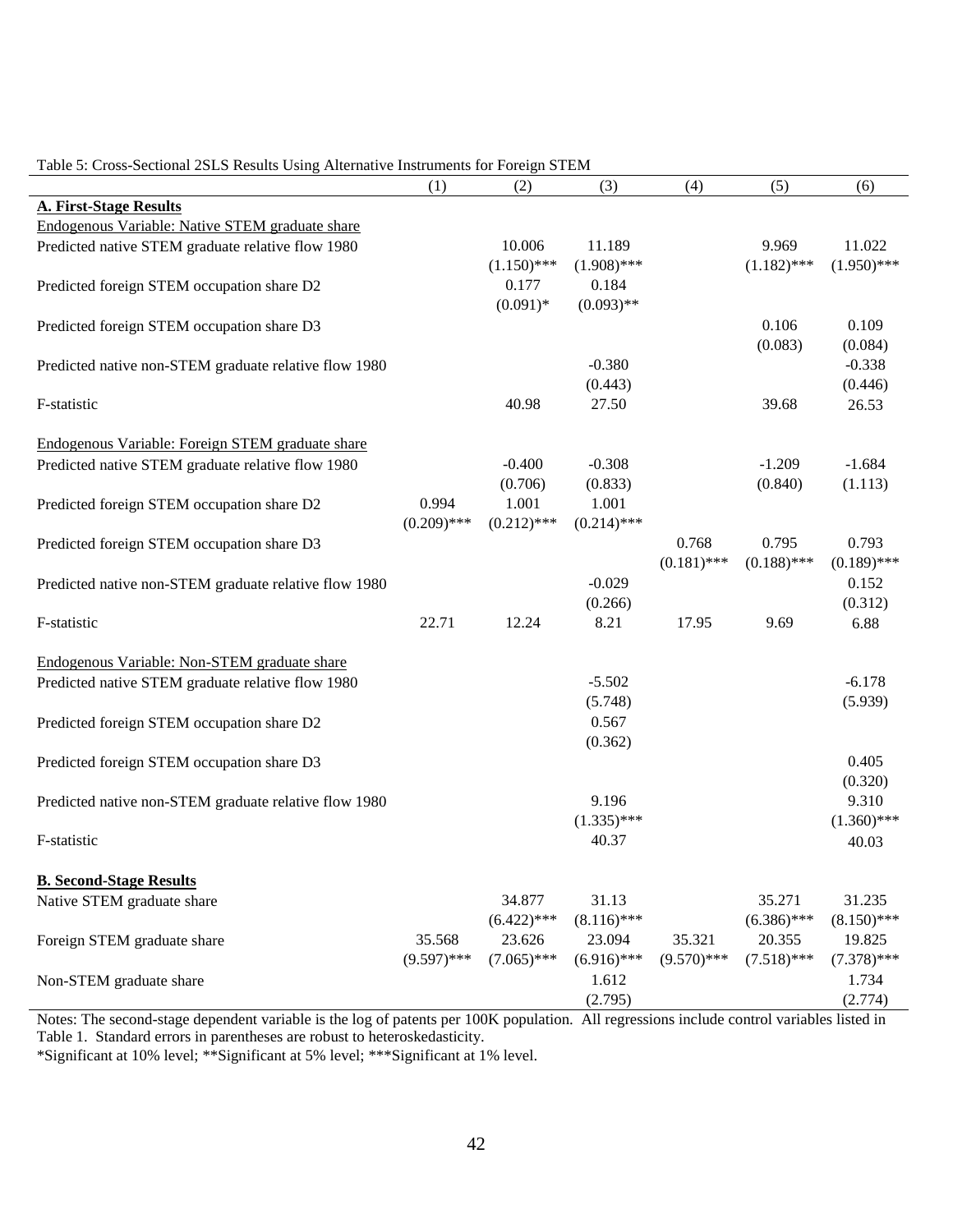| I able 0. Summary Statistics for 2000-2010 Thine Difference Aniarysis |          |           |           |        |
|-----------------------------------------------------------------------|----------|-----------|-----------|--------|
|                                                                       | Mean     | Std. Dev. | Min       | Max    |
| Dependent variable                                                    |          |           |           |        |
| $\Delta$ Log patents per 100K population                              | $-0.109$ | 0.500     | $-2.070$  | 1.414  |
|                                                                       |          |           |           |        |
| <b>Explanatory variables of interest</b>                              |          |           |           |        |
| $\Delta$ Native college graduate share                                | 0.024    | 0.018     | $-0.021$  | 0.082  |
| $\Delta$ Foreign college graduate share                               | 0.010    | 0.011     | $-0.008$  | 0.066  |
|                                                                       |          |           |           |        |
| <b>Instruments</b>                                                    |          |           |           |        |
| Predicted native STEM graduate relative flow 1980                     | 0.002    | 0.001     | 0.000     | 0.007  |
| Predicted $\Delta$ in foreign STEM occupation share D1                | 0.002    | 0.003     | 0.000     | 0.022  |
| Predicted $\Delta$ in foreign STEM occupation share D2                | 0.003    | 0.003     | 0.000     | 0.018  |
| Predicted $\Delta$ in foreign STEM occupation share D3                | 0.004    | 0.003     | 0.000     | 0.021  |
|                                                                       |          |           |           |        |
| <b>Control variables</b>                                              |          |           |           |        |
| $\Delta$ Unemployment rate                                            | 0.046    | 0.023     | $-0.016$  | 0.121  |
| $\Delta$ Mean age of adult labor force                                | 1.7      | 0.6       | 0.1       | 3.4    |
| $\Delta$ Log metropolitan area population                             | 0.1      | 0.1       | $-0.1$    | 0.3    |
| $\Delta$ Mean firm size (# of Employees)                              | 62.4     | 524.2     | $-3964.3$ | 2599.0 |
| $\Delta$ University research expenditure per capita                   | 87.9     | 228.7     | $-68.0$   | 2376.6 |

Table 6: Summary Statistics for 2000-2010 Time Difference Analysis

Notes: Sample includes 307 metropolitan areas.  $\Delta$  indicates change over time.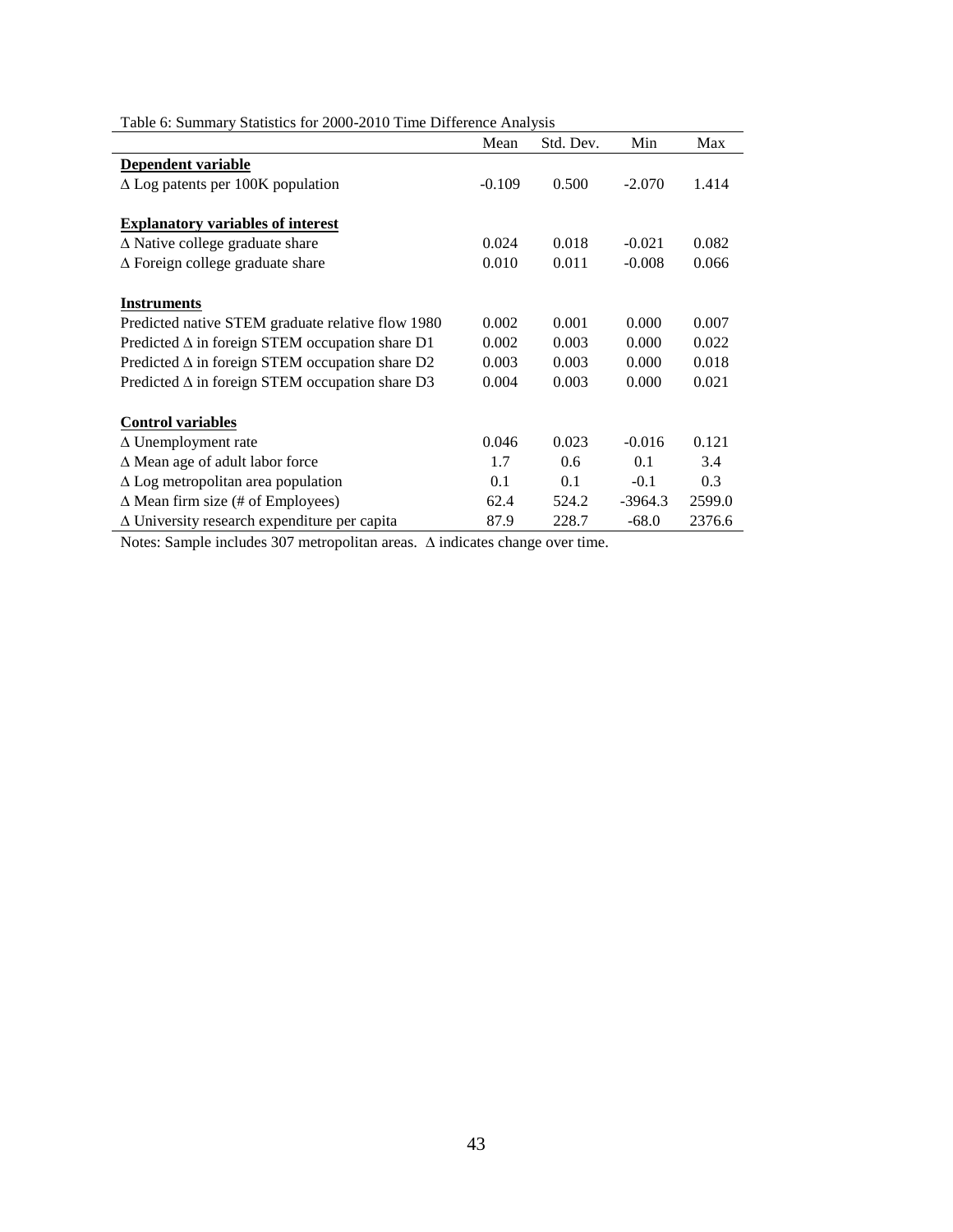Table 7: Time-Differenced 2SLS Results

|                                                              | (1)            | (2)           | (3)            |
|--------------------------------------------------------------|----------------|---------------|----------------|
| <b>A. First-Stage Results</b>                                |                |               |                |
| Endogenous Variable: $\Delta$ Native college graduate share  |                |               |                |
| Predicted native STEM graduate relative flow 1980            | 3.773          |               | 5.006          |
|                                                              | $(1.094)$ ***  |               | $(1.104)$ ***  |
| Predicted $\Delta$ in foreign STEM occupation share D1       |                |               | $-1.300$       |
|                                                              |                |               | $(0.372)$ ***  |
| F-statistic                                                  | 11.90          |               | 13.01          |
| Endogenous Variable: $\Delta$ Foreign college graduate share |                |               |                |
| Predicted native STEM graduate relative flow 1980            |                |               | $-1.937$       |
|                                                              |                |               | $(0.747)$ ***  |
| Predicted $\Delta$ in foreign STEM occupation share D1       |                | 2.104         | 2.302          |
|                                                              |                | $(0.335)$ *** | $(0.335)$ ***  |
| F-statistic                                                  |                | 39.35         | 23.62          |
| <b>B. Second-Stage Results</b>                               |                |               |                |
| $\Delta$ Native college graduate share                       | 33.208         |               | 31.303         |
|                                                              | $(12.733)$ *** |               | $(11.957)$ *** |
| $\Delta$ Foreign college graduate share                      |                | 17.386        | 29.132         |
|                                                              |                | $(4.749)$ *** | $(8.585)$ ***  |

Notes: The second-stage dependent variable is the change in log of patents per 100K population. All regressions include control variables listed in Table 5. Standard errors in parentheses are robust to heteroskedasticity.  $\Delta$  indicates change over time.

\*\*\*Significant at 1% level.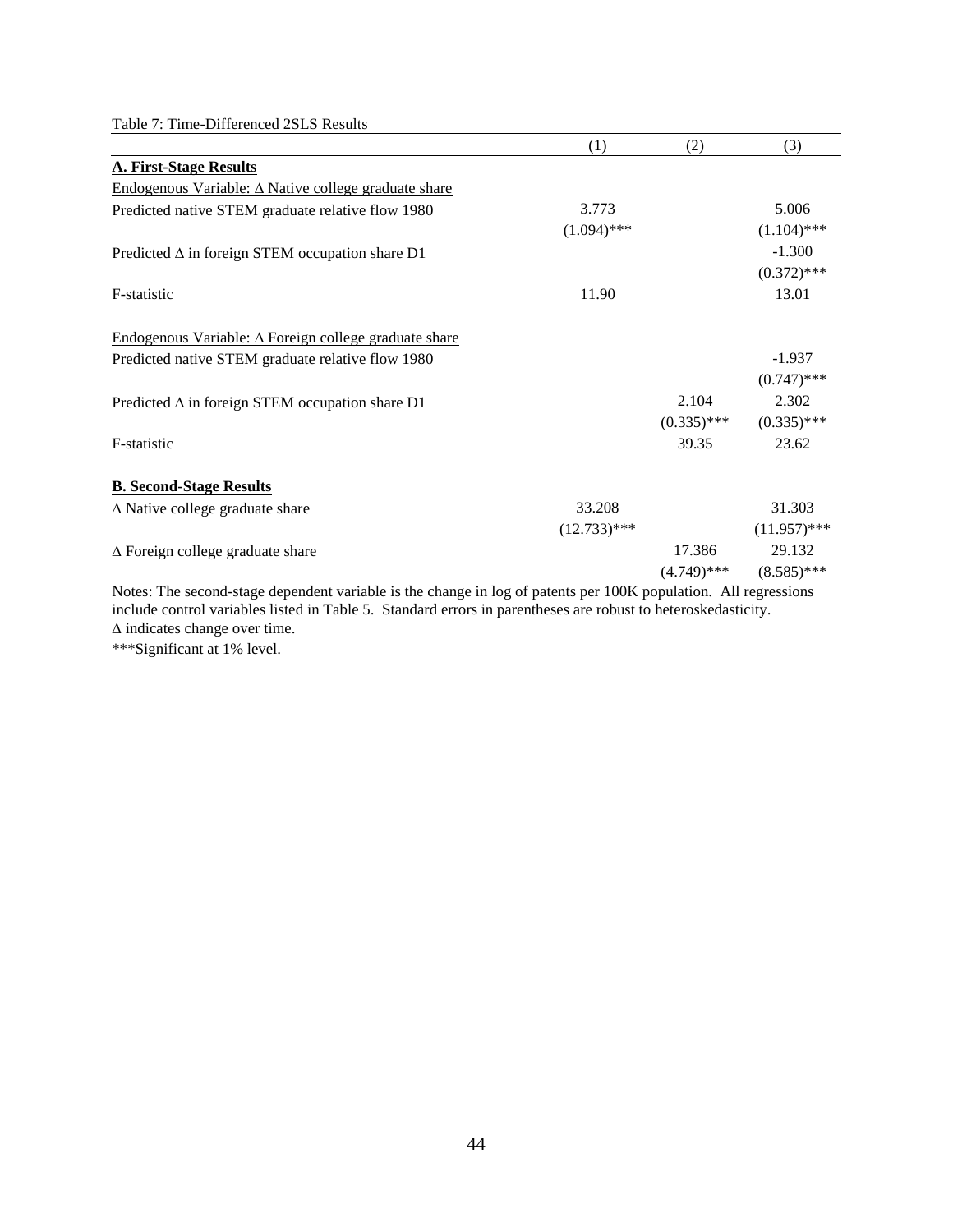|                                                              | (1)           | (2)            | (3)           | (4)            |
|--------------------------------------------------------------|---------------|----------------|---------------|----------------|
| <b>A. First-Stage Results</b>                                |               |                |               |                |
| Endogenous Variable: $\Delta$ Native college graduate share  |               |                |               |                |
| Predicted native STEM graduate relative flow 1980            |               | 4.600          |               | 4.809          |
|                                                              |               | $(1.099)$ ***  |               | $(1.113)$ ***  |
| Predicted $\Delta$ in foreign STEM occupation share D2       |               | $-0.995$       |               |                |
|                                                              |               | $(0.440)$ **   |               |                |
| Predicted $\Delta$ in foreign STEM occupation share D3       |               |                |               | $-0.825$       |
|                                                              |               |                |               | $(0.393)$ **   |
| F-statistic                                                  |               | 9.81           |               | 9.91           |
| Endogenous Variable: $\Delta$ Foreign college graduate share |               |                |               |                |
| Predicted native STEM graduate relative flow 1980            |               | $-1.924$       |               | $-2.219$       |
|                                                              |               | $(0.700)$ ***  |               | $(0.745)$ ***  |
| Predicted $\Delta$ in foreign STEM occupation share D2       | 2.421         | 2.611          |               |                |
|                                                              | $(0.371)$ *** | $(0.380)$ ***  |               |                |
| Predicted $\Delta$ in foreign STEM occupation share D3       |               |                | 1.738         | 1.964          |
|                                                              |               |                | $(0.349)$ *** | $(0.360)$ ***  |
| F-statistic                                                  | 42.59         | 23.59          | 24.76         | 15.08          |
| <b>B. Second-Stage Results</b>                               |               |                |               |                |
| $\Delta$ Native college graduate share                       |               | 31.641         |               | 31.517         |
|                                                              |               | $(11.946)$ *** |               | $(11.939)$ *** |
| $\Delta$ Foreign college graduate share                      | 16.900        | 23.964         | 19.770        | 25.870         |
|                                                              | $(4.509)$ *** | $(7.649)$ ***  | $(5.597)$ *** | $(8.674)$ ***  |

Table 8: Time-Differenced 2SLS Results Using Alternative Instruments for Foreign Graduates

Notes: The second-stage dependent variable is the change in log of patents per 100K population. All regressions include control variables listed in Table 5. Standard errors in parentheses are robust to heteroskedasticity.  $\Delta$  indicates change over time.

\*\*Significant at 5% level; \*\*\*Significant at 1% level.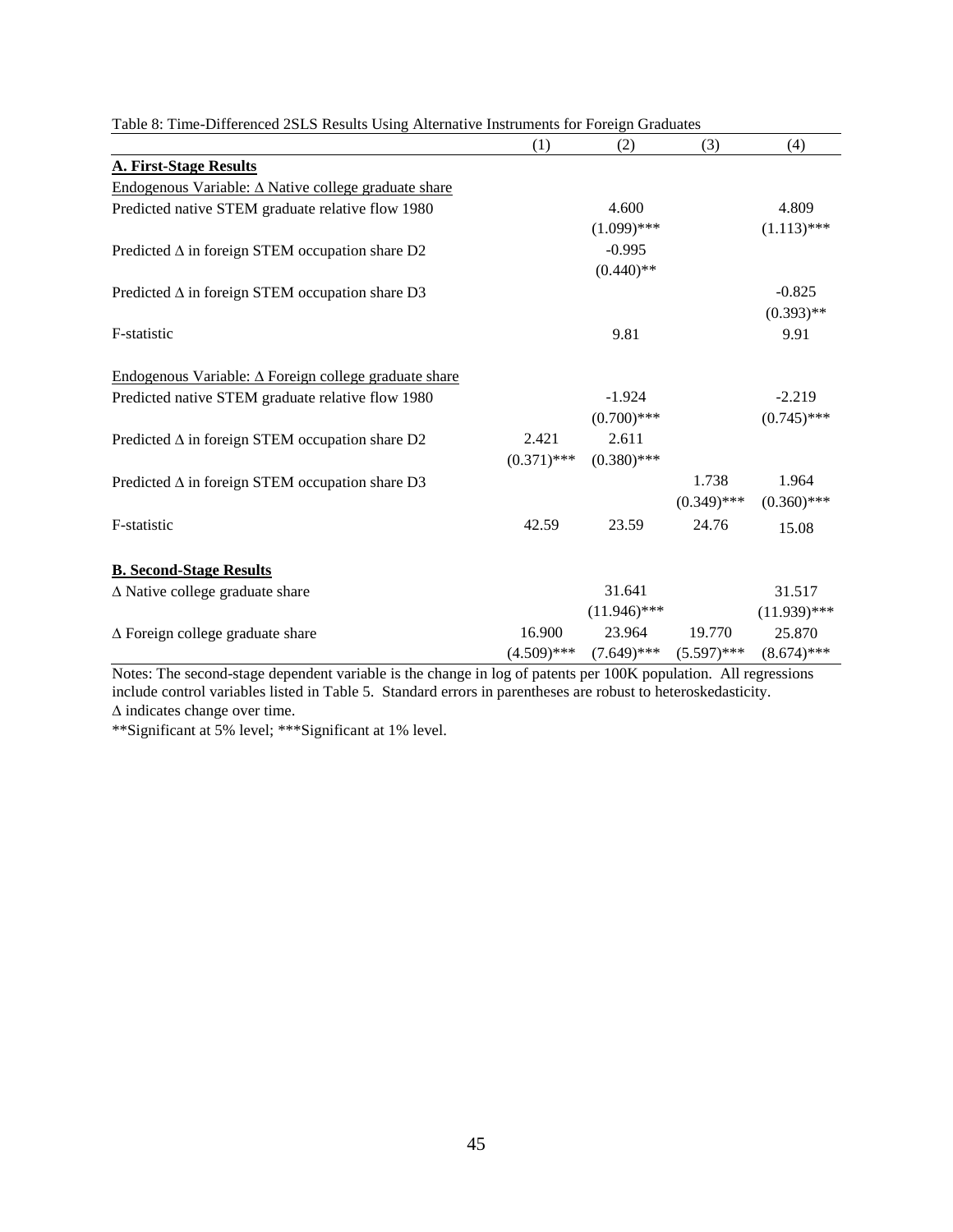Table A: List of STEM Majors and ACS Codes

|      | rapic 71. Else of 9 Febri majors and Tics codes |      |                                                 |
|------|-------------------------------------------------|------|-------------------------------------------------|
|      | ACS Code and Description                        |      |                                                 |
| 1103 | <b>Animal Sciences</b>                          | 2504 | Mechanical Engineering Related Technologies     |
| 1104 | Food Science                                    | 2599 | Miscellaneous Engineering Technologies          |
| 1105 | Plant Science and Agronomy                      | 3600 | Biology                                         |
| 1106 | Soil Science                                    | 3601 | <b>Biochemical Sciences</b>                     |
| 1301 | <b>Environmental Science</b>                    | 3602 | Botany                                          |
| 1302 | Forestry                                        | 3603 | Molecular Biology                               |
| 2001 | <b>Communication Technologies</b>               | 3604 | Ecology                                         |
| 2100 | Computer and Information Systems                | 3605 | Genetics                                        |
| 2101 | <b>Computer Programming and Data Processing</b> | 3606 | Microbiology                                    |
| 2102 | <b>Computer Science</b>                         | 3607 | Pharmacology                                    |
| 2105 | <b>Information Sciences</b>                     | 3608 | Physiology                                      |
| 2106 | Computer Information Mgmt. & Security           | 3609 | Zoology                                         |
| 2107 | Computer Networking & Telecommunications        | 3611 | Neuroscience                                    |
| 2400 | General Engineering                             | 3699 | Miscellaneous Biology                           |
| 2401 | Aerospace Engineering                           | 3700 | <b>Mathematics</b>                              |
| 2402 | <b>Biological Engineering</b>                   | 3701 | <b>Applied Mathematics</b>                      |
| 2403 | Architectural Engineering                       | 3702 | <b>Statistics and Decision Science</b>          |
| 2404 | <b>Biomedical Engineering</b>                   | 3801 | Military Technologies                           |
| 2405 | <b>Chemical Engineering</b>                     | 4002 | <b>Nutrition Sciences</b>                       |
| 2406 | Civil Engineering                               | 4003 | Neuroscience                                    |
| 2407 | <b>Computer Engineering</b>                     | 4005 | Mathematics and Computer Science                |
| 2408 | <b>Electrical Engineering</b>                   | 4006 | Cognitive Science and Biopsychology             |
| 2409 | Engineering Mechanics, Physics, & Science       | 5000 | <b>Physical Sciences</b>                        |
| 2410 | <b>Environmental Engineering</b>                | 5001 | <b>Astronomy and Astrophysics</b>               |
| 2411 | Geological and Geophysical Engineering          | 5002 | Atmospheric Sciences and Meteorology            |
| 2412 | Industrial and Manufacturing Engineering        | 5003 | Chemistry                                       |
| 2413 | Materials Engineering and Materials Science     | 5004 | Geology and Earth Science                       |
| 2414 | Mechanical Engineering                          | 5005 | Geosciences                                     |
| 2415 | Metallurgical Engineering                       | 5006 | Oceanography                                    |
| 2416 | Mining and Mineral Engineering                  | 5007 | Physics                                         |
| 2417 | Naval Architecture and Marine Engineering       | 5008 | <b>Materials Science</b>                        |
| 2418 | Nuclear Engineering                             | 5098 | Multi-disciplinary or General Science           |
| 2419 | Petroleum Engineering                           | 5102 | Nuclear, Industrial Radiology, & Biol. Tech.    |
| 2499 | Miscellaneous Engineering                       | 5901 | <b>Transportation Sciences and Technologies</b> |
| 2500 | <b>Engineering Technologies</b>                 | 6106 | Health and Medical Preparatory Programs         |
| 2501 | <b>Engineering and Industrial Management</b>    | 6108 | Pharmacy, Pharmaceutical Sciences, & Admin.     |
| 2502 | <b>Electrical Engineering Technology</b>        | 6202 | <b>Actuarial Science</b>                        |
| 2503 | <b>Industrial Production Technologies</b>       | 6212 | Management Information Systems & Statistics     |